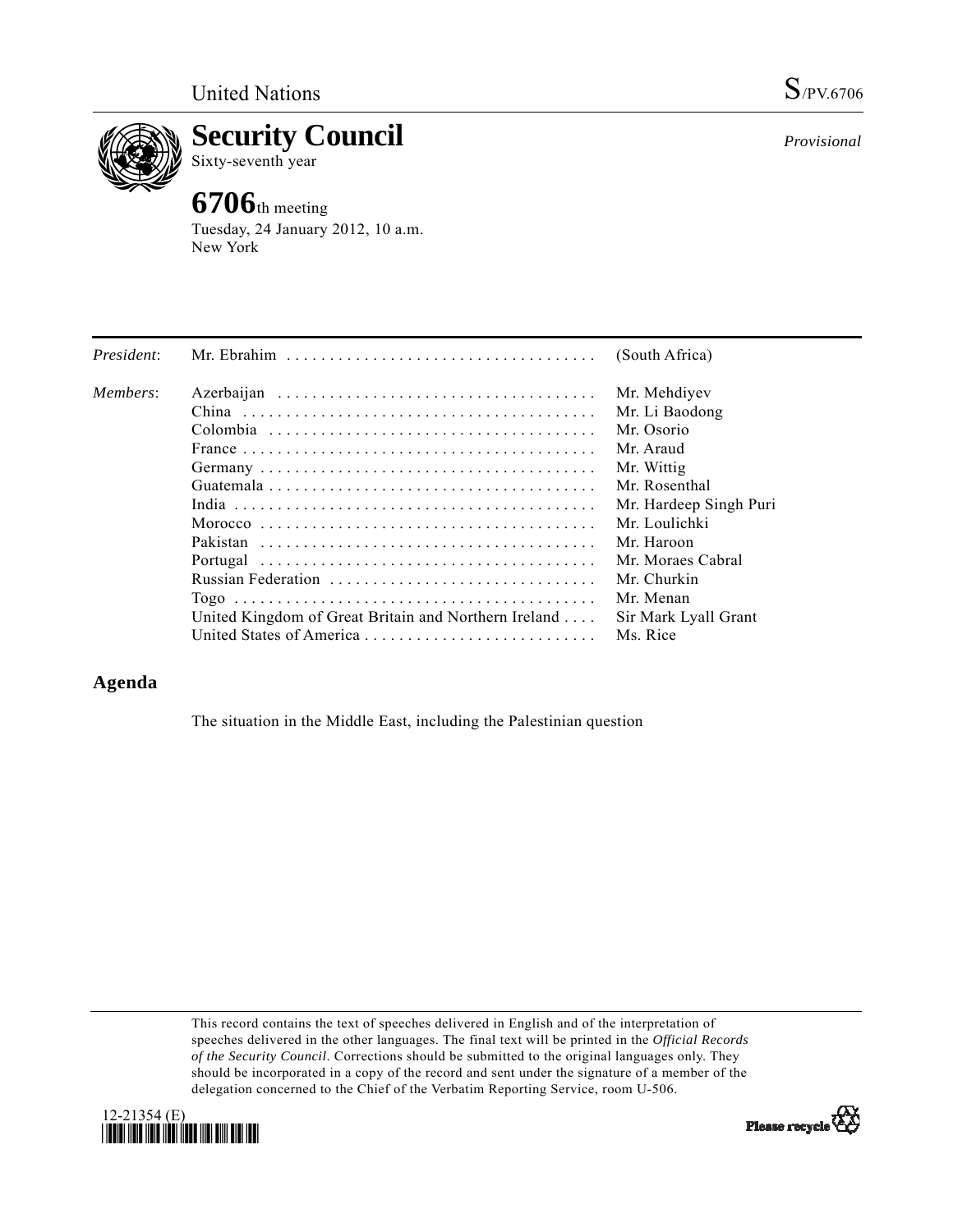*The meeting was called to order at 10.15 a.m.* 

## **Adoption of the agenda**

*The agenda was adopted*.

## **The situation in the Middle East, including the Palestinian question**

**The President**: In accordance with rule 37 of the Council's provisional rules of procedure, I invite the representatives of Australia, Bangladesh, Brazil, Cuba, the Democratic People's Republic of Korea, Egypt, Iceland, Indonesia, the Islamic Republic of Iran, Israel, Japan, Jordan, Kazakhstan, Kuwait, Lebanon, Libya, Malaysia, Norway, Qatar, Saudi Arabia, Sri Lanka, the Syrian Arab Republic, Tunisia and Turkey to participate in this meeting.

 I should like to inform the Council that I have received a letter dated 23 January 2012 from the Permanent Observer of Palestine to the United Nations, which is contained in document S/2012/56 and which reads as follows:

 "I have the honour to request that, in accordance with its previous practice, the Security Council invite the Permanent Observer of Palestine to the United Nations to participate in the meeting of the Security Council which is to be held on Tuesday, 24 January 2012, regarding the situation in the Middle East, including the Palestinian question."

 I propose, with the consent of the Council, to invite the Permanent Observer of Palestine to participate in the meeting in accordance with the rules of procedure and previous practice in this regard.

It is so decided.

 Under rule 39 of the Council's provisional rules of procedure, I invite Mr. Oscar Fernandez-Taranco, Assistant Secretary-General for Political Affairs, to participate in this meeting.

 Under rule 39 of the Council's provisional rules of procedure, I invite His Excellency Mr. Thomas Mayr-Harting, Head of the Delegation of the European Union to the United Nations, to participate in this meeting.

 Under rule 39 of the Council's provisional rules of procedure, I invite His Excellency Mr. Abdou Salam Diallo, Chairman of the Committee on the Exercise of the Inalienable Rights of the Palestinian People, to participate in this meeting.

 The Security Council will now begin its consideration of the item on its agenda.

I now give the floor to Mr. Fernandez-Taranco.

**Mr. Fernandez-Taranco**: After 15 months of absence of direct talks, I am pleased to report that Israeli and Palestinian negotiators started meeting on 3 January in Amman under the auspices of King Abdullah and Minister for Foreign Affairs Judeh of Jordan and in the presence of Quartet envoys and Quartet representative Blair. Since that first meeting, a series of direct preparatory talks have been held under Jordanian auspices. The parties began discussing important issues related to territory and security, in accordance with the Quartet statement of 23 September 2011. They are also discussing ways to build confidence and create a positive environment for those talks to succeed.

 The Secretary-General commended the Palestinian and Israeli leaders on those important first steps and expressed his appreciation to His Majesty King Abdullah of Jordan for his initiative to facilitate talks and give new impetus to the Middle East peace process. The Secretary-General, who was in Lebanon 10 days ago, will soon visit the region again to support the search for peace.

 We remain hopeful that the preparatory meetings between Israeli and Palestinian negotiators will continue and ultimately lead to serious negotiations based on comprehensive proposals on territory and security, and reaching an agreement for a two-State solution by the end of this year, as envisaged by the Quartet. In the short term, it is essential that provocations stop, as called for by the Quartet, and that early progress be made to build confidence among the parties and sustain these nascent talks.

 Neither the international community nor the parties can afford to let this opportunity pass by. The Secretary-General continues to call on the Israeli and Palestinian leaders to show vision, courage and determination to reach a historical peace agreement that would meet the legitimate aspirations of the people on both sides.

 Unfortunately, actions on the ground continue to contribute to tensions. Settlement activity in the West Bank, including in East Jerusalem, continued during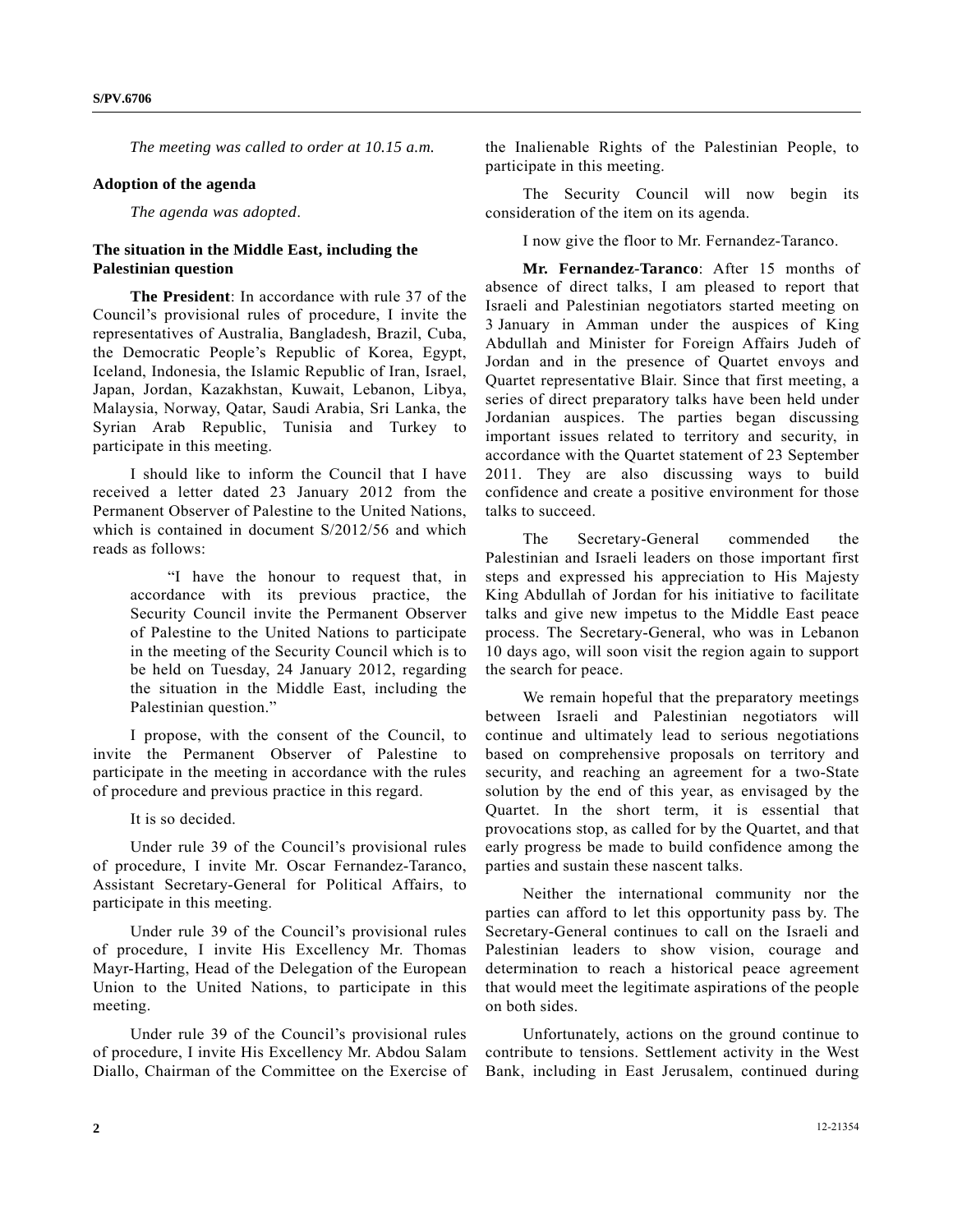the reporting period, and Under-Secretary-General Amos briefed this Council last week on the current situation. Violence between Israeli settlers and Palestinians also remains troubling. On 25 December, an Israeli woman was injured by stones thrown at her car near Hebron. On 9 January, seven Palestinians were arrested by the Israel Defense Forces (IDF) near Ramallah for throwing stones and Molotov cocktails at vehicles travelling on road 443 through the occupied territory. Settlers injured 12 Palestinians, including four children. Three Palestinian children were hit and injured by Israeli vehicles in Hebron and Nablus between 10 and 12 January. On 11 January, a mosque near the Palestinian town of Salfit was desecrated with Hebrew graffiti referencing "price tag" in connection with the dismantlement of an outpost. Settler attacks on Palestinian orchards also resulted in injuries and more than 100 Palestinian trees being uprooted.

 During the reporting period, Israeli authorities demolished structures related to a number of unauthorized outposts. The demolition of outposts is an Israeli commitment under the Road Map. However, in parallel, new initiatives to retroactively legalize some outposts were advanced by the Government and in the Knesset. Israeli authorities also demolished 88 Palestinian structures in different locations of the West Bank during the reporting period, including seven in East Jerusalem, citing lack of building permits. Demolitions included 21 residences and 25 waterrelated structures.

 Citing security, the Israel Defense Forces conducted 336 operations in the occupied West Bank, during which 74 Palestinians, including three children, were injured and 273 arrested. Two IDF soldiers were also injured. The IDF arrested nine Palestinians allegedly in possession of illegal weapons and ammunition. On 4 January, the IDF shot and injured a Palestinian at a checkpoint near Bethlehem. On 22 January, a Palestinian man reportedly carrying a metal object was shot and injured by IDF soldiers at the Qalandia checkpoint.

 In another concerning development, several members of the Palestinian Legislative Council (PLC) have been arrested by Israeli security forces. On 19 January, two Hamas members of the Palestinian Legislative Council, including Speaker Aziz Dweik, were arrested. On 23 January, Israeli security forces entered the compound of the International Committee of the Red Cross (ICRC) in Jerusalem and detained the two remaining Palestinian Legislative Council members who had sought refuge there since July 2010. Last night, another Hamas PLC member was arrested from his home in Ramallah. Two other PLC members were previously arrested at the ICRC building and transferred to Ramallah in 2011. The Palestinian negotiator subsequently delivered a letter to his Israeli counterpart complaining about the detention of the PLC Speaker, referencing Palestinian prisoners in Israeli custody in general and calling for their release. We are troubled by reports that the Israeli authorities have subjected Mr. Dweik and possibly others to administrative detention.

 Palestinian security forces continued to maintain law and order in the parts of the West Bank under the control of the Palestinian Authority. On 29 December, Palestinian security forces seized and defused an improvised explosive device, and on 6 January they arrested eight Palestinians on criminal charges in Hebron. On 14 January, Palestinian firefighters put out a blaze on an Israeli bus travelling south of Hebron and evacuated Israeli passengers. We also would like to remind the parties of their Road Map commitments to end incitement. In this regard, we have noted with concern the statement of the Palestinian Authority Mufti on 9 January.

 The Palestinian Authority continues to build its institutions, which in April 2011 had already achieved a level sufficient for a functioning Government of a State. However, in a meeting with Special Coordinator Serry on 16 January, Prime Minister Fayyad expressed his grave concern about the financial situation of the Palestinian Authority. In 2011, direct budget support amounted to only \$742 million out of the \$1 billion that had been expected. Continued shortfalls could challenge the impressive progress realized through the State-building agenda. The United Nations encourages donors to deliver their contributions for 2012 as early as possible in the year.

 The pace of economic growth slowed in the third quarter of 2011, increasing by only 0.5 per cent over the previous quarter. This, however, was still a 12 per cent increase over the third quarter of 2010. During the third quarter of 2011, the West Bank actually saw its real economy shrink by 0.3 per cent, whereas the Gaza Strip experienced an economic expansion of 2.6 per cent in real terms. The structure of gross domestic product in both the West Bank and the Gaza Strip reveals a continued concentration of economic activity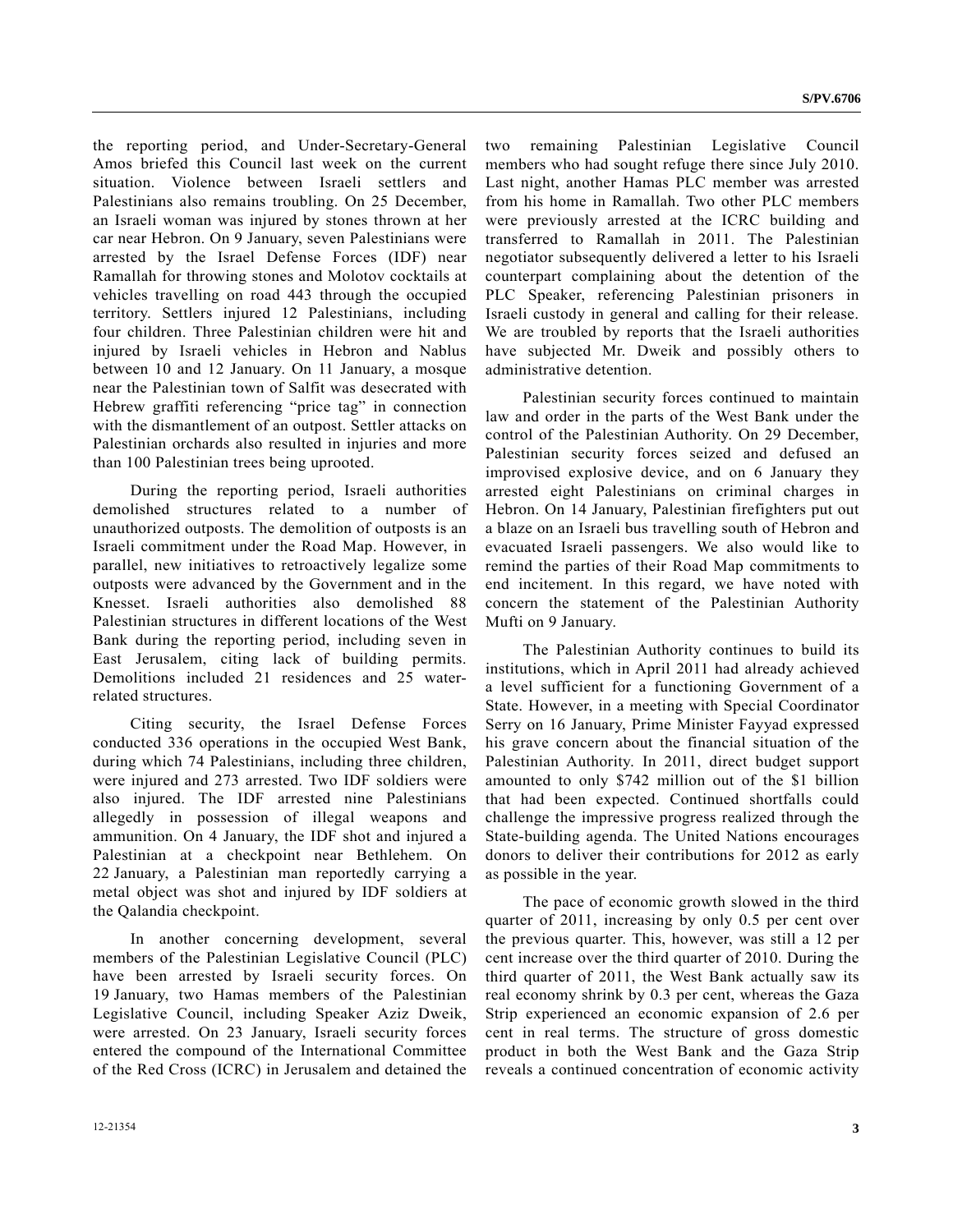in non-tradable sectors, including certain services, public administration and construction. Sustained growth will require an expansion of this productive base and the tradable goods sector. Increased measures to enable this and to reduce access impediments will be essential for continued growth, such as in manufacturing, mining and agriculture.

 Weekly demonstrations continued in the West Bank against the barrier, which deviates from the Green Line in contravention of the advisory opinion of the International Court of Justice of 2004. Clashes with the Israel Defense Forces left 28 Palestinians injured; one Israeli soldier was injured by rock-throwing.

 Turning now to the situation in Gaza, a total of 29 rockets and 12 mortar shells fired from Gaza hit Israel without resulting in injuries or damage. The Israel Defense Forces conducted six incursions and 10 airstrikes into Gala, resulting in four Palestinian militants being killed and seven injured, and 15 Palestinian civilians injured. We condemn in the strongest terms any indiscriminate firing towards civilian areas and call on Israel to show maximum restraint. Obligations under international humanitarian law must be respected for the protection of civilians. It is essential to strengthen the calm in order to improve the conditions of the population in Gaza.

 We continue to call for the lifting of the closure in the framework of resolution 1860 (2009). In the short term, we believe that the full opening for the import of construction materials would bolster the legitimate Gazan economy and enable much needed reconstruction activities. It is important that exports be allowed to resume at scale, including transfers to the West Bank and Israel. These changes could be applied with due consideration for Israel's legitimate security concerns and could make a significant difference in the lives of many Gazans. We will continue to work with the Government of Israel and the Palestinian Authority in this regard.

 At present, the United Nations has received approvals for a total of approximately \$270 million of works requiring construction materials that are still classified as dual use. However, three key housing projects of the United Nations Relief and Works Agency for Palestine Refugees in the Near East, totalling over \$60 million, have yet to be approved. Efforts between the factions to advance Palestinian reconciliation are continuing. Fatah and Hamas

representatives met again in Cairo on 21 December to that end. On 14 January, the Palestinian Central Election Commission obtained permission to reopen its offices in Gaza.

 We continue to support Palestinian unity within the framework of the commitments of the Palestinian Liberation Organization (PLO), the positions of the Quartet, and the Arab Peace Initiative.

 Allow me to turn to the situation in Lebanon. From 13 to 15 January, the Secretary-General visited Lebanon and held talks with President Sleiman, Prime Minister Mikati and Speaker Berri, as well as a number of representatives of Lebanese parties. The Secretary-General also paid a visit to the headquarters of the United Nations Interim Force in Lebanon (UNIFIL) in Naqoura, in support of the mission and efforts of UNIFIL peacekeepers, who play a crucial role in preserving the calm along the Blue Line.

 In his discussions with Lebanese interlocutors, the Secretary-General reiterated the United Nations unwavering commitment to Lebanon's stability and security, as well as the need for Lebanon to meet all its international obligations, including those under the relevant Security Council resolutions. Не strongly encouraged President Slеiman's effort to reconvene the national dialogue, including the effort to enable progress on the development of a national defence strategy that would address the question of arms outside the control of the State.

 A number of security incidents that illustrate the continued fragility and vulnerability of conditions in UNIFIL areas of operation took place during the reporting period. On 19 December, four rockets were found, and subsequently removed, by the Lebanese armed forces near Wadi Khancha. A UNIFIL investigation is ongoing. On 28 December, an explosion — the third since mid-November — took place in Tyre in front of a restaurant, causing minor damage. The Lebanese authorities are conducting investigations into the explosions. All these incidents are violations of resolution 1701 (2006) as they manifest the presence of unauthorized weapons and related material in the UNIFIL area of operations.

 The investigations into the rocket launchings towards Israel on 29 November and 11 December and the attack against UNIFIL personnel on 9 December in the vicinity of Tyre are still ongoing. UNIFIL, in cooperation with the Lebanese Armed Forces,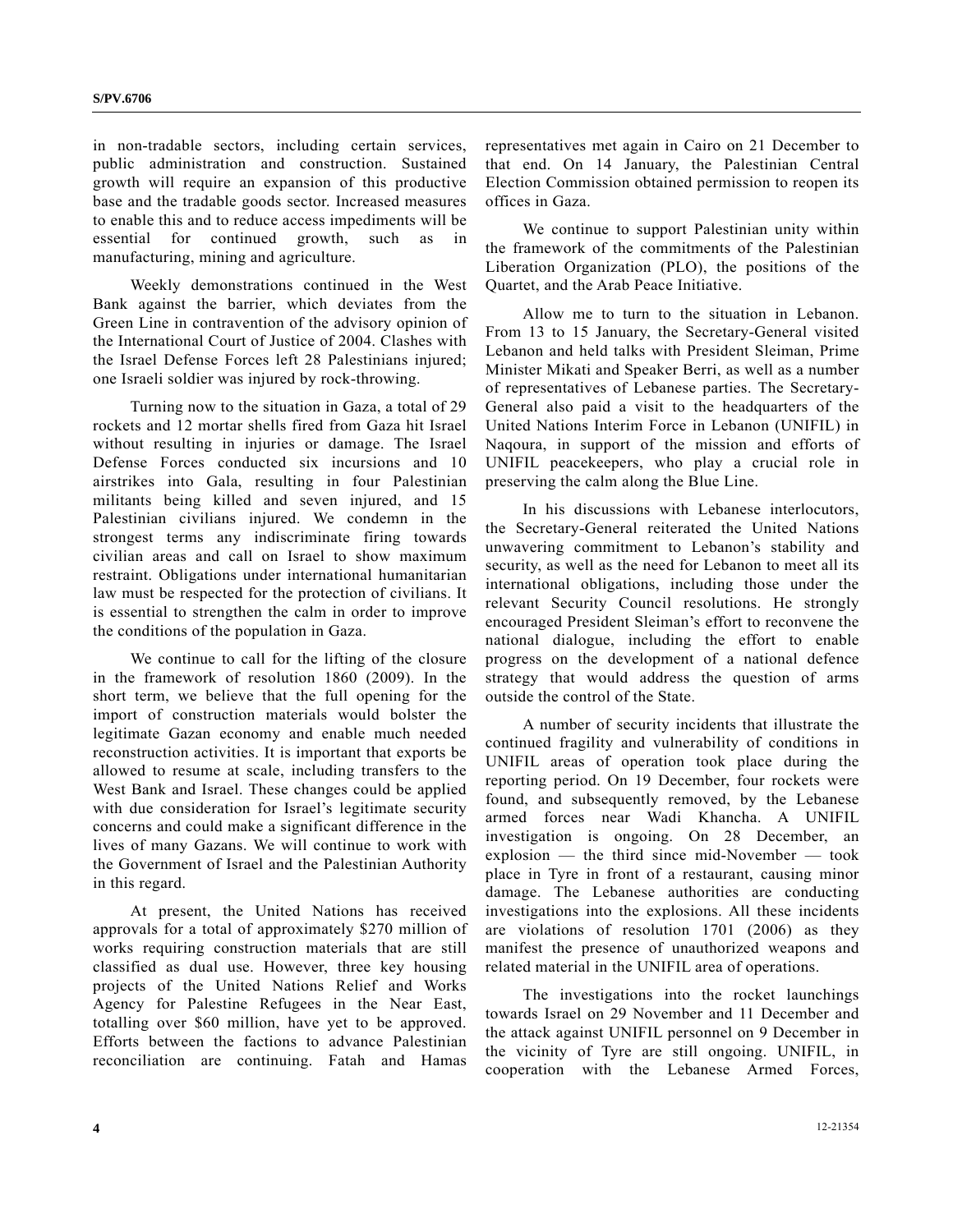intensified its operational activities and maintains a high level of vigilance in order to prevent any hostile activities.

 In an ongoing violation of resolution 1701 (2006), almost daily Israeli violations of Lebanese airspace continued during the reporting period.

 The situation along the Lebanese-Syrian border remains of concern. On 27 December, three Lebanese nationals were killed and one injured in the area of Wadi Khaled by gunfire from the Syrian side of the border. President Sleiman condemned the killing and called for an investigation of the incident. On 21 January, a 16-year-old Lebanese fisherman was killed at sea off the coast of Arida at the Lebanese-Syrian border. Two other fishermen were detained by Syrian security forces and subsequently released.

 The United Nations continues to monitor the influx of Syrian refugees into Lebanon. As of 13 January, the Office of the United Nations High Commissioner for Refugees (UNHCR) and the Government had registered over 5,660 Syrian refugees in Lebanon. The significant increase in number is due largely to intensified registration with UNHCR and the Government. The United Nations continues coordinate closely with the Government of Lebanon on the provision of assistance to the displaced.

 While in Lebanon, the Secretary-General also attended a conference on reform and transitions to democracy in the Arab world, organized by the United Nations Economic and Social Commission for Western Asia. In his keynote address to the meeting, the Secretary-General outlined the United Nations firm commitment to helping Arab countries through the transitions that they have embarked upon. The Secretary-General also reiterated his clear call on President Al-Assad to stop the violence and the killing of people.

 For over 10 months now, Syria has continued to be engulfed in a violent political crisis, with a rising death toll on a daily basis. The foreign ministers of the League of Arab States met in Cairo on 22 January and adopted a resolution that proposes a political plan, with a specific timeline, for resolving the crisis in Syria. The plan calls for all violence and acts of killing to stop. It reminds the Syrian authorities of their obligations to withdraw all military forces from cities and population centres, release all prisoners, and ensure the freedom of peaceful demonstration and full and unhindered access to the Arab League organizations and Arab and international media throughout the country.

 The plan also calls on the Syrian authorities and the opposition to engage in a serious dialogue under the auspices of the Arab League with the objective of forming a transitional national unity Government to oversee a peaceful transition to a democratic and pluralistic political system. The Arab League resolution envisages that the Secretary-General of the Arab League and the Chairman of the Arab League Committee on Syria inform this Council and seek its support. The Arab League ministers also decided to extend the Arab observer mission by one month, and requested Mr. Elaraby to continue his cooperation with the United Nations Secretary-General in providing assistance to the Arab League observer mission. The Syrian authorities rejected the resolution, which they described as a flagrant interference in Syria's internal affairs with the aim of drawing foreign interference.

 Time is pressing for the violence and human rights violations to stop and for a credible, inclusive and Syrian-led political process to start in Syria, with the aim of effectively addressing the legitimate aspirations of the Syrian people and ensuring the full exercise of their fundamental freedoms. We hope that the international community will act in a concerted and coherent manner in support of ongoing efforts to achieve a peaceful resolution of the crisis.

 Turning back to the Middle East peace process, let me conclude by reiterating our determination to contribute to the ongoing talks, help the parties build mutual confidence, and develop concrete proposals on territory and security. Leadership is needed to ensure that the process moves forward with the support of regional and international partners. As the Secretary-General recalled in Beirut, a two-State solution is long overdue. The status quo offers only the guarantee of future conflict. We must all do our part to secure a lasting peace that will end the occupation and the conflict and realize the legitimate rights of all.

 The parties should now redouble their efforts to resolve all permanent status issues, end the conflict and establish an independent, democratic, contiguous and viable Palestinian State living side by side in peace with a secure Israel, in accordance with relevant Security Council resolutions, the Road Map and the Arab Peace Initiative.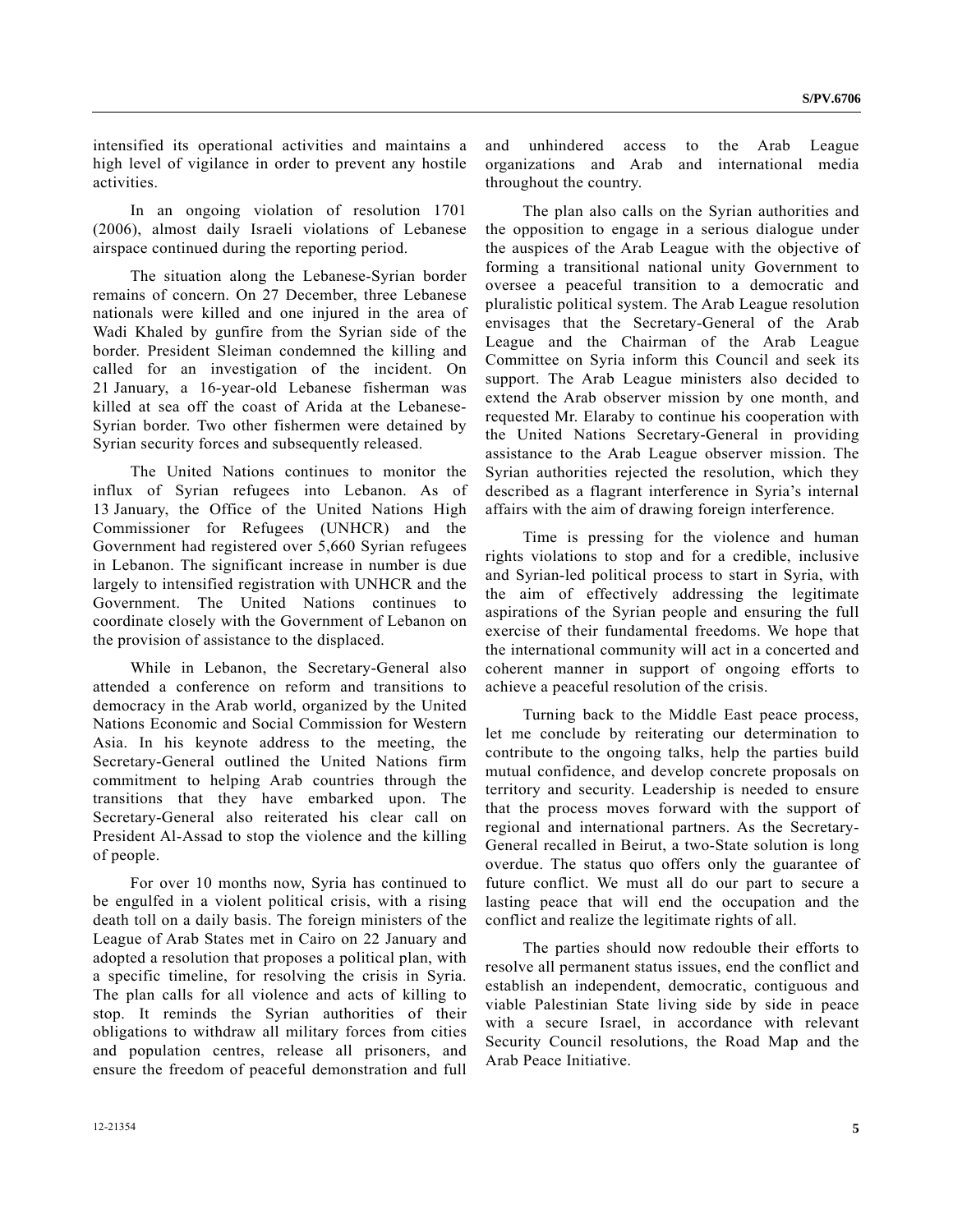**S/PV.6706** 

**The President**: I thank Mr. Fernandez-Taranco for his briefing.

 I now give the floor to the Permanent Observer of Palestine.

**Mr. Mansour**: On behalf of Palestine, I congratulate you, Sir, and your friendly country South Africa on your assumption of the Security Council presidency and on your wise stewardship of the Council. We are honoured by your presence as you preside over this important meeting today. We also express appreciation to the Russian Federation for its very skilled leadership of the Council in December.

 I thank the Assistant Secretary-General, Mr. Oscar Fernandez-Taranco, for his briefing today.

 Today, I also wish to renew Palestine's warmest congratulations to the new Security Council members, the friendly countries of Azerbaijan, Guatemala, Morocco, Pakistan and Togo, which are also members of the Non-Aligned Movement (NAM), joining the current members of the NAM caucus on the Council. We are confident in their commitment to upholding the Charter, international law and the Security Council's resolutions, and we wish them all success in fulfilling their high responsibilities.

 I also convey Palestine's deep appreciation to the members whose terms ended in December — the friendly countries of Brazil, Bosnia and Herzegovina, Gabon, Nigeria and the Arab representative on the Security Council, Lebanon — which all served with dedication to the pursuit of peace and security, including with regard to the question of Palestine.

 We are grateful for the efforts exerted during their tenure in support of the rights of the Palestinian people and aimed at reaching a just, lasting and peaceful solution to the Israeli-Palestinian conflict. That includes their efforts in connection with Palestine's legitimate and worthy application for United Nations membership, which remains before the Security Council awaiting recommendation after the rendering of the report of the Committee on the Admission of New Members on 11 November 2011. In that regard, I reaffirm our conviction that recognition of the State of Palestine constitutes a genuine investment in the two-State solution for peace. We reiterate our deepest gratitude to all States that have recognized Palestine, including those that most recently extended recognition from different corners of the globe.

 The start of a new year brings new hopes and renewed commitments. Despite all odds, the resilient Palestinian people remain hopeful that this year will bring long-awaited freedom, justice, peace, dignity and security in their homeland. With international support, they continue to strive for their inalienable rights, including to self-determination and return. They remain convinced that justice and the rule of law will prevail, and they hope that this will be the year that brings an end to the Israeli occupation and that also brings the independence of the State of Palestine, with East Jerusalem as its capital.

 The Palestinian leadership continues to spare no effort to achieve peace. Despite the many obstacles placed by Israel, the occupying Power, in the path of peace, Palestine has fully cooperated with the current efforts of the Quartet aimed at advancing the two-State solution based on the pre-1967 borders, and has submitted comprehensive proposals on borders and security, as called for by the Quartet. We express appreciation to Jordan for the initiative of His Majesty King Abdullah II to revive the ailing peace process, and we affirm that Palestine has engaged in good faith in that effort, based on positions of historic compromise rooted in international law and justice.

 Moreover, we continue our efforts to promote Palestinian reconciliation based on our legitimate national interests and aspirations and the commitments of the Palestine Liberation Organization. We hope soon to restore the unity of our people and land, and we are grateful for the support being given in that regard by Egypt, our Arab brethren and other concerned members of the international community.

 However, despite those positive developments, the situation on the ground remains appalling and totally contradictory to all legal norms, undermining any peace efforts. Rather than acting to bring the occupation to an end, Israel is entrenching it, causing more human suffering and prolonging the conflict. Especially destructive has been its settlement campaign, deliberately waged in violation of the Fourth Geneva Convention, United Nations resolutions, the advisory opinion of the International Court of Justice and the Road Map, and in defiance of global demands for complete cessation.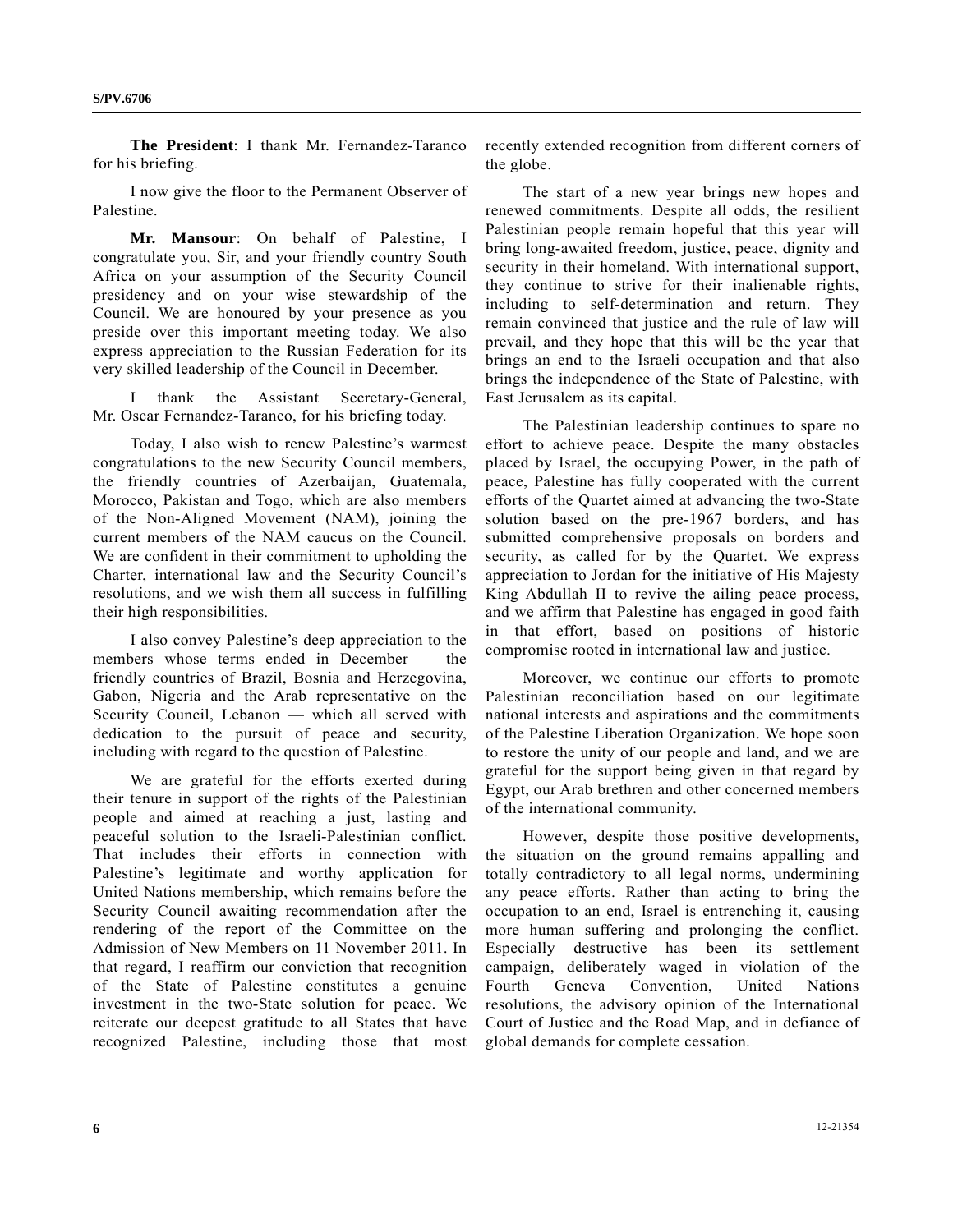In 2011, as revealed by the Israeli organization Peace Now, Israeli settlement activity in the occupied Palestinian territory, including East Jerusalem, actually exceeded that of all past years, creating thousands of illegal facts on the ground. From the expansion of existing settlements to the construction of new ones; from the construction of the wall and Israeli-only roads to the confiscation of land and the demolition of homes; and from the establishment of hundreds of checkpoints and roadblocks to the displacement of Palestinians and permitting the vile aggression of settlers against Palestinian civilians and property none of that has stopped, not for a single day.

 Recent reports by Peace Now, confirmed by the Office for the Coordination of Humanitarian Affairs and highlighted during the important briefing to the Council last week by the Under-Secretary-General for Humanitarian Affairs, Ms. Valerie Amos, attest to the intensity and vastly detrimental impact of Israeli settlement policies on the Palestinian people, the contiguity of Palestinian land, humanitarian conditions and the prospects for peace.

 In fact, Israeli settlement activities increased by at least 20 per cent in the past year, with construction initiated on 1,850 units and at least 3,500 units under construction in 2011 in 142 illegal settlements and socalled outposts in the West Bank. The settlement drive has been most fierce in and around East Jerusalem and in the Jordan Valley deep inside the territory, as well as in other areas referred to as "Area C" — an area amounting to at least 62 per cent of the land where the occupying Power prohibits an official Palestinian presence.

 The occupying Power continues its illegal measures aimed at Judaizing East Jerusalem and to alter its Palestinian, Arab, Muslim and Christian demography, character, identity and heritage. Settlement activities, home demolitions, the revocation of residency rights, the closure of Palestinian institutions, the transformation of Palestinian neighbourhoods into walled ghettos, excavations and countless other measures are deepening the crisis in East Jerusalem, further isolating it from its natural Palestinian environs to the north and south, impairing its socio-economic and cultural fabric, and fuelling tensions and religious sensitivities in the City.

 In the Jordan Valley, Israel continues to seize vast tracts of Palestinian land, to demolish homes, water wells and farms, and to displace hundreds of Palestinian families, in addition to the hundreds of thousands already displaced. Since 1967, it is estimated that the population has been reduced from more than 300,000 people to only 56,000 today. Such displacement is otherwise known around the world as ethnic cleansing. The Palestinian Bedouin community, an indigenous population the majority of whom are refugees and whose livelihood and sustenance are tied to the land, has been especially hard hit by those illegal actions. It is no coincidence that much of the land from which the Bedouins are being forcibly removed is linked to planned settlement expansion and other colonization activities aimed at advancing Israel's illegal, de facto annexation of Palestinian land.

 Terror and crimes by Israeli settlers are also on the rise, with a record 40 per cent increase in attacks in the past year and a 165 per cent increase since the year 2009. Most recently, wilful attacks and provocations have included the beating, killing and injury of Palestinian civilians, including children and elderly shepherds; the destruction and vandalism of homes, vehicles, farmlands and olive orchards; and the vandalism and burning of numerous mosques and churches.

 All of this is being perpetrated under the watch and protection of the Israeli occupying forces, with nearly zero accountability for such crimes. Those deplorable attacks are not isolated incidents, but rather part of the deliberate agenda of extremist settlers and their supporters in the Government to terrorize the Palestinian people, make their living conditions unbearable, and remove them from their land.

 In the Gaza Strip, the Palestinian civilian population continues to suffer from the occupying Power's illegal policies, particularly the grave effects of the Israeli blockade by land, air and sea. Humanitarian conditions remain critical, with the most vulnerable plagued by poverty, high unemployment and food insecurity. Moreover, it has now been three years since the military aggression against Gaza, and Israel continues to evade responsibility for the massive crimes perpetrated against the Palestinian people and to obstruct the reconstruction and rehabilitation needed to rebuild the communities, infrastructure, economy and lives destroyed by that aggression. In that connection, we recognize the remarkable effort by the United Nations Relief and Works Agency for Palestine Refugees in the Near East to assist the Palestine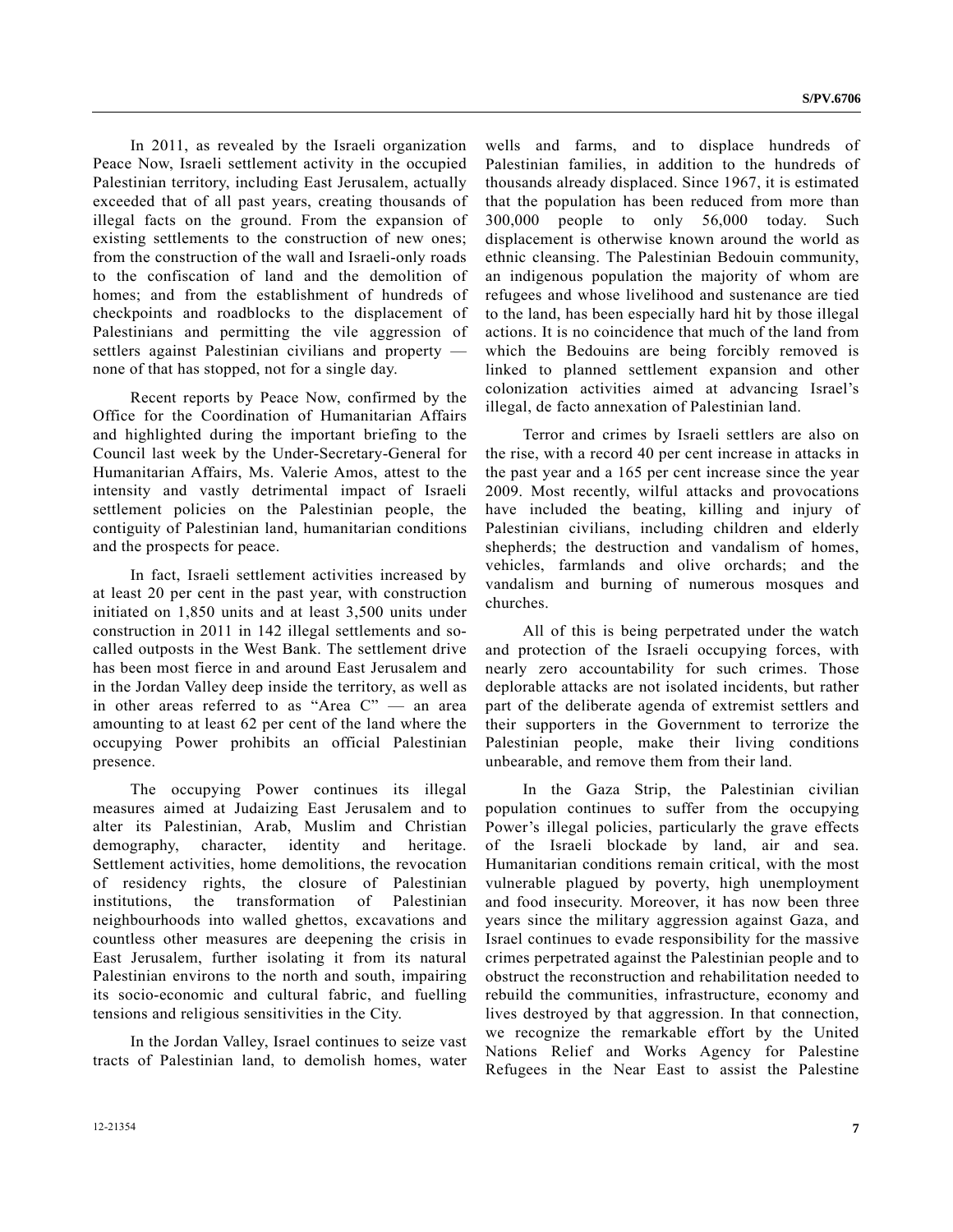refuges in the Gaza Strip and in all other areas of its operation at this critical time. We reiterate our call for Israel to be held accountable for the crimes it has committed against the Palestinian people, and we call again for the full lifting of the Israeli blockade of the Gaza Strip.

 In that regard, while Israel, as an occupying Power, is obliged under international humanitarian law to protect the Palestinian civilian population in the occupied Palestinian territory, it seems clear that it is forfeiting that responsibility. In addition to the colonization and collective punishment measures I have mentioned, that stance is reflected in the occupying Power's violent military raids and continuing arrests of Palestinian civilians, including children, as a result of which thousands of Palestinians remain unjustly imprisoned in Israeli jails, including several elected officials, some of whom were recently rearrested. It is also evidenced by Israel's use of excessive force against peaceful protesters, killing and injuring innocent Palestinians who are defending their land and their people's rights, including 28-year-old Mustafa Tamimi on 9 December 2011.

 We therefore call on the international community, in particular the high contracting parties to the Fourth Geneva Convention, to protect the Palestinian people in a manner consistent with its obligation to ensure the protection of all civilians in armed conflict. In that regard, I wish to inform the Security Council that the Non-Aligned Movement (NAM) has mandated its Chair to request Switzerland, in its capacity as the depositary State, to undertake the necessary measures, in line with the relevant resolutions, to convene a conference of the high contracting parties to ensure respect for the Convention in the occupied Palestinian territory, including East Jerusalem. We stress the value of such a conference in determining measures to uphold the law and pressuring Israel to cease its illegal practices and comply with its obligations.

 The two-State solution is withering with every inch of Palestinian land that is seized by the occupying Power, every settlement unit constructed, every Israeli settler transferred, every wall erected, every home demolished and every Palestinian family displaced. Israel's colonization and oppressive collective punishment of the Palestinian people are rapidly eroding hopes and beliefs that peace is possible on the basis of the two-State solution, to which not only the Palestinian side has committed, but also to which the international community has committed and greatly invested in.

 Yet, the Israeli Government wildly insists that its settlement enterprise is not the main obstacle to peace, as reiterated days ago by the Israeli Ambassador to the United Nations, who illogically and insensitively insisted that it is the Palestinians' call for freedom, justice and their human rights — mainly the right to return — that is the main obstacle. That begs the question: how is the illegal colonization of Palestinian land conducive to the realization of the two-State solution, by which an independent, sovereign, contiguous and viable Palestinian State, with East Jerusalem as its capital, is to coexist with Israel on the basis of the 1967 borders? What kind of two-State solution for peace does Israel envision as it continues its settlement and theft of Palestinian land beyond the Green Line? It is surely not the same vision of peace articulated and pursued by the Council, the Quartet and the international community as a whole, and not the vision that brought us to the table in Amman.

 If not ceased, what Israel is doing in the occupied Palestinian territory will ensure that the two-State solution never comes to be and will give further validity to alternative options. The urgency of stopping that illegal campaign therefore cannot be overstated. That would not only be an act of good faith that would lend credibility to peace efforts, but is also obligatory for Israel under the law and the road map, with which it cannot continue to selectively comply and to which it must be held accountable.

 The truth of Israel's commitment to peace cannot be measured by empty lip service to peace or the mere presence of its negotiators at the table. It must be measured by Israel's deeds. When negotiators come to the table absent good faith and genuine peace proposals and when the Israeli Government continues its deceitful, belligerent conduct in the occupied Palestinian territory, we must truly question whether or not Israel is interested in the just and lasting peace that we seek to achieve — a peace based on United Nations resolutions, the Madrid principles, the Arab Peace Initiative and the road map.

 For decades, the Israeli-Palestinian conflict has invoked the Security Council's responsibility under the Charter. Yet, the Council remains paralysed, failing to uphold its duties and allowing the conflict to fester, with broad political, security and humanitarian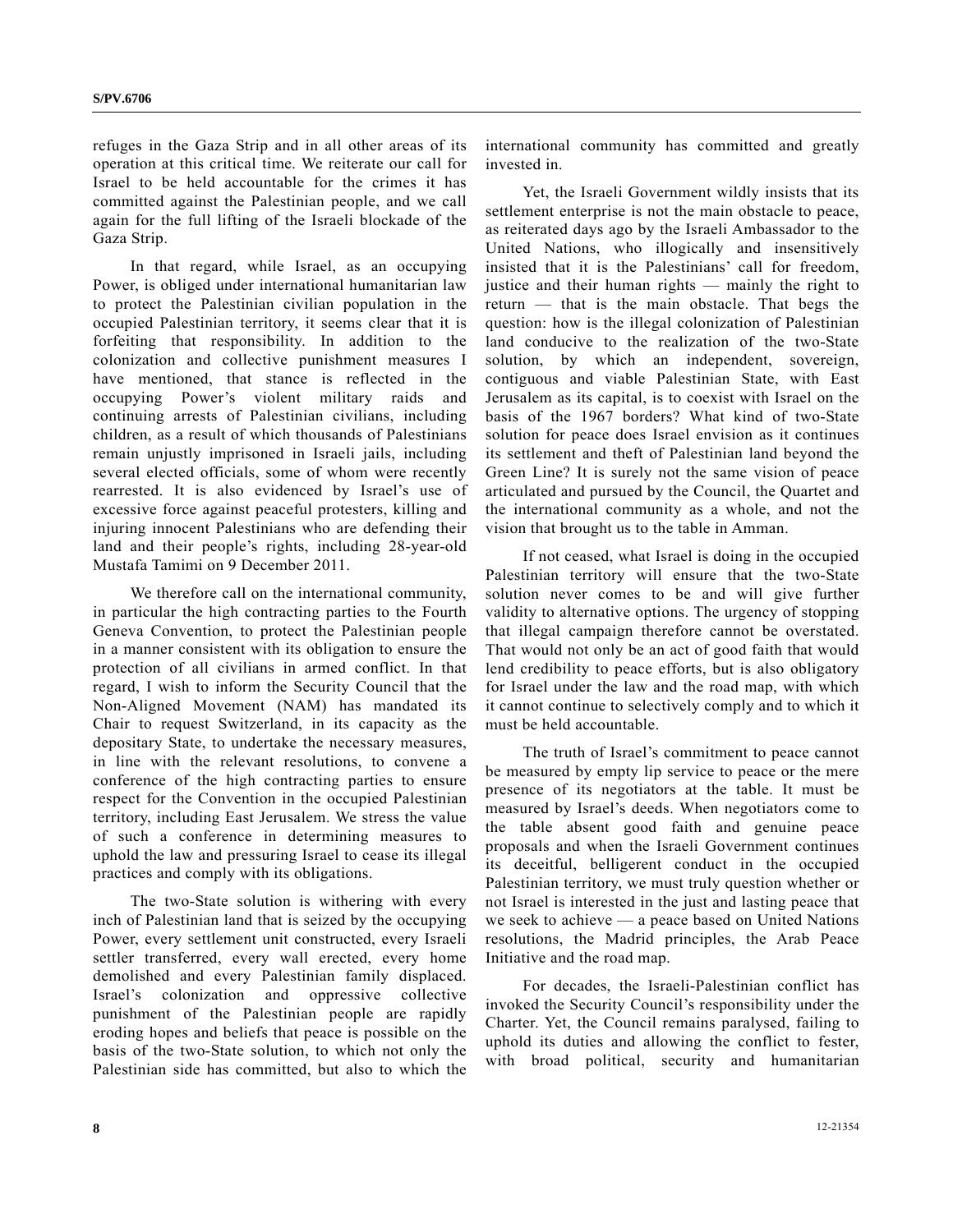consequences. We remain convinced that holding Israel responsible for its crimes will be the only way to bring those illegal actions to a halt, prevent the further deterioration of the situation and salvage the prospects for peace. We therefore call again on the Council to take serious measures that will send a clear message to compel Israel, the occupying Power, to immediately cease all of its illegal actions and to commit to the long-held parameters of the peace process.

 The Palestinian people and their leadership remain committed to a peaceful solution and to peace negotiations. Moreover, we have not given up our conviction in international law and the United Nations system as central pillars in our efforts to achieve a just solution to the question of Palestine in all its aspects, including the Palestine refugee problem, to bring an end to the Israeli-Palestinian conflict and to achieve our freedom and rights. We will therefore continue our efforts to mobilize the Security Council, as well our efforts in the General Assembly and all other relevant United Nations organs, to make that a reality. In that regard, we appeal for the strong and valuable support of all Member States.

**The President**: I now give the floor to the representative of Israel.

**Mr. Prosor** (Israel): As this is the first time that I address the Security Council in the new year, let me congratulate the five new Council members on their election. I wish each of them the best of luck in navigating the sometimes stormy debates of the Chamber.

 As we gather in the Chamber, an alarm bell is ringing. Never has it been so clear that Iran is seeking to build a nuclear weapon. That is the single greatest threat to the security of the entire world. Now is the time to act. Tomorrow is too late. The stakes are too high. The price of inaction is too great.

 The latest International Atomic Energy Agency (IAEA) reports prove beyond any doubt that Iran has a nuclear weapons programme, which it is rapidly advancing. Iran recently announced that it would enrich uranium to 20 per cent at its nuclear facility in Qom. There is no plausible civilian justification for that action. It blatantly violates numerous resolutions of the Council and will bring Iran significantly closer to producing weapons-grade, highly enriched uranium.

 Each and every Member of the United Nations particularly those of the Council — should lie awake at night thinking about what would happen if the regime in Tehran gets a hold of the most dangerous weapon on Earth. Only the pressure of a united international community can stop Iran from continuing its march towards nuclear weapons. The political and economic price that Iran will pay must be clear. Israel commends the recent steps taken by the United States, the European Union and others in that regard. Although those are very important steps, we must judge them based on their results. It is time for the rest of the international community and the Council to join those efforts.

 We come together today after a year of turmoil in the Middle East. Great challenges lie on the horizon. People are demanding dignity and seeking liberty after generations of oppression. Extremism threatens fragile societies. Human rights continue to be trampled. Unrest has shaken the foundation of the political order from the Strait of Gibraltar to the Persian Gulf to the Caspian Sea. And what issue has the Council deemed to be the most pressing in its monthly debate on the Middle East? Surprise, surprise  $-$  it is the status of municipal building applications in the West Bank. In the last two monthly briefings by the Secretariat, barely a square inch of Jerusalem or the West Bank has been left unexamined. Yet entire Middle Eastern countries where people are being killed, repressed and tortured daily continue to go without mention. That is logic turned on its head. Let me be clear — perfectly clear. Resolving the Israeli-Palestinian conflict is important on its own merits, so that Israelis and Palestinians alike can lead peaceful, secure and prosperous lives. But the misallocation of the Security Council's time, energy and resources erodes its credibility.

 How many times have members of this Council and many others — repeated the statement that the Israeli-Palestinian conflict is the central conflict in the Middle East and that if we solve that conflict we solve all the other conflicts in the region? Today one would ridicule that statement. It is obvious that Yemen, Syria, Egypt, Bahrain and other conflicts in the Middle East have nothing to do with Israel. The constant repetition of the statement does not make it true. How many times have members of this Council — and many others repeated that settlements are the primary obstacle to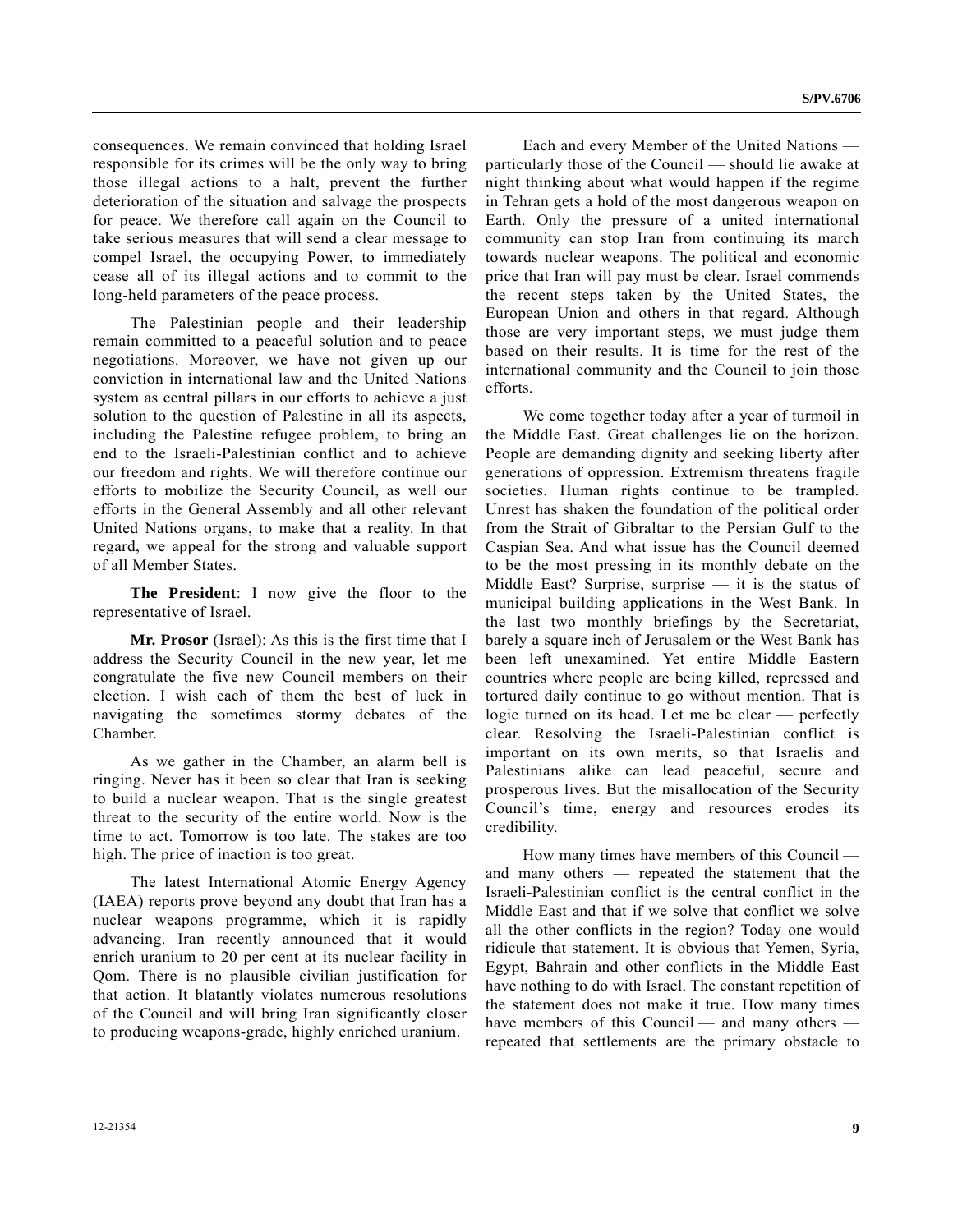peace? Similarly, repetition of that statement does not make it true.

 The primary obstacle to peace is not settlements. The primary obstacle to peace is the so-called claim of return. Let me repeat that. The major hurdle to peace is the Palestinians' insistence on the so-called claim of return. No one will ever hear Palestinian leaders — not even here in this Chamber — say "two States for two peoples". If anyone ever hears them say "two States for two peoples", I would ask them to phone me at my office immediately — to and call me collect, in the event of such an unprecedented occurrence. No one will hear them say "two States for two peoples" because today the Palestinian leadership is calling for an independent Palestinian State but insists that its people return to the Jewish State. That would mean the destruction of Israel.

 The idea that Israel will be flooded with millions of Palestinians will never be accepted. The international community knows it, the Palestinian leadership knows it, but the Palestinian people are not hearing it. To substantiate that, in a poll conducted by the Palestinian Center for Public Opinion last November, 90 per cent of Palestinians said that they would not give up the claim of return. That gap between their perception and reality is and will remain the major obstacle to peace.

 Since the Palestinian leadership refuses to tell the Palestinian people the truth, the international community has the responsibility to tell them the truth. It has the responsibility to stand up and say that the socalled claim of return is a non-starter. Yet many around this table who never miss an opportunity to tell Israel what it has to do for peace conveniently lose their voices when it comes to telling the Palestinian people about the basic compromises they will have to make for peace.

 The Palestinian refusal to recognize Israel's right to exist as a Jewish State goes hand in hand with a culture of incitement in mosques, in schools and in the media. Day after day, children are taught to pursue violence and to hate, vilify and dehumanize Israelis and Jews. Let me be clear. I am talking not only about Hamas in Gaza, but also about the Palestinian Authority in the West Bank, where one cannot turn a corner without seeing terrorists and terrorism glorified.

 This month, on 9 January, as Mr. Fernandez-Taranco mentioned — and I will go into it because he mentioned it only in passing — Palestinian Authority television broadcast the proceedings of an event celebrating Fatah's forty-seventh anniversary. It featured a sermon by the Authority's most senior religious leader, Mufti Muhammad Hussein, who presented the killing of Jews as a sacred goal for all Muslims. His comments were deeply disturbing. But what was even more disturbing is that no one from the Palestinian leadership stood up and condemned his comments, denounced his actions or dissociated themselves from his message. Not only did they not condemn his words, they even broadcast them on public Palestinian television channels. The Palestinian leadership said nothing — and its silence speaks volumes.

 The path to peace is clear. The international community must tell the Palestinians unequivocally that unilateralism is a dead end and that direct negotiations are the only way forward. Recent talks in Amman are a positive step in this regard, and I would like to take this opportunity to thank King Abdullah and everyone else for helping to facilitate those meetings. Now Israelis and Palestinians must take the next step towards peace together. It is time to stop negotiating about negotiating. It is time to stop meeting about meeting. It is time to stop talking about talking. Yet instead of taking steps toward peace with Israel, President Abbas continues to flirt with the dangers of unity with Hamas.

 Hamas is another subject that has not been mentioned here. Hamas is a terrorist organization funded, supported and trained by the Iranian regime. It has diverted nearly every resource in Gaza to oppressing its own people or attacking ours. Women are subjugated, political opponents are jailed and murdered, and children are used as human shields and suicide bombers. That is the reality on the ground in Gaza today, as we speak, yet we did not hear one word or even syllable about it in today's briefing.

 The Quartet has long applied three principles that Hamas must adopt to become a legitimate actor in the peace process. It must renounce violence, recognize Israel and abide by prior Palestinian agreements. The bar could not be set any lower, yet at no point has Hamas satisfied those conditions or indicated any intention to do so. It says no to negotiation, it says no to recognition of Israel and it continues to carry out violence against Israel day after day. Any who suggest that Hamas is a partner for peace should take a trip to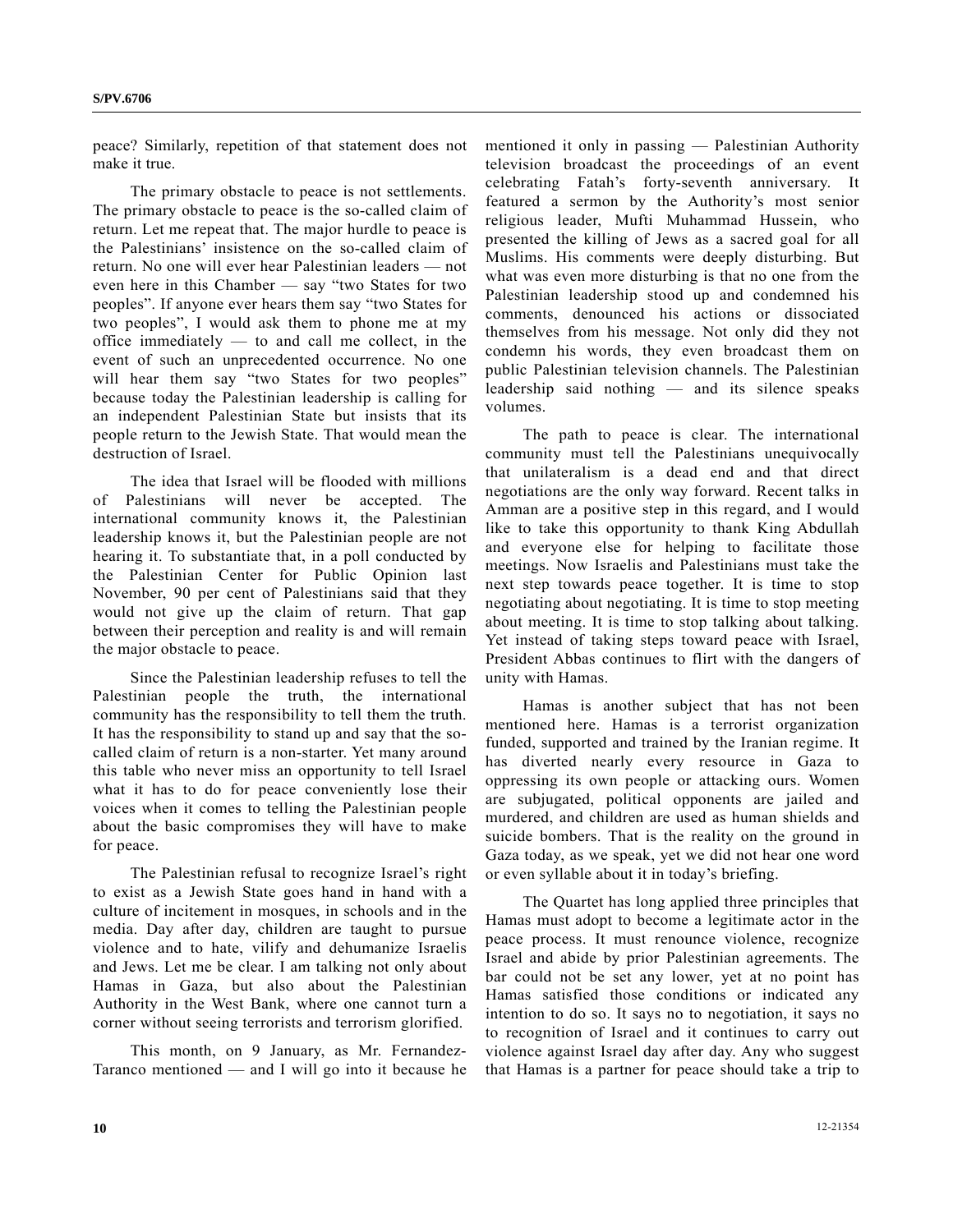the Gaza Strip. The area remains a launching ground for constant rocket attacks targeting Israeli cities and civilians. Last year, some 700 rockets were fired into Israel. That is an average of almost two rockets fired every single day.

 Let me state clearly what I have said in numerous letters to the Security Council and in previous debates. The situation in Gaza is very serious. One spark could ignite a dangerous escalation. The Security Council has an obligation to act boldly and immediately. Yet the Council still has not found the time or the will to utter a single syllable of condemnation against the attacks, and the silence is deafening.

 No people should be expected to live under such terror. No Government should be expected to stand idle in the face of such violence. Later this month, the Secretary-General will visit Israel and see the threats we face with his own eyes. Let us hope that his trip brings a bit of new perspective to this Organization about the real obstacles to peace and security and the real issues of extremism, terrorism and incitement in our region.

 The challenges facing the Middle East are growing every day. They stand clearly before the Council. They threaten all of us. It is on the Council's shoulders to confront them with courage and with leadership. Tired rhetoric and misplaced focus have too often characterized this debate. They will no longer suffice. As Iran inches closer to acquiring a nuclear weapon, as extremists spread terrorism and hate, and as the enemies of peace test the resolve of the international community, silence is not an option.

 Confronting these fundamental threats will not be easy. It will require struggle and sacrifice. As Winston Churchill once said, "We must be united, we must be undaunted, we must be inflexible". At this critical moment, for the sake of our children and our common future, the world has no other choice.

**The President**: I shall now give the floor to the members of the Security Council.

**Ms. Rice** (United States of America): I thank Assistant Secretary-General Fernandez-Taranco for his briefing.

 I will begin on a welcome and even hopeful note. King Abdullah and the Jordanian Government have taken a bold step and shown tremendous leadership in bringing the parties together for direct meetings in coordination with the Quartet. The discussions are showing promise, and we are encouraged that the parties have already met several times this month in Amman. We believe strongly that the Council's focus should be on offering support to the Jordanian effort and on urging the parties to take full advantage of this opportunity.

 Last Wednesday, the Council discussed the humanitarian situation in the West Bank and Gaza, as well as in southern Israel. The discussion today has already focused a great deal on counterproductive actions taken by both sides. I want to encourage my colleagues on the Council to join in encouraging the parties to refrain from unhelpful actions and to promote an environment that is conducive to progress. We join in condemning in the strongest possible terms both incitement to violence and continued terrorist attacks on civilians in Israel, including rocket attacks from Gaza. We also reiterate our ongoing concern about the humanitarian situation in Gaza and our support for increased measures to ensure the safety and well-being of Gazans. We likewise urge Israel to continue and to step up its efforts to deter, confront and prosecute anti-Palestinian violence and extremist hate crimes. Let me also reiterate that we do not accept the legitimacy of continued Israeli settlement activity.

 We should not lose sight of our shared goal of a comprehensive, just and lasting resolution to this conflict. Last year, in May, President Obama laid out his vision for a lasting peace that would involve two States, for two peoples: Israel as a Jewish State and the homeland for the Jewish people and the State of Palestine as the homeland for the Palestinian people, each State enjoying self-determination, mutual recognition and peace. President Obama reiterated that goal in his speech before the General Assembly in September (see A/66/PV.11). He reaffirmed the basis for successful negotiations, which is well known to all of us. Israelis must know that any agreement provides assurances for their security, and Palestinians deserve to know the territorial basis of their State.

 In an effort to operationalize the President's vision, on 23 September 2001 the Quartet issued a statement calling on the parties "to overcome the current obstacles and resume direct, bilateral Israeli-Palestinian negotiations without delay preconditions." (*see SG/2178*) That statement, taken as a whole, presents a robust framework for resuming direct negotiations between the parties. We are now at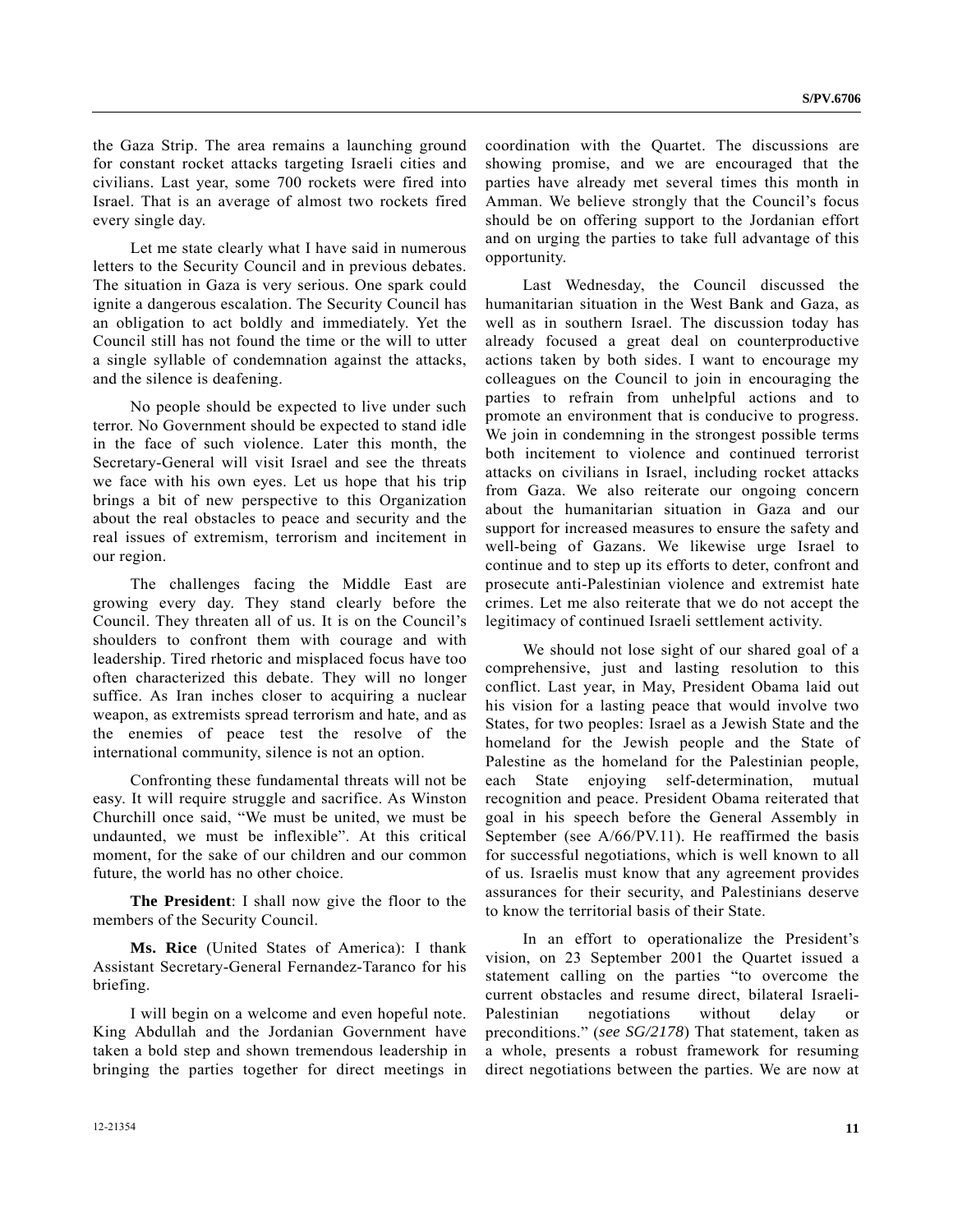a critical juncture. The Government of Jordan deserves our gratitude for facilitating re-engagement by the parties. With Jordan and the Quartet's help, the parties have begun a difficult but necessary process. It is imperative that we do everything we can to contribute to the success of that pathway.

 I shall turn now to Syria. The situation there continues to deteriorate dramatically. Despite the presence of Arab League monitors, the Al-Assad regime is ignoring its commitments to the Arab league plan, including by failing to end all acts of violence and to protect Syrian civilians. Scores of civilians are killed every day. Thousands of political detainees remain incarcerated across the country, many at serious risk of torture. As a result of the regime's failure to fulfil the requirements of the Arab League plan, there are more and more calls from the region for Security Council involvement.

 On Sunday in Cairo, the Arab League approved a resolution that calls for Al-Assad to hand over powers to his Vice-President in order to form a unity Government, enabling a political transition to begin in Syria. We welcome the Arab League's continued leadership and efforts to facilitate a transition and broker a political solution to the more than 10 months of brutality by the Al-Assad regime. We believe that it is essential that the international community work together to support a stable transition, and we commend the Arab League for putting forth a transition plan. The Council should fully support the Arab League's efforts to broker an end to the bloodshed and a peaceful transition to democracy in Syria.

 The United States has been very clear in our approach to the crisis in Syria. We have long said that Al-Assad, who has shunned all opportunities to institute real reforms that address basic human rights issues, needs to step aside and let a peaceful transition in Syria occur. We first imposed sanctions on the Al-Assad regime and its enablers last spring, and have increased them as Al-Assad has refused to end the violence. Many others in the international community have enacted similar measures. The European Union approved yet more sanctions yesterday, and sanctions have been part of the Arab League's initiative since last November. It is long past time that the Council adopt a strong resolution that supports the Arab League's efforts to end the crisis and restore peace to Syria.

 We call again on the Syrian Government to permit access to the commission of inquiry created by the United Nations Human Rights Council in August. The United States fully supports the Syrian people's demands for a democratic, representative and inclusive Government that respects human rights and provides equal protection under the law for all citizens, regardless of sect, ethnicity or gender.

 The United States continues to call on the opposition to refrain from violence, while recognizing that exercising such restraint becomes more and more difficult as the regime ratchets up its repression. The Arab League's Secretary General stated very clearly in his report this week that

 "the opposition had to carry arms in response to the excessive use of force by the Syrian Government to counter protests, the use of repression, detention and torture and violations of human rights by security agencies".

We hold the Syrian regime fully responsible for the worsening cycle of violence.

 We are concerned by recent reports of shipments of arms and munitions to the Syrian Government. We call on supplier countries to voluntarily halt arms transfers to the regime. We encourage all nations to join the widening effort to stop the flow of weapons to the Al-Assad regime.

 I will conclude with the situation in Lebanon. We remain committed to the full implementation of resolutions 1559 (2004), 1680 (2006) and 1701 (2006), and urge the Government of Lebanon to adhere to those and other international obligations and commitments, including with respect to the Special Tribunal for Lebanon. We condemn the terrorist attack against peacekeepers of the United Nations Interim Force in Lebanon on 9 December 2011, the third such attack in less than a year. The United States calls on the Government of Lebanon to investigate those incidents and bring those responsible to justice. We welcome the Secretary-General's recent visit to Lebanon, including his remarks on the importance of disarming Hizbullah, an international obligation established by resolutions 1559 (2004) and 1701 (2006).

 The United States continues to support the Lebanese Armed Forces and recognizes the critical role that they and the United Nations Interim Force in Lebanon (UNIFIL) play in maintaining stability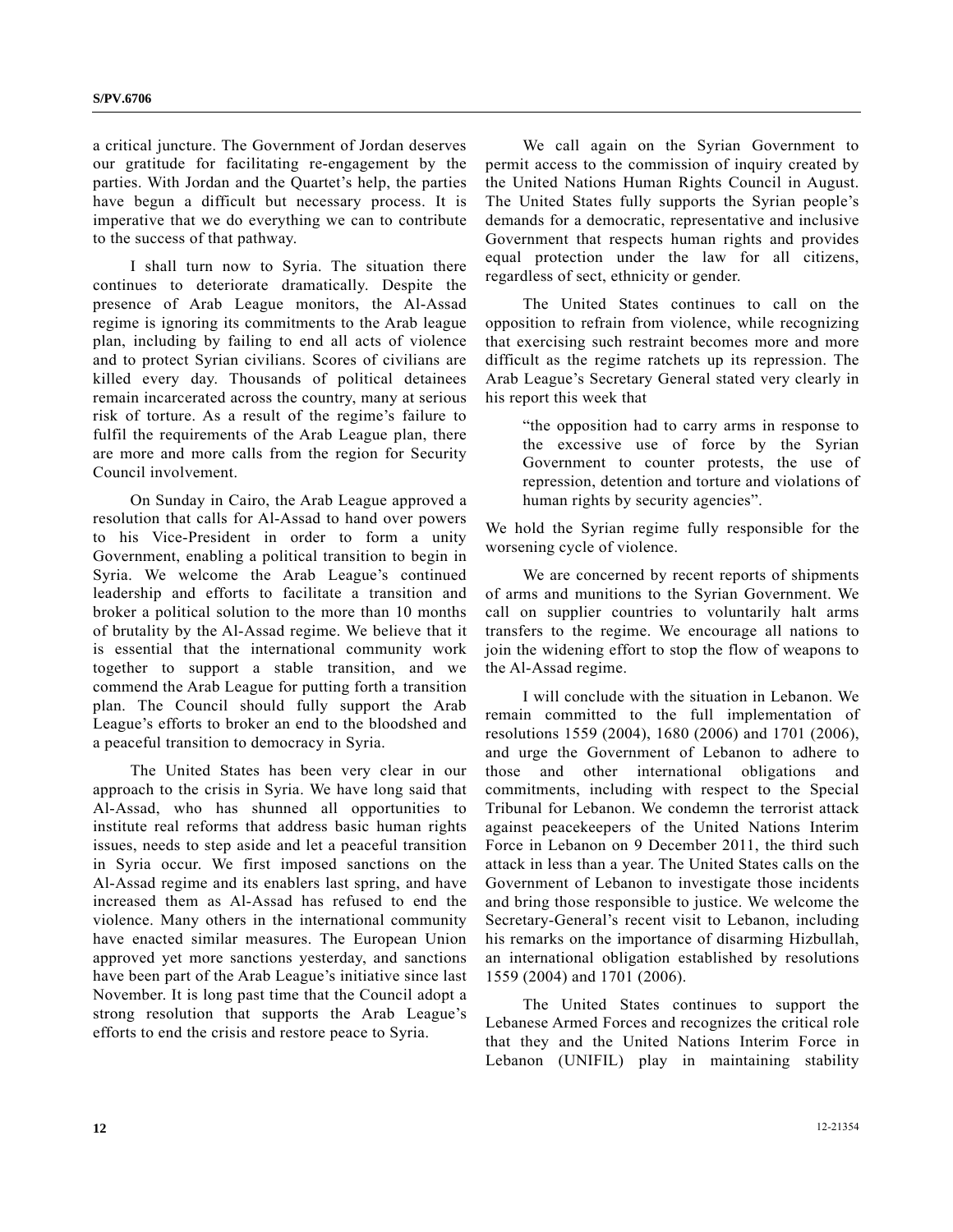throughout Lebanon. We thank Major General Alberto Asarta Cuevas for his leadership during his tenure and welcome incoming UNIFIL Force Commander Brigadier General Paolo Serra.

**Mr. Hardeep Singh Puri** (India): At the outset, I would like to welcome you, Mr. President, to the Security Council and to thank you for presiding over this meeting. I would also like to thank Assistant Secretary-General Oscar Fernandez-Taranco for his briefing, as well His Excellency Mr. Ron Prosor, Permanent Representative of Israel, and His Excellency Mr. Riyad Mansour, Permanent Observer of Palestine, for their statements.

 Today's open debate is taking place at a crucial time when the international community is engaged with Israel and Palestine to restart direct peace talks. On 23 September — the day when President Mahmoud Abbas filed an application with the Secretary-General for Palestine's for membership in the United Nations — the Quartet issued a statement proposing a series of steps to restart the peace process (see SG/2178). The steps included a preparatory meeting between the parties within a month and a commitment of the parties to submit their preliminary proposals on territory and security within three months, to make substantive progress within six months, and to hold a donor conference and to reach an agreement on the final status issues by the end of 2012.

 During the last four months, the Quartet engaged with the parties separately, met with them several times and sought proposals on security and the border. Those actions were followed by a series of meetings in Amman this month under the auspices of King Abdullah II. While the prospect of direct talks has remained elusive, it is encouraging that the parties have remained engaged in those processes. We believe that such engagements need to become more serious and purposeful with a view to resolving the issues in a time-bound manner.

 To realize the Quartet's time frame for reaching an agreement by the end of the year, it is necessary for Israel to completely stop settlement activities. Continuing settlement activities in the occupied Palestinian territories, besides being illegal under international law, are undermining the efforts of the international community to resolve the Israeli-Palestinian conflict on the basis of the two-State solution. Several reports, including those of the Office

for the Coordination of Humanitarian Affairs, clearly indicate that the increasing trend of settlement activities in Palestinian lands is not compatible with the two-State solution.

 Settlement activities have also exacerbated the humanitarian problems of the Palestinian people in the West Bank and East Jerusalem. Because more than 43 per cent of the West Bank is outside the control of the Palestinian Authority, the Palestinian people have been deprived of access to their natural resources and prevented from undertaking their rightful economic, social and cultural activities. The situation has resulted in a large number of Palestinian people losing their homes and access to their farms and their livelihoods. Settlement activities have also led to violence and have aggravated social tension between settlers and the Palestinian population. We therefore reiterate our call for Israel to stop all settlement activities.

 In Gaza, the blockade and restrictions on exports continue to have far-reaching consequences. Poverty and aid dependency have increased, and demands for emergency services like health, water, sanitation, education and temporary shelter have overstretched the resources of the United Nations Relief and Works Agency for Palestine Refugees in the Near East (UNRWA). There is an urgent need to further ease restrictions on humanitarian supplies to the Gaza Strip. Established channels for such supplies should be used even as the capacity of such channels is improved.

 Intra-Palestinian reconciliation is an important issue that needs no emphasis. We support the efforts of the Palestinian leadership to expedite implementation of the reconciliation agreement reached last year between the Palestinian factions.

 It is also necessary that all violence come to an end. We condemn all attacks that cause harm to the civilian population and damage civilian infrastructure.

 For a comprehensive and durable peace in the region, other issues relating to the Arab lands remaining under occupation are also important. For the Middle East peace process to succeed, progress must also be made on the Lebanese and Syrian tracks. Those critical issues must not be lost sight of amid the unprecedented social and political upheaval that the region is witnessing.

 In fact, developments in the region call for consolidation of the collective efforts of the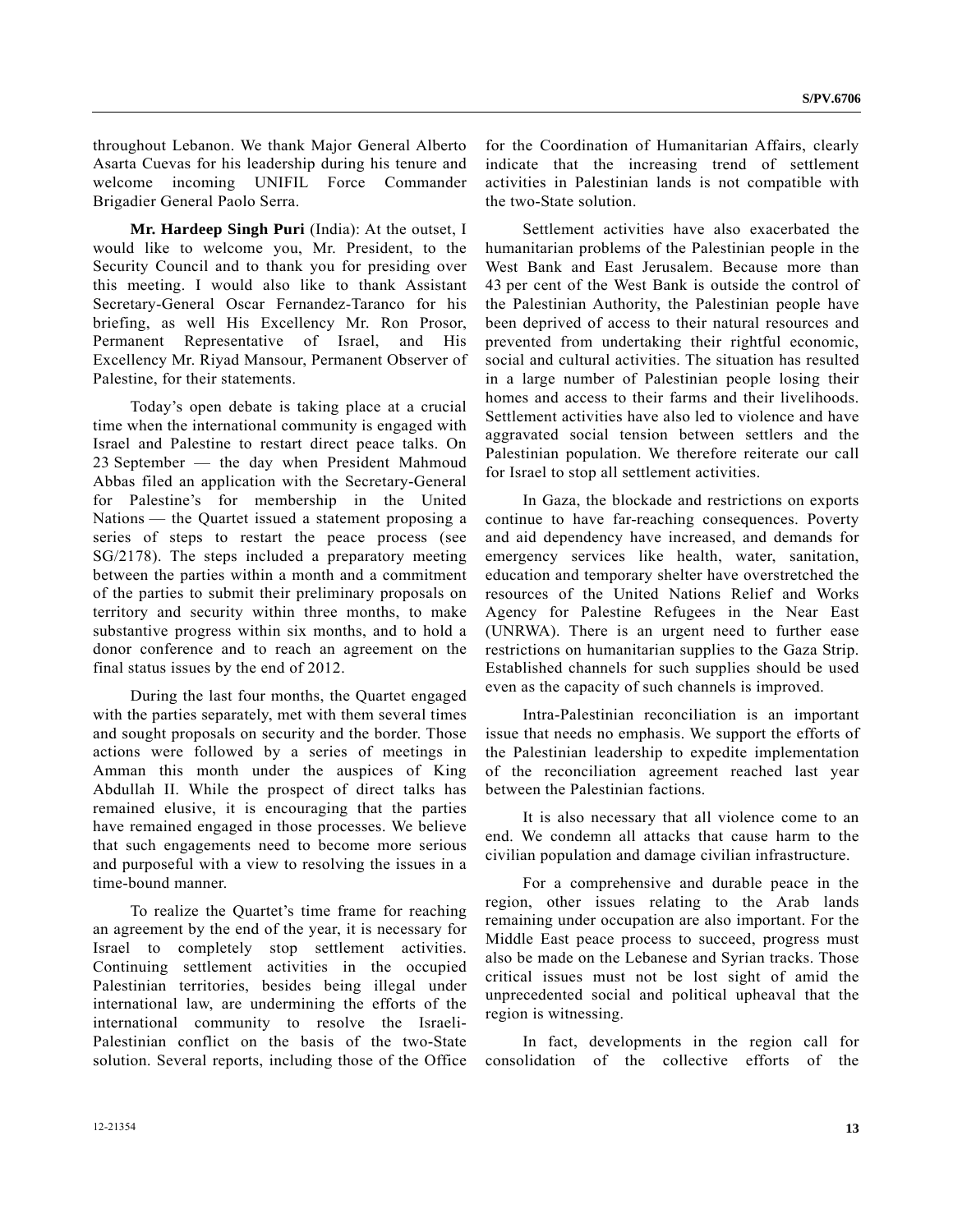international community to assist the countries in undertaking inclusive political processes and implementing reforms to meet the legitimate aspirations of their people. In such collective efforts, we must respect the sovereignty, independence and territorial integrity of all countries. It is important that the grievances of the people be addressed through dialogue and negotiations rather than through resort to arms. No action should be taken from outside that might exacerbate the problems and give rise to extremism.

 India has been steadfast in its support for the Palestinian people's struggle for a sovereign, independent, viable and united State of Palestine with East Jerusalem as its capital, living within secure and recognized borders side by side and at peace with Israel, pursuant to the relevant resolutions of the United Nations, the Arab Peace Initiative and the Quartet Road Map. That support was reiterated to the Palestinian leadership last week when our Minister for External Affairs visited Ramallah.

 India also remains committed to continuing its development cooperation with Palestine through direct budgetary support, training of personnel in various areas, annual contributions to UNRWA and projects under the India, Brazil and South Africa (IВSA) Fund.

 Palestine is recognized by more than two thirds of the membership of the United Nations. That was clearly demonstrated by the overwhelming vote in Paris on 31 October 2011 in favour of Palestine's membership in UNESCO. As the first non-Arab country to have recognized Palestine, in 1988, India remains convinced that Palestine meets all criteria for United Nations membership, as set out in the United Nations Charter, and deserves to become a full-fledged member of the Organization. We hope that the Security Council will support Palestine's application for membership in the United Nations sooner than later.

 In conclusion, let me reiterate India's support for the Quartet's efforts to find a lasting resolution for the Israel-Palestinian issues, based on the two-State solution. India stands ready to play its role in the Council's collective endeavour to achieve a just and comprehensive peace in the Middle East.

**Mr. Menan** (Togo) (*spoke in French*): The situation in the Middle East, at the core of which is the Israeli-Palestinian conflict, retains the attention of the Security Council, which today is devoting a public debate to the topic. I would like to congratulate the South African presidency for giving the Council, once again, the opportunity to take up this issue, which is of concern to the Council and to the delegation of Togo. I would also like to thank the Assistant Secretary-General, Mr. Fernandez-Taranco, for his briefing.

 The peace process between Israel and Palestine continues to experience difficulties. There has been little progress on the ground. Unfortunately, acts of violence continue to be perpetrated by both sides. The lack of trust between the parties, above all the absence of political will, and the pressure of national public opinion are in part at the root of the stagnating situation.

 At a time when the Palestinian Authority is carrying out efforts to garner international recognition of Palestine with a view to the creation of a State of that name, diplomacy has not yet produced the desired results on the ground, even as the international community continues to rest its hope for a lasting peace based on the principle of land for peace. Moreover, the announcement in the last quarter of 2011 of new settlements and the approval on 27 November 2011 of a plan for the construction of a hundred housing units in Shilo in the West Bank are hardly conducive to lasting peace in the region.

 In the Gaza Strip, the situation continues to be difficult due to the blockade, which, in the view of Togo, should be lifted. The issue of refugees in Palestinian camps also continues to be a source of great concern and raises the issue of respect for human rights.

 That is why we hailed the praiseworthy work undertaken by the United Nations Relief and Works Agency for Palestine Refugees in the Near East and call upon the international community to continue to provide it with substantial material and financial support, as recently expressed in its appeal for funding. On the other hand, rocket fire on Israel and the taking of extremist positions, which lead to reprisals, must end, so as to create conditions conducive to sustained discussions between the two parties.

 Against that grim background, we can welcome some positive acts, such as the release of several hundred Palestinian prisoners and of the Israeli soldier, Shalit. Also, the decision to resume transferring the customs and tax revenues to the Palestinian Authority, which were frozen after the vote in UNESCO, and the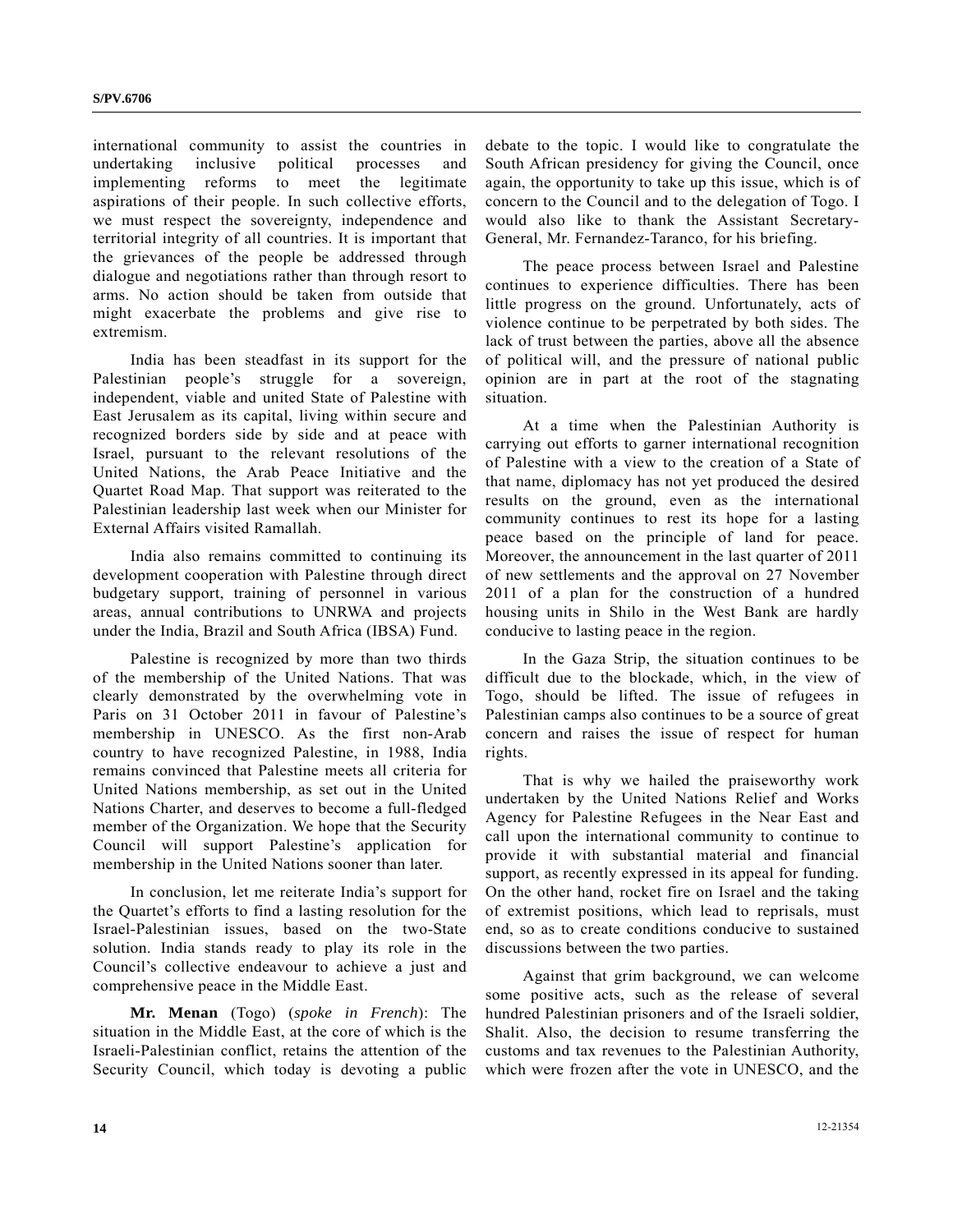willingness demonstrated by the two parties to resume direct negotiations, as called for by the Quartet in its statement of 23 September 2011 (see SG/2178), should be welcomed.

 On that last point, Togo would like to note once again the remarkable work by the envoys of the Quartet and its representative, Mr. Tony Blair, who, in the framework of the three cycles of separate meetings, prepared parties for direct negotiations. The recent initiative of Jordan to host a meeting of representatives of the Quartet and Israeli and Palestinian negotiators is part of the efforts for the resumption of the negotiations, which have been suspended since September 2010. This is why dialogue must always be encouraged, for we know that the progress obtained in the region, albeit limited, was possible only thanks to negotiations.

 Togo reiterates its support to the Quartet and calls on the two parties to overcome their differences and to bear in mind the interests of their peoples and the future of the region as they engage in direct negotiations with the objective of reaching a definitive solution to the Israeli-Palestinian conflict.

 Togo, which has good relations with Israel and the Palestinian Authority, believes that there can be no peace without negotiations carried out in good faith by the two parties. My country's position has always been for the establishment of an independent and sovereign Palestinian State, living side by side with Israel in peace and security within secure and internationally recognized borders. I also wish to urge our friends in Israel and Palestine to encourage and support the peace process.

 Along those lines, all acts inciting violence, from either side, must end. Israel must also be recognized by all Palestinian parties as a partner and interlocutor with whom they must negotiate. The Quartet, which is the facilitator of these negotiations, must also be the guarantor of the application on the ground of the outcome of the negotiations.

 The Security Council should continue to seek a solution to the Israeli-Palestinian conflict. Of course, it is difficult to agree on this issue within the Council, but the Council's responsibility under the Charter for the maintenance of international peace and security requires that it bring sufficient pressure to bear on the two sides to ensure that they negotiate in good faith so as to come to a definitive solution to the conflict,

which has pitted these two sides against each other for too long. It is undeniable that the settlement of the Israeli-Palestinian conflict in a just and sustainable manner will have positive repercussions for peace and security throughout the Middle East.

**Mr. Osorio** (Colombia) (*spoke in Spanish*): Allow me to begin by welcoming you, Mr. President, and thanking you for travelling to New York to preside over today's meeting in the Security Council. I also wish to thank Mr. Oscar Fernandez-Taranco, Assistant Secretary-General for Political Affairs, for his detailed report this morning on the current situation in the Middle East, including the Palestinian question.

 Once again, Colombia reiterates its view that the process for achieving a lasting peace in the Middle East must be comprehensive, well structured and based on the principles of the United Nations Charter and the lofty goals of international peace and security. We therefore believe that the creation of a viable Palestinian State, living in peace beside Israel and having clearly defined, secure and internationally recognized borders, must be the result of direct negotiations between the parties. That will ensure coexistence between those two peoples.

 We make particular mention of the meetings that have been held in Amman between the Israeli and Palestinian negotiators. We welcome these meetings. They were held in the framework of the plan put forward by the Quartet on 23 September (see SG/2178) and under the good auspices of the King of Jordan. We ask the parties to continue these talks, which could lead to the prompt resumption of the negotiating process in a spirit of mutual trust that guarantees the achievement of lasting and stable peace for which we all hope.

 Each of the parties must make efforts to remove what are considered obstacles in the path of negotiations, as we have heard today from the representatives of Palestine and Israel. On the one hand, the settlements in the occupied territories and the blockade of Gaza have an adverse impact on the wellbeing of the populations and on the human rights situation, as well as on access by those people to basic services, particularly with regard to health and education, as revealed recently by Under-Secretary-General Amos to the Council. We also must find solutions to the legitimate concerns of Israel with regard to its security and must put an end to all acts of violence against its people.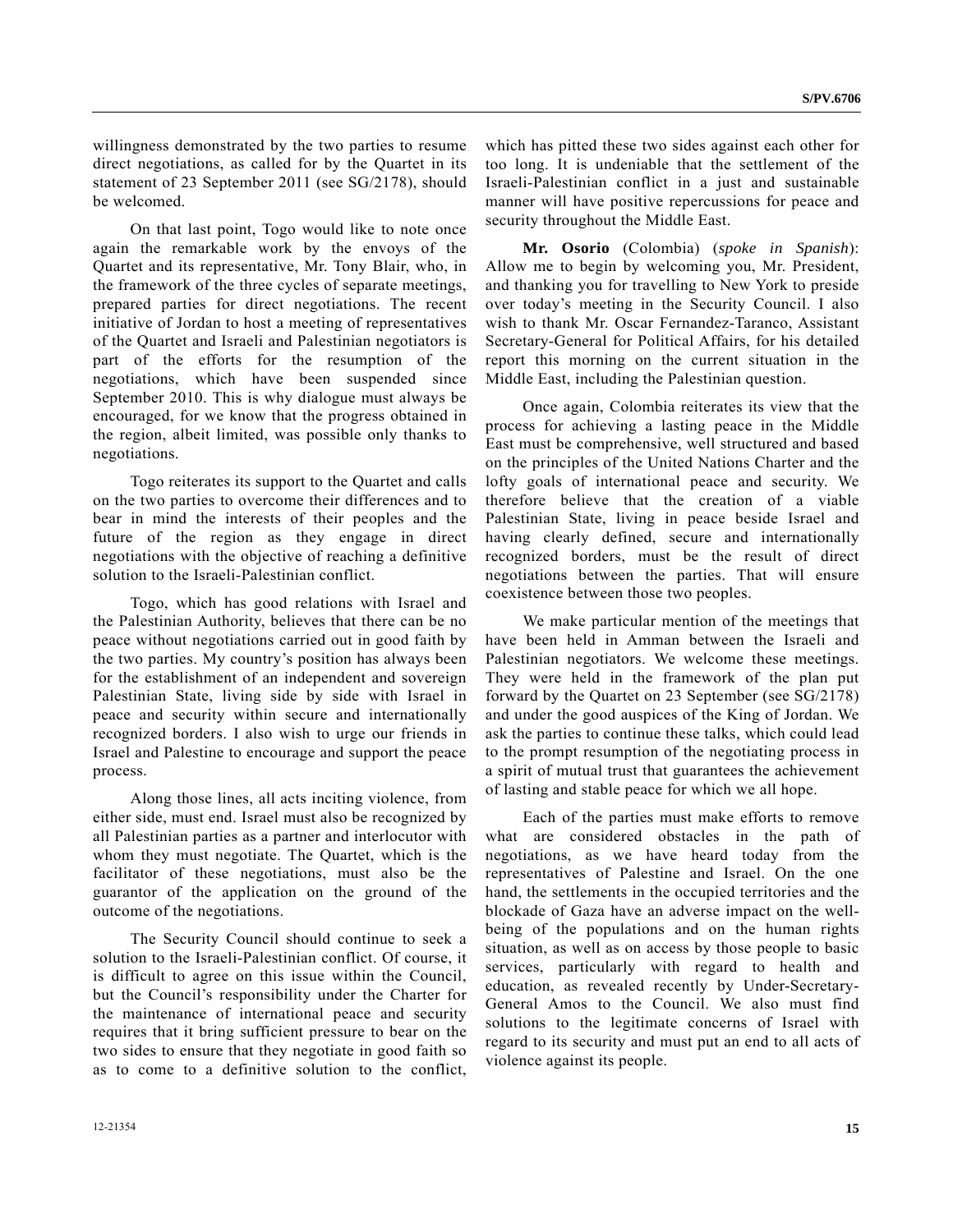We believe that in order to achieve lasting peace, the parties must abstain from adopting unilateral measures that contravene international law and are aimed at harming or endangering civilians. The international community, in turn, must do everything possible to ensure that the parties take effective measures to guarantee respect for and enjoyment of the human rights and fundamental freedoms of the people.

 My delegation wishes to stress the achievements of the Palestinian Authority in preparing its institutions for the creation of a State. We therefore support the actions of the international community to strengthen the capacities of the Palestinian institutions to make a viable, independent sovereign State possible for the well-being of its people.

 With regard to Syria, we remain concerned at the extremely serious human rights situation in that country and the lack of progress in implementing the various initiatives put forward by the Arab League. We insist on the absolute need to put an end to all acts of violence. We welcome the efforts of the Arab League to avoid further worsening of the situation and to find a political solution to the crisis in Syria. We urge the Government of Syria and the opposition to initiate a political dialogue aimed at the establishment of a government of national unity and at setting favourable conditions for calling elections.

 **Mr. Loulichki** (Morocco) (*spoke in Arabic*): Let me begin by greeting you, Mr. President, and thanking you for being here to preside over our meeting. I wish to thank Mr. Fernandez-Taranco for his briefing, which was quite complete.

 The Palestinian question has been deadlocked for a number of years now, after a great many efforts. Today, we see that we are at a critical and historic juncture. The peace process in the Middle East now faces major challenges as a result of the obstacles put in its path by Israel. We note that there is a lack of political will to allow the Palestinian people to enjoy their rights and establish an independent State with East Jerusalem as its capital. Those obstacles and procrastination tactics — along with the ongoing crises, especially with regard to the settlements policy, home demolitions and the confiscation of Palestinian land and property, including villages and towns being cut off as a result of the construction of the separation wall, in spite of international and Arab peace

initiatives — mean that, unfortunately, the two-State solution cannot be achieved.

 Last week, Ms. Valerie Amos, Under-Secretary-General for Humanitarian Affairs and Emergency Relief Coordinator, spoke about the current state of affairs and provided us with figures and statistics that clearly illustrate the negative and dangerous impact of the settlements policy, in particular with regard to the economic, social and humanitarian situation of the Palestinian people. That also has a negative impact on reaching a durable solution at the international level. In addition, some Israeli settlers carry out systematic and repeated attacks against the Palestinian people, which the Israeli authorities do not deter or punish.

 The Israeli occupying authorities in Jerusalem have stepped up settlement activities, both in Jerusalem in general as well as in East Jerusalem and neighbouring areas. A number of excavations are taken place under the Al-Aqsa Mosque, in blatant violation of international norms. We must ensure respect for this pivotal city in order to arrive at a solution to the Middle East issue. The Security Council should shoulder its responsibility and help to find a solution to this very complex problem involving a city of great importance to all monotheistic religions.

 The Council should work quickly to meet the legal, moral and political obligations incumbent upon it and the Organization vis-à-vis the Palestinian people, whose right to establish an independent State should be realized. As a non-permanent member of the Security Council, Morocco supports all international and regional efforts aimed at relaunching the peace process, in particular with regard to the Jordanian initiative, which we truly hope will make it possible to resume negotiations. Once the desire and political will for peace are made clear by both parties, especially by the Israeli people in rejecting anything that obstructs peace, my delegation will not hesitate to promote every effort aimed at comprehensive and just peace based on international legitimacy.

 This conflict has lasted far too long. We must find a lasting and comprehensive peace. A great number of regional and international initiatives have been launched, with Arab States putting forward a bold initiative demonstrating our good faith and commitment to achieve peace. The elements of an ultimate solution are now clear to everyone, as are the details. Israel must demonstrate political will and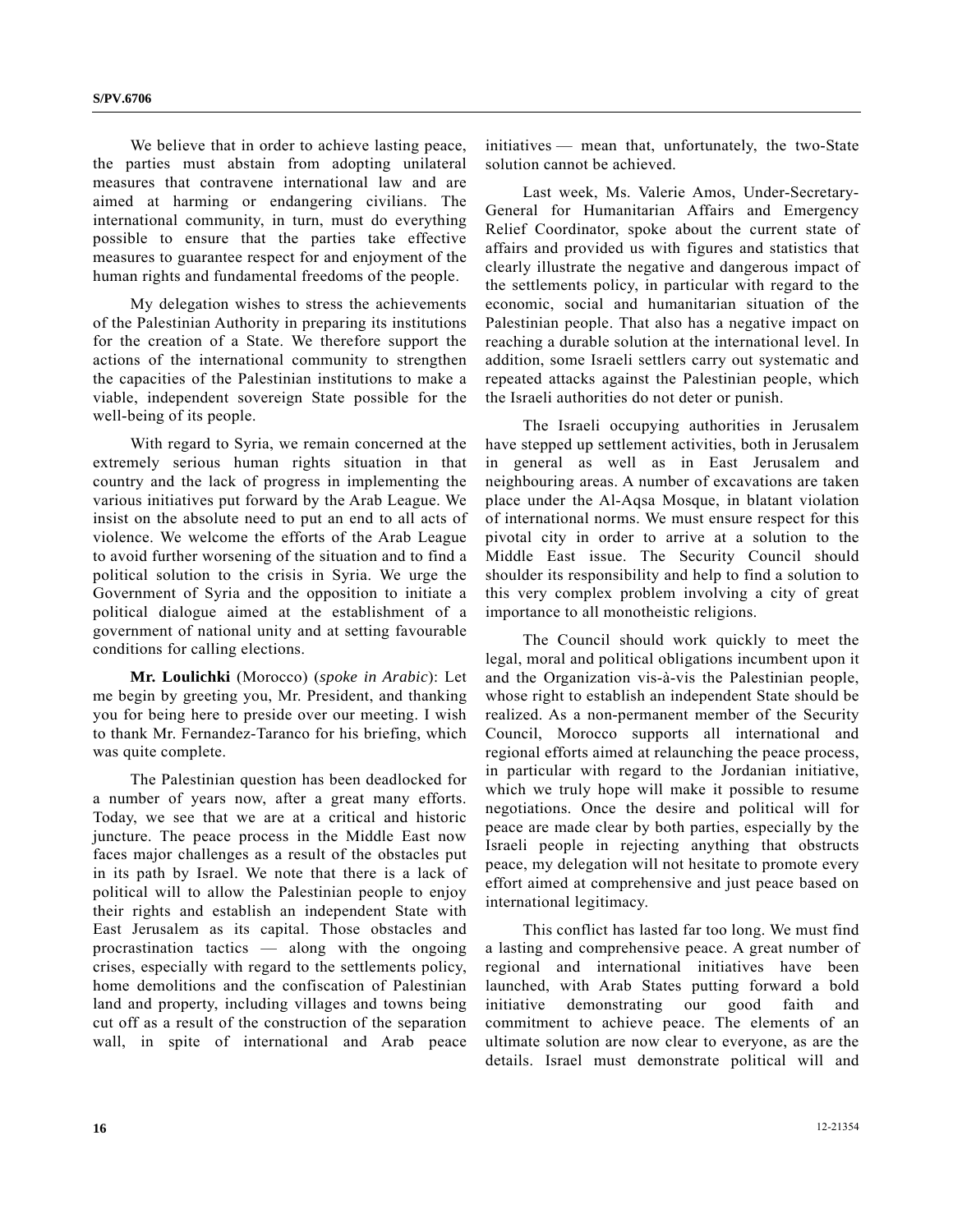determination to arrive at a genuine solution that takes into account the aspirations and rights of the Palestinian side. Israel must demonstrate on the ground its desire to negotiate sincerely in order to achieve peace, security and cooperation. We all want to see peace in the region, which has suffered more than any other part of the world. This is a region that has suffered from wars and tragedies and whose people year for peace, coexistence and cooperation.

**Sir Mark Lyall Grant** (United Kingdom): Thank you, Mr. President, for presiding over this debate today. I would also like to thank Mr. Fernandez-Taranco for his briefing, as well as the Permanent Representative of Israel and the Permanent Observer of Palestine for their statements.

 It has been more than one year since the start of the revolution in Tunisia, which sparked the wave of calls for democratization across the Middle East. The process of change and reform continues in Tunisia, Egypt, Yemen and Libya. Although the process will be long and difficult, we believe that it will result in the fulfilment of the legitimate aspirations of the peoples of all four countries. We, our international partners and the United Nations will continue to support the process of reform in every way we can. But we are clear that the primary responsibility for shaping the future in all those nations lies with the people themselves.

 In Syria the struggle for freedom continues to be crushed with horrific brutality by a regime that has failed to recognize the unstoppable momentum of its people's desire to win their legitimate universal rights. It is simply a fact, borne out by countless examples over recent history, that autocratic regimes that use repression to cling to power do not survive indefinitely. The Syrian regime must now stop its prevarication, procrastination and deception. In accordance with the League of Arab States plan of action and its communiqué of 22 January, the regime must immediately and verifiably put an end to the violence, release all those who have been arrested during the protests, withdraw all military and security forces from cities and towns and allow free access to international media. It is time for the Security Council to take robust action in support of the Arab League, with the objective of stopping the violence and, as the communiqué makes clear, ushering in a rapid Syrianled political transition that leads to free and fair elections.

 In that context, we are concerned about the supply of weapons into Syria — whether sales to the Government or illegal smuggling to the regime or the opposition. When questioned by the BBC on 16 January about the supply of weapons to the Syrian Government, the representative of one Council member responded that continued sales of arms to Syria had "no effect on the situation at all". We fundamentally disagree. It is glaringly obvious that transferring weapons into a volatile and violent situation is irresponsible and will only fuel the bloodshed.

 Against the backdrop of changes across the Middle East, it is as crucial as ever to ensure that the Palestinians too secure their legitimate rights. The creation of a sovereign, independent, democratic, contiguous and viable Palestinian State is long overdue. The new talks taking place in Jordan have, thankfully, ended the protracted impasse. But those must be much more than just talks or an attempt by one side or the other to shift the blame for failure. Both sides must now present concrete plans on borders and security as the basis of substantial negotiations of two of the core issues.

 In order for those talks to be successful, they need to be conducted in an atmosphere conducive to making progress. It is difficult to see how such an environment can be created while settlement-building and settler violence continue. Israel's continued settlement announcements in the occupied Palestinian territories, including East Jerusalem, send a devastating message. The systematic and deliberate expansion of settlements not only damages the prospects for a negotiated settlement, it threatens the very idea of the future Palestinian State. Along with the other European members of the Council, as well as a number of other Council members, we were clear, following last month's briefing (see S/PV.6692), that all settlement activity, including in East Jerusalem, must cease immediately and that Israel should reverse its announced plans.

 We believe that a negotiated solution to the Israel-Palestine conflict is achievable. The parameters are well known to all: borders based on the 1967 lines, with agreed swaps; security arrangements that respect Palestinian sovereignty and demonstrate that the occupation is over, while protecting Israeli security; a fair and agreed solution for refugees; and Jerusalem as the capital of both States.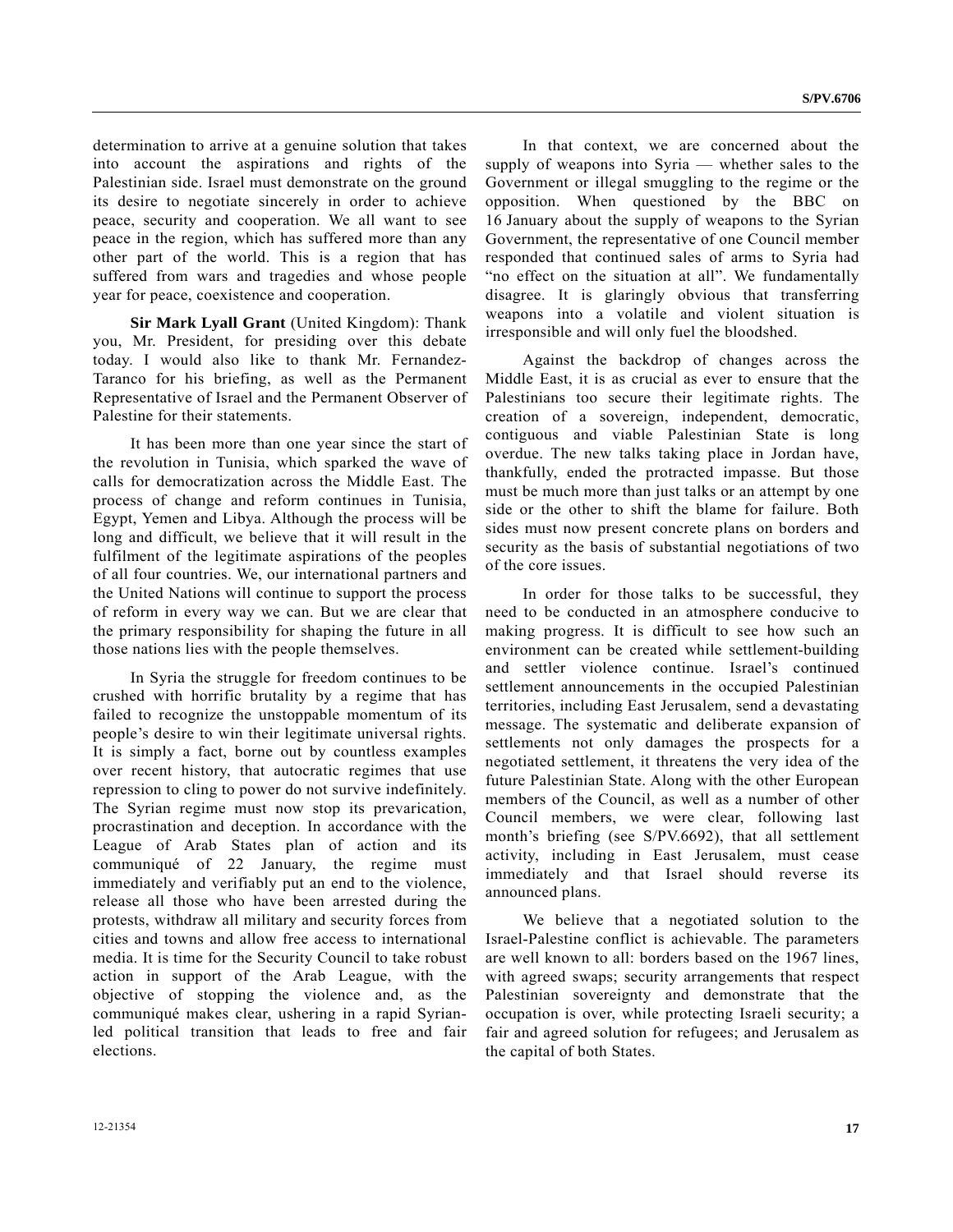If the parties fail to present and negotiate on concrete proposals on borders and security, it will not be because of a lack of solutions. There have been many options aired over decades of negotiations. Failure will be a direct result of a lack of political will. Neither party can afford to demonstrate such complacency in the context of a radically changing region.

**Mr. Wittig** (Germany): I thank you, Mr. President, for guiding our meeting today. I would also like to thank Assistant Secretary-General Mr. Fernandez-Taranco for his briefing. Germany aligns itself with the European Union statement to be delivered later on.

 On many occasions, we have deplored the political stalemate in the Middle East. We have consistently urged for efforts to find a political solution to the Israeli-Palestinian conflict to be intensified. Therefore, we very warmly welcome the Jordanian initiative in support of Quartet efforts to facilitate direct contacts between the parties with the aim of resuming direct and meaningful negotiations.

 Our primary goal remains a just and lasting peace. The viability of a two-State solution must not be jeopardized by developments on the ground, in particular, continued settlement construction in Jerusalem and Area C. At the end of December, we discussed the settlement issue in depth in the Council and, together with France, the United Kingdom and Portugal, outlined our concerns. As a matter of urgency, we want to see comprehensive proposals on borders and security, as envisaged by the Quartet statement of 23 September of last year, and confidencebuilding measures that help to build trust between the parties and that demonstrate a genuine commitment to start meaningful negotiations. Any statements or developments referring to possible settlement plans for the area around Jerusalem called E1 are of particular concern. Pushing forward with such plans would mean cutting off East Jerusalem from the West Bank. That would have a highly negative impact on the viability and contiguity of a Palestinian State in the occupied territories in the context of a two-State solution, if not make it possible.

 We welcome measures taken by the Israeli authorities in response to increasing settler violence. We trust that determined law enforcement will bring the perpetrators to justice, in compliance with the obligation to protect civilians under international law.

 Forced relocations of Palestinians in Area C must be halted and the implementation of demolition orders in that Area must be stopped. Restrictions on access and movement should be further lifted. Palestinians must be allowed to use their natural resources in Area C.

 On Gaza, import capacity has increased but we are still at only 40 per cent of the weekly volume of the first half of 2007. Much more, also with regard to exports, is needed to allow the Gaza economy to recover and to generate jobs. Further progress on access and movement would also contribute to easing legitimate Israeli security concerns as it would strengthen the business sector, at the expense of radical forces, and could help dry up the financial basis for Hamas provided by the tunnel business.

 Rockets targeting the Israeli civilian population continue to be launched from Gaza. We strongly condemn those attacks. There is no justification for that indiscriminate violence. It must end.

 There was mention of the Mufti of Jerusalem's inflammatory speech on 9 January at a rally marking the forty-seventh anniversary of the founding of Fatah. We strongly condemn that speech. Such incitement against the Jewish people is repulsive, unacceptable and purely anti-Semitic. Jerusalem is a city sacred to three faiths and all its religious leaders should promote respect and tolerance.

 On its tenth anniversary, the Arab Peace Initiative also deserves renewed attention. The Arab Spring has demonstrated that the peoples in the region want to shape the future on a peaceful basis through negotiations and discussions, not by the use of violence. Our primary goal remains a just and lasting solution to the Israeli-Palestinian conflict. That ambition must be turned into reality — the creation of a sovereign, independent, democratic, contiguous and viable Palestinian State, living in peace and security side by side with the State of Israel.

 On Syria, we welcome the important decision taken by the League of Arab States just two days ago. A clear signal from the Council that supports the initiative of the League of Arab States in all its aspects is needed. The Council should condemn the continued and systematic human rights violations and the use of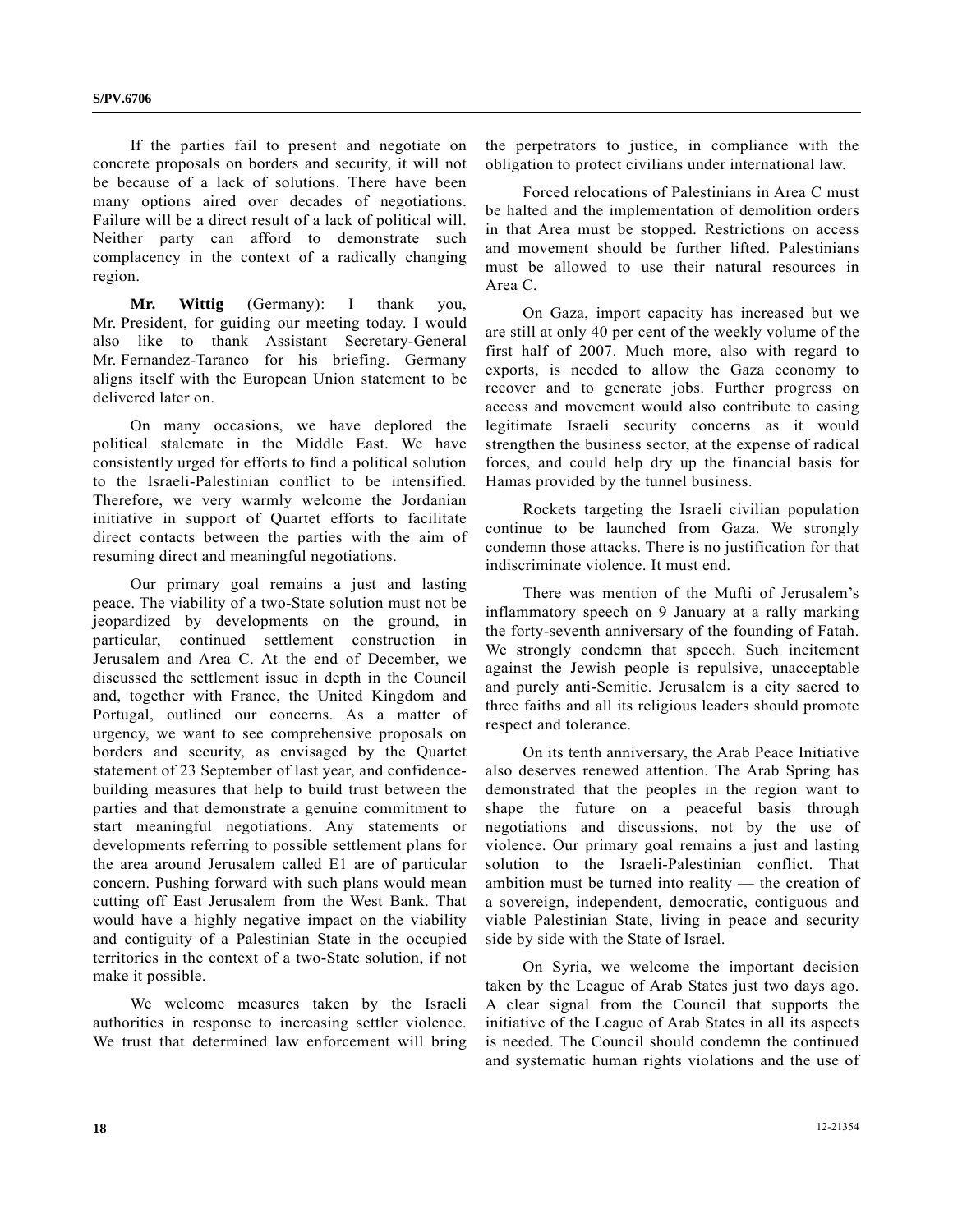force against civilians by the Syrian authorities and demand an immediate end to all violence. It must recall that all those responsible for all violence and human rights violations should be held accountable. It must build on the decisions of the League of Arab States, in particular those taken last Sunday.

 We fully support the efforts of the League of Arab States in all their aspects. We welcome the intention of the Arab League to appoint a special representative on Syria and to seize the Security Council of the situation in Syria. We would therefore welcome the Secretary-General of the League of Arab States and the President of the ministerial follow-up committee briefing the Security Council as soon as possible on the Arab League's initiative to solve the crisis in Syria.

 To solve the Syrian crisis there should be Arab ownership, but with the strong unified support of the Security Council. With the steps taken by the Arab League, a page has been turned, and the Security Council now needs to respond with one voice.

**Mr. Moraes Cabral** (Portugal): Allow me to join others in welcoming you, Mr. Minister, to the Council and to thank you for chairing our debate. I also thank Mr. Oscar Fernandez-Taranco for his very thorough briefing, as well as the Permanent Representative of Israel and the Permanent Observer of Palestine for their statements. Portugal naturally associates itself with the statement to be delivered later by Ambassador Mayr-Harting on behalf of the European Union.

 We are at the dawn of the defining moment of the Israeli-Palestinian peace process. Tomorrow, the parties will meet for the fifth time in Amman since the beginning of January. Portugal commends King Abdullah II and the Jordanian Government for their endeavours in facilitating direct talks between Israelis and Palestinians on the basis of the September Quartet statement. We are encouraged by those developments, and we urge both sides to continue to engage seriously in this important process and to take concrete steps towards the full and timely implementation of the Quartet's 23 September statement in all its elements.

 Portugal welcomes the submission of the Palestinian proposals on borders and security by the Palestinian negotiator to his Israeli counterpart. We also take note that Israel has responded by presenting a number of issues for discussion. We strongly encourage Israel to take a step further and also submit its views on borders and security in clear terms.

 The creation of an independent and viable Palestinian State is long overdue. As I have repeatedly stated, the only solution to the Israeli-Palestinian conflict lies in a political and comprehensive agreement based on two States living side by side in peace and security. Portugal therefore fully supports the Quartet process and efforts to reach an agreement between the parties on all core issues on the basis of the internationally endorsed parameters by the end of 2012, at the latest. If that is to succeed, the parties must commit themselves seriously to negotiations, show good faith and refrain from provocative actions that undermine confidence in each other.

 Last week, the Council was briefed by Under-Secretary-General for Humanitarian Affairs Valerie Amos on the dire humanitarian situation in the occupied Palestinian territories. As she made perfectly clear, the humanitarian dimension of the Israeli occupation is of the gravest concern. In Gaza, the blockade has just been reinforced with the removal of Karni crossing infrastructure, leaving Kerem Shalom — which has considerably less capacity — as the sole commercial crossing between Gaza and Israel. We regret this development, and urge the Government of Israel to fully implement resolution 1860 (2009) in order to allow the reconstruction of the destroyed and damaged infrastructure and the recovery of the Gaza economy, thereby reducing the population's dependence on international aid.

 On its part, Hamas, as the de facto authority in Gaza, must end all rocket attacks against Israel, which we vehemently condemn. All parties must refrain from actions that exacerbate tensions and threaten calm and security in and around Gaza. Israel's right to security and to protect its own citizens, which is unquestionable, must not be secured at the cost of unnecessary human suffering in Gaza.

 In the West Bank, the situation in Area C and East Jerusalem is most troubling. Here, settlement expansion, increasing settler violence, stringent zoning and planning regimes, evictions and demolitions, restrictions on access and movement that deny Palestinians essential services, and the use of their land and resources are fostering the forced displacement of Palestinian communities. As Valerie Amos also recalled on Wednesday, in the West Bank 46 per cent of land is off-limits to Palestinians, who are faced with a severely constrained and shrinking living space in which to sustain their livelihoods.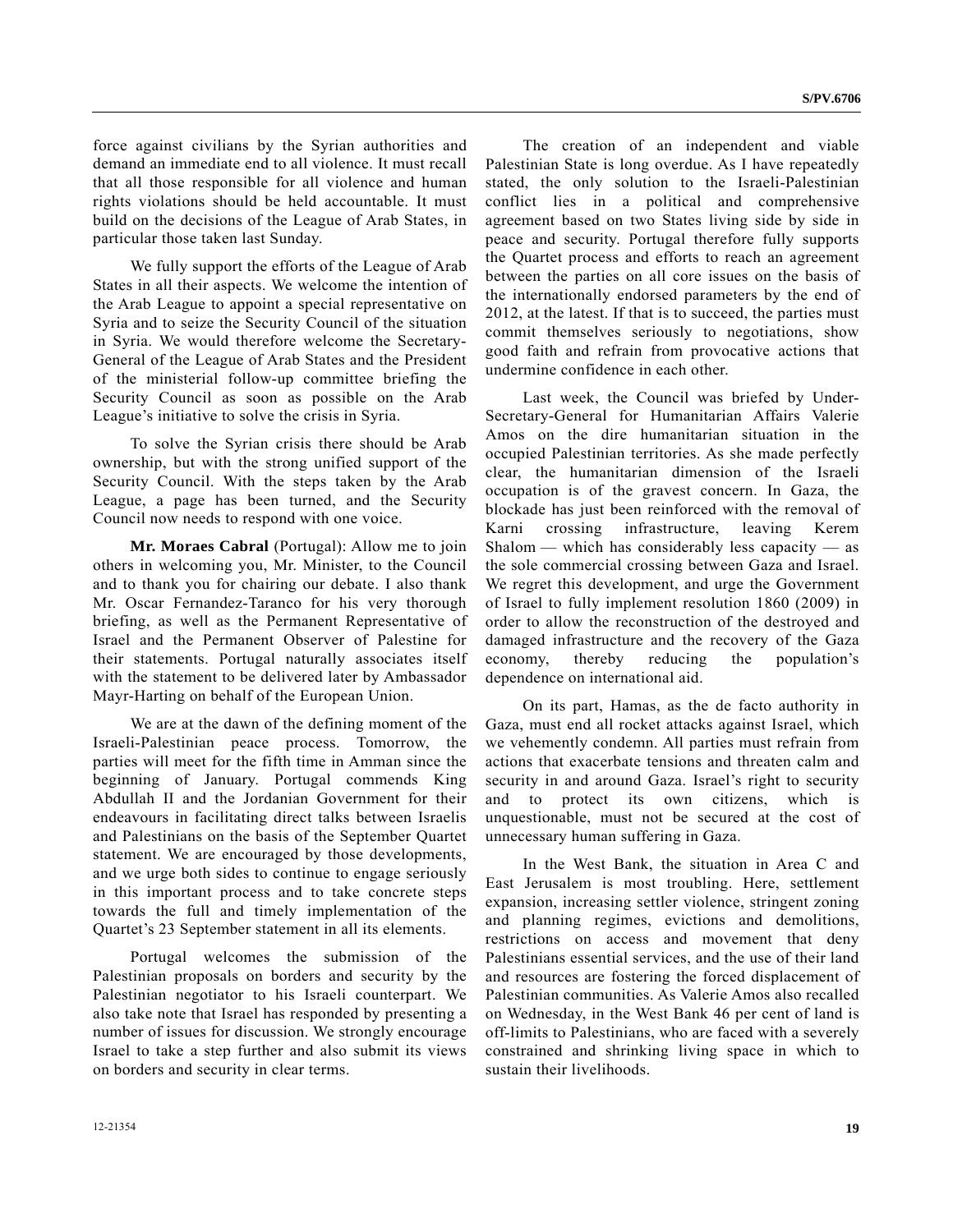The human and political toll of these policies and developments on the ground is absolutely devastating. By increasingly expanding settlements, which are illegal under international law, fragmenting the West Bank and isolating East Jerusalem from other Palestinian territory, Israel is actively destroying the viability of a contiguous and sovereign Palestinian State, and consequently the prospects for peace. Pending a political agreement that solves all final status issues, Israel must halt its illegal actions and fully abide by its obligations under international law.

 The peace we all envision for the Middle East is a lasting and comprehensive one. This year will mark the tenth anniversary of the Arab Peace Initiative. Its premises and elements remain as valid today as they were a decade ago. We call upon Israelis and Arabs, alongside the Quartet efforts on the Israeli-Palestinian track, to seriously engage on the other dimensions of the Arab-Israeli conflict. The full implementation of the Arab Peace Initiative would enable Israel's integration into its regional environment and the normalization of its relations with the Arab and Muslim world, thus enabling a stable, peaceful and prosperous future for all in the Middle East.

 A year ago, the people of Tunisia took to the streets to demand freedom and democracy, and set in motion a wave that quickly changed the face of the Arab world. As the past year has shown, political transition and societal transformation are complex and challenge-ridden, but we trust that the legitimate aspirations of the people of Tunisia, Egypt, Libya and Yemen will be fulfilled. It is essential that those charged with implementing transition and transformation do so on the basis of dialogue, inclusiveness, equal rights for all citizens, and the rule of law. Exclusion, repression and violence are simply not the answer. They are never the answer.

 In this context, Portugal remains gravely concerned about the continuing violence and the daily loss of life in Syria. Notwithstanding the deployment of the observer mission of the League of Arab States, the Syrian authorities have not altered their brutal repression of the Syrian people, and continue with the widespread and systematic violation of human rights. Thus, the situation continues to spiral dangerously out of control, with the risk of plunging Syria and the region into a bloody sectarian conflict.

 Portugal fully supports and commends the efforts of the League of Arab States in seeking a solution to the current crisis, and urges the Syrian authorities to abide by their commitment to immediately and fully implementing the Arab plan of action of 2 November 2011 and the League of Arab States proposals for a peaceful transition in Syria.

**Mr. Haroon** (Pakistan): I welcome you, Sir, to the Security Council and thank you for convening today's debate.

 I should like to thank Oscar Fernandez-Taranco for a very difficult assessment, which he gave in a very honest fashion. I also align my delegation with the statements to be delivered by the representatives of Egypt and Kazakhstan on behalf of the Non-Aligned Movement and the Organization of Islamic Cooperation, respectively.

 As members are well aware, Pakistan has stood by its Palestinian brethren in their six-decade quest for the realization of their inalienable right to selfdetermination. Today, the protagonists of the Arab Spring, citing democracy, have said much the same thing with respect to many parts of the world. We therefore call upon the Security Council to transform its words into resolute action, notwithstanding the very welcome recent Quartet activities in the Middle East. The Council should ensure a mechanism to implement its decisions on Israel and Palestine; if it fails to do so, it will further undermine its own credibility.

 While we deliberate endlessly in the Security Council, the Palestinian observer showcased today how his people continue to suffer at the hands of what they call an occupation force. I am not terribly sure whether his cry for help is condemned to be unheard here or whether his people's dreams of peace and tranquility are not shared by others while they continue to draw world attention to their encirclement and the uncrossable barriers surrounding them.

 The settlement activity of Israel continues sadly unabated. The Middle East Quartet and the international community seem to be in a haze of suspended promises. The Palestinians want a halt to this settlement activity — a demand that is endorsed by the Council and universally supported — yet there is seemingly no recourse on the matter. As some speakers have mentioned today, last week Under-Secretary-General for Humanitarian Affairs and Emergency Relief Coordinator Valerie Amos informed the Council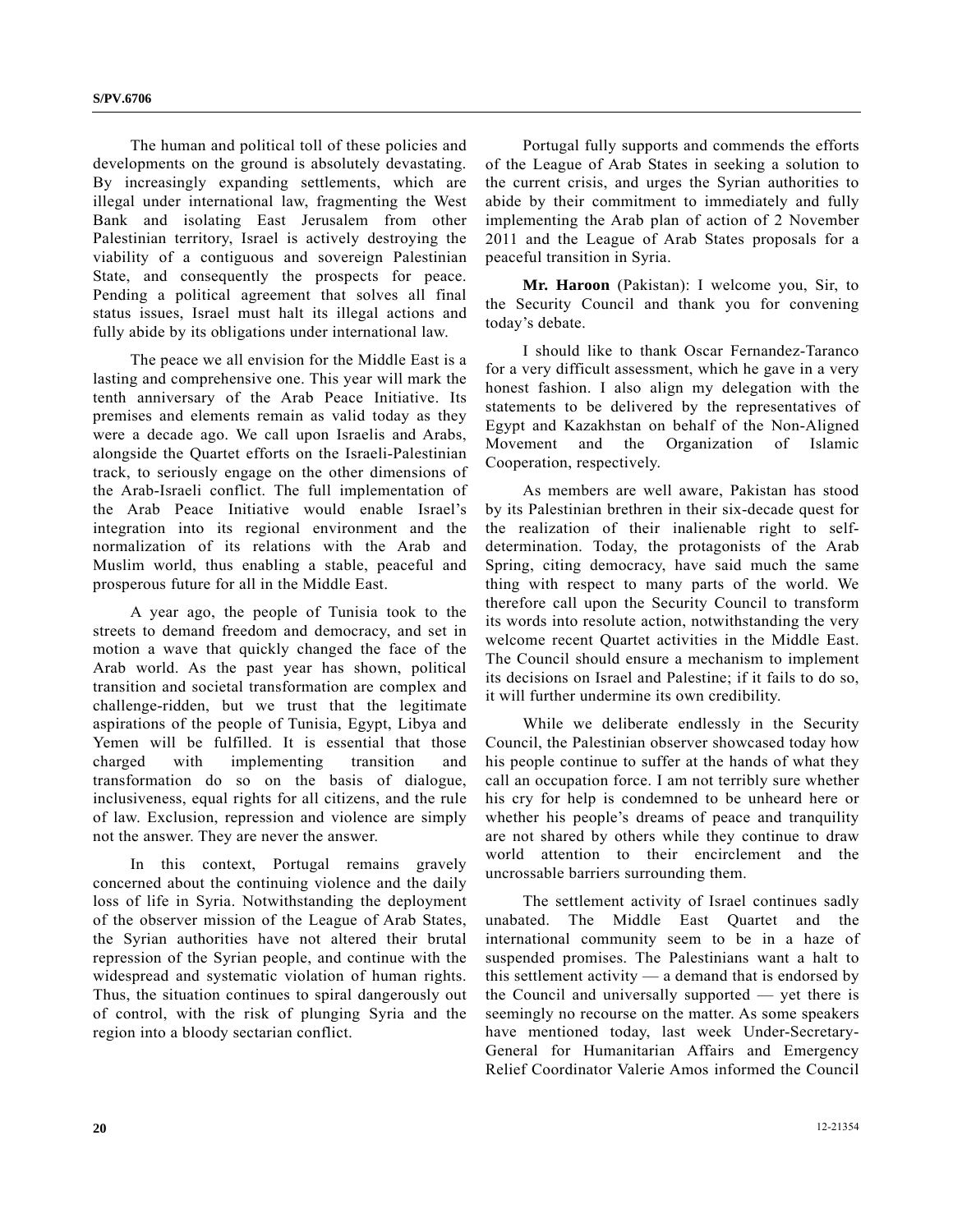that settlement activity had rendered 43 per cent of the West Bank unusable for Palestinians, and had impeded access to services, leading to increased violence and severe starvation in the territory.

 The Gaza strangulation and starvation are neither legally justifiable nor morally tenable. They are systematically eradicating the space for the establishment of a viable Palestinian State. In my mind, they also constitute a major roadblock to peace. Settlement activity and peace are mutually exclusive. This strangulation was further extended and enforced by a decree with effect from 2 January. So life in Gaza will not, cannot, return to normal. We therefore call for the full implementation of resolution 1860 (2009). We would like to join the civilized world and suggest that, to stop strangulation and starvation, the United Nations should arrange a flotilla of its own to carry relief supplies to the hapless Gazans. Surely the Israelis cannot deny United Nations humanitarian supplies under United Nations auspices.

 I would like to mention that, to my mind, the progress that the Palestinians have made in establishing State institutions over the past couple of years, despite overwhelming obstacles, has been extraordinary — a fact that was not only accepted by a number of independent observers but that was also manifested in the acceptance of its membership last year by UNESCO. There is no gainsaying the fact that the Palestinians are working towards full United Nations membership as a just reward.

 I would like now to come to a point that has been whispered about in certain corridors of late. Someone asked "Have you noticed how often we mention Iran, Syria, Nigeria, Libya and the Sudan?" They wonder, and I wonder with them, whether we should be afraid, being a Muslim, since all those countries seem to come from that category. A lot of people say that the way things are going, we are going to be the next 70 per cent of Council work; should we not get a permanent seat as well? I wonder if we are doing right in frightening the world into religious ethnicities. I do not think it is beneficial to the Council or this institution. While I say that with just a passing reference, I do wish to say it because people are talking about it. I think that when talk starts, it is a matter of time before people get worried about things. That is a sort of worriment that I would respect many of my colleagues here in addressing in a fashion that says it is not so. I hope it is not so.

 Having said that, let me also say that I am confident that that sort of scare will not be encouraged by the Council and that, as was mentioned by various people in various aspects, we will be referring to other important aspects of the world under discussion here today, in a fashion that promotes democracy, representative Government, et cetera. But, as they say, why does this get mentioned as regime change? Should not regime change be an outward feeling of everyone within their own countries to motivate change? What happens if that change takes on some other aspect that is not acceptable to those surveying the scene from faroff shores? I believe that this may not sound too reasonable, but I do wish we would be reasonable and not allow something like this to emanate from the sacred halls of the Chamber.

 Therefore, Pakistan supports lasting peace for all the inhabitants of the Middle East, irrespective of religion, ethnicity or nationality. That is important. The framework for peace in the Middle East is laid down elaborately in resolutions 242 (1967), 338 (1973), 1397 (2002), 1515 (2003) and 1860 (2009), as well as in the Madrid terms of reference, the Arab Peace Initiative and the Quartet road map. Mustering and sustaining the political will to implement the framework is imperative.

 We hope that the international community will lend its rightfully so moral and political weight to nudge the process towards our common objective of an independent, sovereign and viable State of Palestine, as has been decided by the international comity many times for years, living side by side and in peace with all its neighbours, including Israel.

**Mr. Churkin** (Russian Federation) (*spoke in Russian*): We would like to thank Assistant Secretary-General Fernandez- Taranco for his briefing.

 The region of the Middle East is undergoing sweeping transformations. We understand people's yearning to take their destiny into their own hands by fundamentally changing the direction of their internal and social-economic systems. The role of the international community should consist of helping them to find the most effective and least painful route towards achieving that goal. Attempts by outside forces to manipulate the situation from afar or to bring to power certain political, ethnic or religious groups rather than others to serve their own interests are fraught with grave consequences as much for the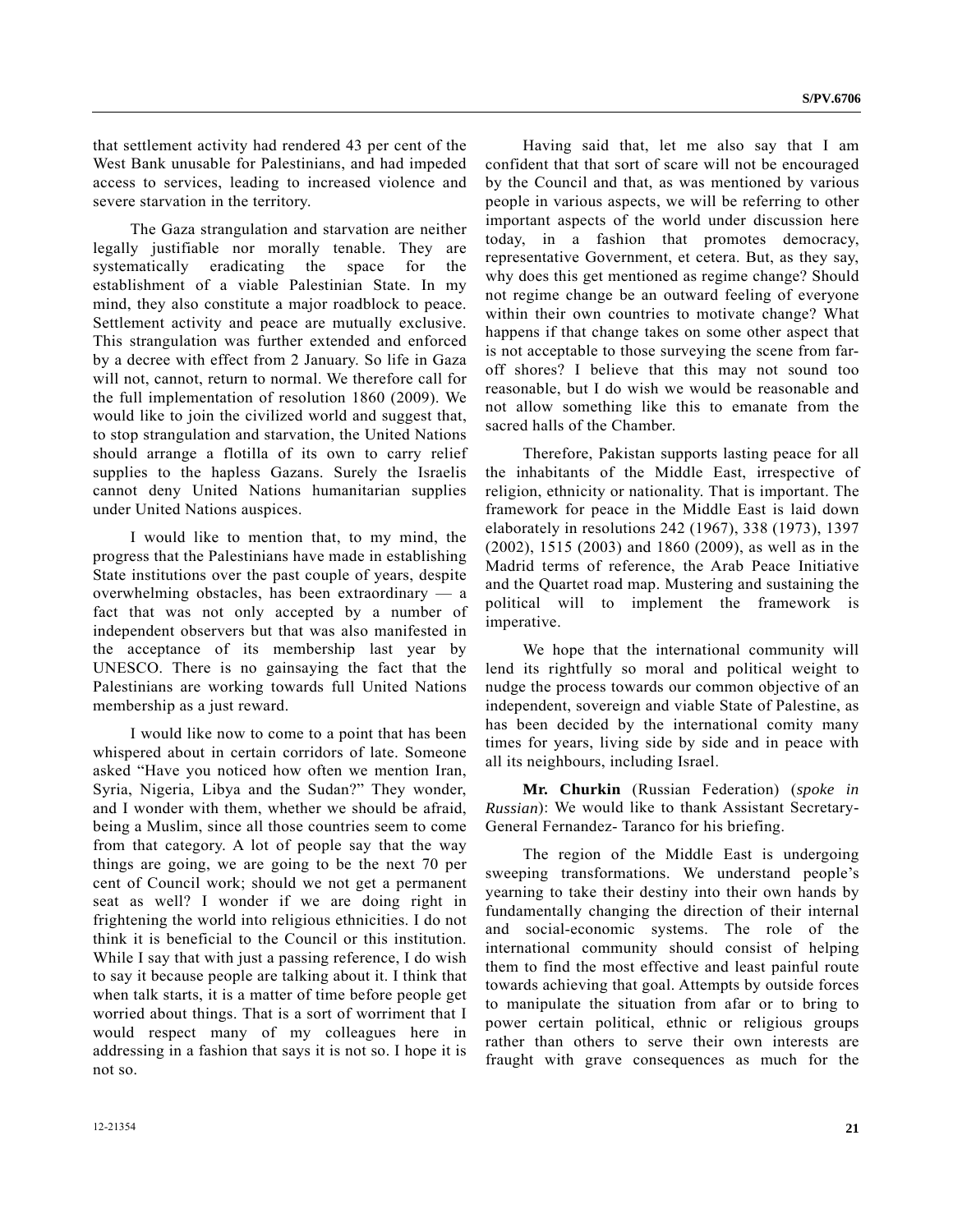people of individual countries as for regional stability and international peace and security.

 The turmoil in the Middle East should not obscure the need for a Palestinian-Israeli settlement. Moreover, as the head of the Palestinian Authority, Mahmoud Abbas, underscored during his recent trip to Moscow, intensifying efforts to break the stalemate in the Palestinian-Israel peace process on the universally accepted basis of international law constitutes an important factor in regional stability that, in turn, would favour Israeli security.

 The yearnings of the Palestinian people are well known, namely, the swiftest possible settlement of the conflict, the establishment of an independent, viable and territorially indivisible State with its capital in East Jerusalem, according to the 1967 borders, living side by side in peace and security as good neighbours with Israel, and a resolution of the issue of refugees.

 As with other crises, the solution to the Palestinian-Israeli problem can be found only through negotiations, and not through force. In that respect, we are seriously concerned by the continued periodic isolation of the Gaza Strip. We call upon all sides to refrain from the use of force and to prevent armed clashes. We welcome the beginning in Amman, thanks to Jordan's assistance, of direct Palestinian-Israeli contacts with a view to resuming a substantive negotiating process and achieving an equitable, lasting solution on the basis of international law. We believe that both sides will be able to show a constructive approach, that they will uphold their obligations under the road map — inter alia, that they will draw up and implement confidence-building measures — and that they will refrain from unilateral acts of provocation. Along with other members of the Quartet of international mediators, Russia will work towards relaunching the substantive Palestinian-Israeli negotiation process and towards establishing an atmosphere conducive to that end.

 Of particular importance in that context is the immediate cessation of Israeli settlement activities on the West Bank of the Jordan River and in East Jerusalem. Such activity is illegal and seriously undermines international efforts to achieve a settlement on the basis of a two-State solution. We cannot help but be concerned by the rise in violence towards Palestinians and their property in the West Bank, which has been subjected to settler aggression that goes

virtually unpunished. The demolition of Palestinian buildings, the expropriation of Palestinian property, restriction of their freedom of movement and other violations of international humanitarian law have unfortunately become a daily fact of life. That must be brought to a halt.

 In our view, the arrest by the Israeli military of Palestinian members of Government is inappropriate. We were particularly concerned to learn of the detention of a leader of the Palestinian Legal Council who was elected in 2006. That kind of action is hardly conducive to building the atmosphere of trust required for conducting a comprehensive Palestinian-Israeli peace process.

 We call on the Israeli Government to take strong measures to swiftly normalize the humanitarian situation in the Gaza Strip: lift the blockade and help restore its effective trade with the outside world.

 The Palestinian people have an undeniable right to full membership in international organizations and can count on Russia's support in that regard.

**Mr. Li Baodong** (China) (*spoke in Chinese*): I welcome His Excellency Mr. Ebrahim, the Deputy Minister for Foreign Affairs of South Africa, and thank him for presiding over today's open debate. I also thank Assistant Secretary-General Fernandez-Taranco for his briefing. I have listened attentively to the statements delivered by the observer of Palestine and the representative of Israel.

 The Middle East peace process is currently at an impasse, which is a source of great concern to China. We consistently advocate the settlement of disputes through political negotiations on the basis of the relevant resolutions of the United Nations, the principle of land for peace, the Arab Peace Initiative and the road map for peace in the Middle East, with a view to ultimately realizing an independent Palestinian State living in peace with Israel.

 China welcomes and supports any and all measures that would help to break the current deadlock in the Palestinian-Israeli negotiations and relaunch the dialogue. We appreciate the recent efforts of Jordan and the Middle East Quartet to facilitate direct contact between the parties. We hope that the relevant efforts to promote peace will help to ensure the early resumption of the Palestinian-Israeli peace negotiations and achieve substantive results. China supports a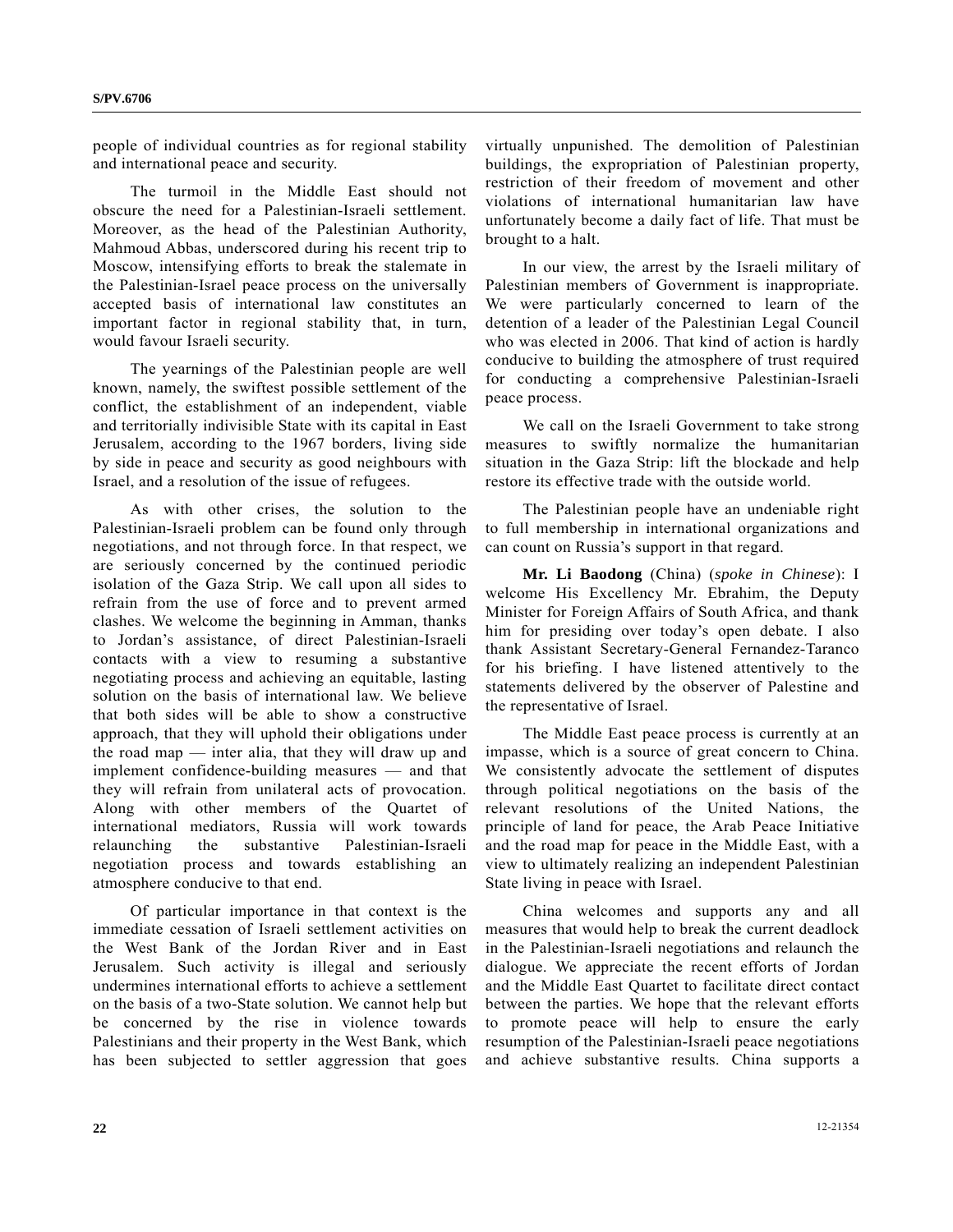greater role for the Security Council in resolving the Middle East issue.

 Israel's settlement activities are a major obstacle to the resumption of Palestinian-Israeli peace negotiations. China expresses its serious concern at Israel's recent approval of plans to build new settlements. China has always opposed Israel's establishment of Jewish settlements in the occupied Palestinian territory, including East Jerusalem. We urge Israel to immediately cease settlement construction, to act prudently and to actively align itself with international efforts to promote peace so as to create conditions for the resumption of Israeli-Palestinian peace negotiations.

 The security and humanitarian situation in the occupied Palestinian territory, including Gaza, remains grim. China hopes that the relevant parties will exercise restraint, avoid any escalation of tensions in Gaza, effectively implement the relevant United Nations resolutions and fully lift the blockade of Gaza.

 China has always supported the just cause of the Palestinian people as they work to regain their legitimate national rights. We have consistently held that the building of an independent State is the legitimate right of the Palestinian people and is a basis for the implementation of the two-State solution. China supports the establishment of a fully sovereign, independent Palestinian State based on the 1967 borders and with East Jerusalem as its capital. China supports Palestinian membership in the United Nations.

 The Syrian-Israeli and Lebanonese-Israeli tracks are also important components of the Middle East peace process. A comprehensive solution to the Middle East issue is inextricably linked to peace negotiations between Syria and Israel and between Lebanon and Israel. China firmly supports the just cause of Lebanon and Syria to maintain their sovereignty and territorial integrity and recover their occupied territories. China supports the Arab countries in their strategic choice in seeking a comprehensive and lasting peace in the region.

**Mr. Rosenthal** (Guatemala) (*spoke in Spanish*): I would like to thank your country, Mr. President, for having convened today's open debate, and you, Sir, for presiding over this meeting. We extend our appreciation to Assistant Secretary-General Oscar Fernández-Taranco for his informative briefing. We

have also listened carefully to the statements made by the representative of Israel and the observer of Palestine.

 Over the past two years, the situation in the Middle East has gained increasing attention on the agenda of the Security Council and also in international public opinion. Events have evolved at dizzying speed, often demonstrating contradictory trends.

 The so-called Arab Spring has inspired many who call for societies that are more democratic, more participatory and more tolerant, and where social justice prevails. As was foreseeable, however, the concrete expression of those popular demands varies from one country to another and has so far produced differing outcomes. The refreshing and stimulating winds also bring signs of growing tensions, both within countries and between States. In accordance with this Council's mandate to maintain international peace and security, we are obliged to closely follow unfolding events, keeping clearly in mind that the primary responsibility for resolving intra-State conflicts lies with the citizens of the country concerned.

 In the spirit of Chapter VI of the Charter, we believe that whatever action the Council takes to support the parties directly involved in processes that involve conflicts should give priority to preventivediplomacy measures. In our opinion, invoking Chapter VII is a last resort. Moreover, in keeping with the spirit of Chapter VIII of the Charter, we advocate working very closely with regional and subregional entities, in this case with the League of Arab States.

 I will mention only a few specific issues pertaining to the Middle East region.

 In regard to Lebanon, we welcome the Secretary-General's recent visit and his productive meetings with its Government officials and main political stakeholders. We commend the Economic and Social Commission for Western Asia for having organized the high-level meeting on reform and transitions to democracy. We urge the Government of Lebanon to continue meeting all of its international obligations, especially those related to the Special Tribunal for Lebanon and those derived from resolution 1701 (2006). We support the efforts to maintain its security, and we also underscore the need to cease violations of Lebanese airspace, which, in our opinion, are unacceptable.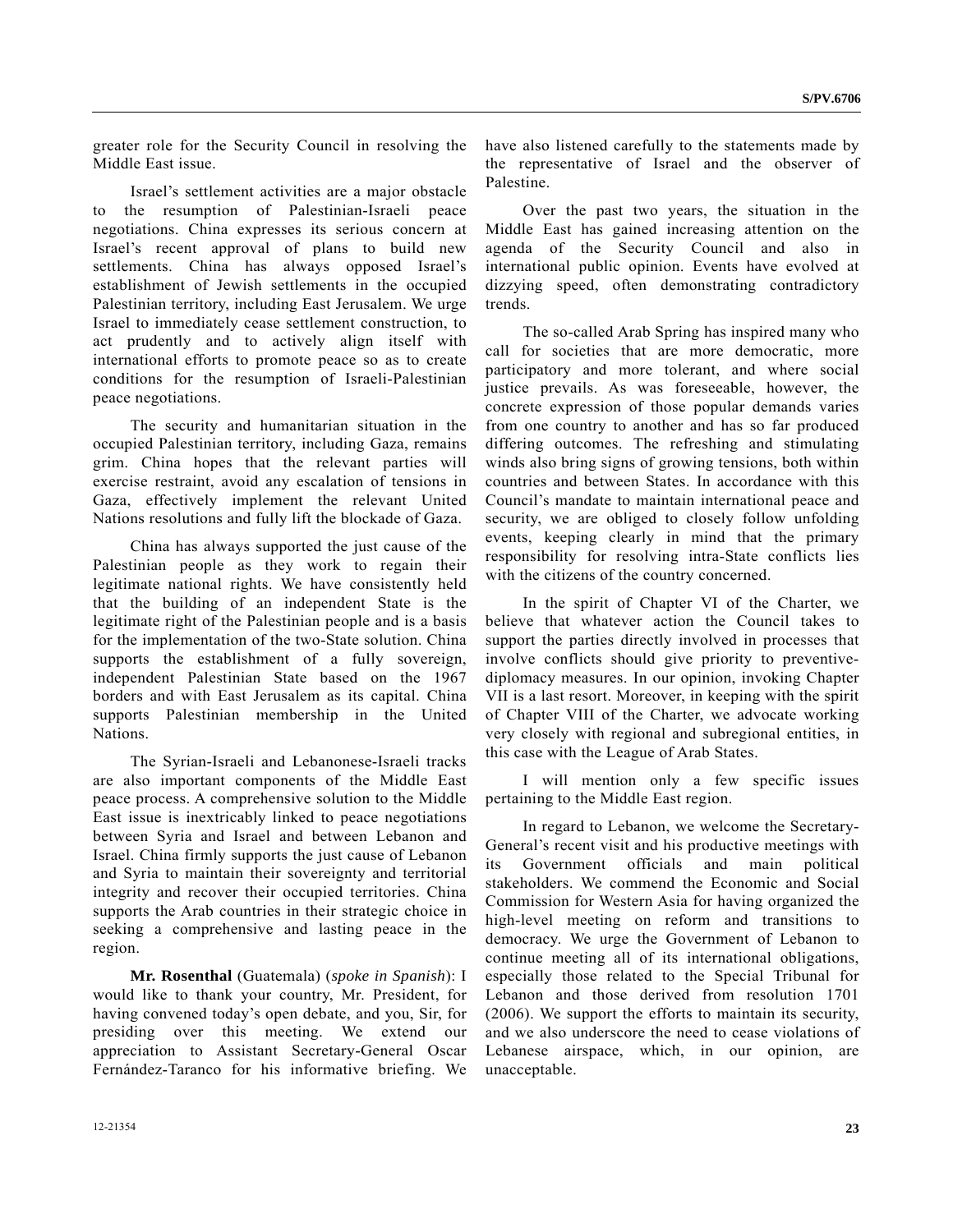I now turn to what is perhaps the most urgent topic on the before the Council in the Middle East: the situation in Syria. We support demanding that the parties immediately cease the use of force and adopt concrete measures that will lead to reconciliation.

However, the term "parties" is an abstract concept. We believe that popular demands expressed in a peaceful way cannot be compared to a Government responding with force to those demands. That type of situation, as we have learned far too well in many Latin American countries, tends inevitably to devolve into violations of civilians' human rights, posing a serious danger of free-falling into a dynamic whereby repression provokes armed resistance, leading to a spiral of violence with unforeseeable consequences. That is precisely the situation that the Secretary General of the League of Arab States described in his report of 22 January to that body's Council. We trust that the presence of Arab League monitors and the search for what is called an Arab solution to the situation will help keep Syria from the brink. We support the agreement proposed by the Arab League Council at its meeting last Sunday. That matter will no doubt require some type of collective pronouncement by the Security Council.

 I would now like to address the age-old dispute between Israel and Palestine, which is always a background to the tensions that affect the Middle East. For our part, we favour the creation of a viable, sovereign and independent Palestinian State living in peace and harmony within secure and defensible borders next to the State of Israel. We understand that realizing that vision falls to both parties, Israel and Palestine, through direct negotiations on all outstanding issues. Based on our belief that supporting such negotiations between Palestinians and Israelis is the only means to resolve their current differences, we welcome the direct meetings held between the parties in recent weeks in Amman — the first of their kind in more than a year and a half. Moreover, we believe that the Council must continue to support the actions of the Quartet and the Arab Peace Initiative, and at the same time guarantee that the peace process moves forward so that the parties can achieve a definitive solution.

 However, we also note an increasing divergence between the suggestions offered by the Quartet and the political realities on the ground. The Council must therefore address those obstacles, which include, among others, illegal settlement expansion in the

occupied territories, which greatly complicates progress in the peace process. Our position on the settlements is that they are illegal under international law and that they constitute a serious obstacle for peace, undermining the requirements for a two-State solution. At the same time, we are aware of the need to address the legitimate security concerns expressed by Israel.

 In conclusion, in each of the unique Middle East situations on the Security Council agenda, it behoves us to call upon opposing parties to renounce the use of violence and to search for negotiated solutions to their differences. For that to occur, the demands welling up from the grass roots of the various societies must be heard and addressed. Finding peaceful outcomes to the various points of tension in the region — each one with its unique characteristics — is in the interest not only of the region but of the whole world.

**Mr. Mehdiyev** (Azerbaijan): At the outset, I would like to welcome Mr. Ebrahim Ismail Ebrahim, Deputy Minister of International Relations and Cooperation of the Republic of South Africa, and to thank the South African presidency for convening this very important open debate on the situation in the Middle East. We are grateful for the briefing on the subject by Assistant Secretary-General for Political Affairs Oscar Fernandez-Taranco.

 Azerbaijan welcomes the valuable efforts of Jordan to revive negotiations and expresses its hope that the ongoing discussions in Amman will help to restart the peace process towards the achievement of a long-awaited comprehensive, just and lasting solution. It should be made clear that, in contrast to some other well-known situations involving groundless and illegitimate territorial claims — including those under the far-fetched pretext of care for ethnic minority groups — the people of Palestine have been recognized as having the right to self-determination and statehood. That has been affirmed in a number of United Nations resolutions and by the International Court of Justice in its advisory opinion on the *Legal Consequences of the Construction of a Wall in the Occupied Palestinian Territory* (see A/ES-10/273). We support the application of Palestine for admission to membership in the United Nations and look forward to a solution to the issue based on international law.

 Azerbaijan also supports the ongoing efforts towards Palestinian reconciliation and expresses its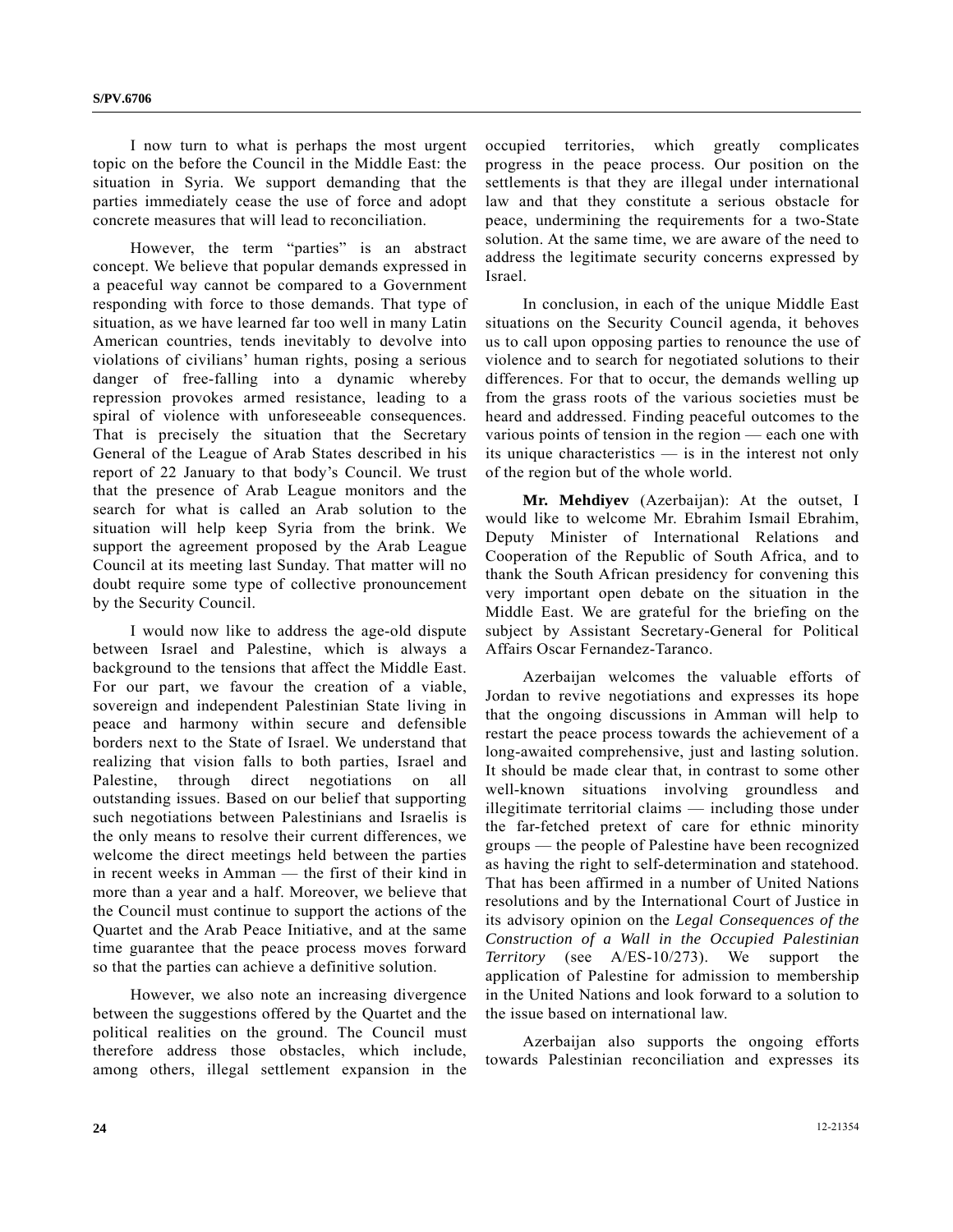hope that Palestinian unity will soon be achieved. At the same time, as we have repeatedly stated on a number of occasions in the past, the lack of agreement on political issues in situations of armed conflict and military occupation cannot be used as a pretext for disrespect for international humanitarian and human rights law. Indeed, the prolonged occupation of the Palestinian territories has placed a tremendous burden on civilians.

 We are particularly concerned at the continued settlement policy and practices in the occupied Palestinian territories. The reports from both the United Nations and non-governmental organizations in that regard are self-evident. Most alarming is that, apart from their impact on the rights, freedoms and everyday lives of the Palestinians, settlements cause serious damage to the peace process and, more specifically, threaten a two-State solution and the emergence of a viable Palestinian State. As was recently noted by the United Nations Office for the Coordination of Humanitarian Affairs,

 "continuing settlement construction, expansion and encroachment on Palestinian land is an integral part of the ongoing fragmentation of the West Bank, including the isolation of the East Jerusalem."

There is no doubt that such fragmentation undermines the legitimate right of the Palestinian people to selfdetermination, which is to be realized with the creation of a viable and contiguous Palestinian State alongside Israel.

 Regardless of whether settlements are new or old, they are illegal under international law and must be seized immediately, completely and unconditionally. Pursuant to article 49 of the Fourth Geneva Convention, the occupying Power shall not deport or transfer parts of its own civilian population into the territory it occupies. That constitutes the basis and expression of a rule of law prohibiting the establishment of settlements in the occupied territories consisting of the population of the occupying Power or of persons encouraged by the Power to settle those territories with the intention, expressed or otherwise, of changing the demographic balance. We proceed from the importance of reaffirming, with respect to the occupied Palestinian territories and similar situations in different parts of the world, the continuing applicability of all relevant international legal norms,

achieving the invalidation of activities aimed at the consolidation of military occupations, initiating urgent measures towards removing the adverse effects of such activities and discouraging any further practices of the same or similar nature.

 We are of the view that the Security Council cannot remain indifferent to situations involving serious violations of international humanitarian and human rights law. In carrying out its primary responsibility for the maintenance of international peace and security, the Council must react adequately to put an end to illegal practices and policies and to ensure that human rights and fundamental freedoms are observed and respected.

 Azerbaijan is deeply concerned at the continuing destabilization, violence and widespread human rights violations in Syria, which have resulted in the deaths of thousands of people. The position of my country in this regard has been clearly reflected in our support for the recently adopted General Assembly resolution on the situation of human rights in the Syrian Arab Republic (Assembly resolution 66/176).

 Azerbaijan fully supports the efforts of the League of Arab States to address all aspects of the situation in Syria, including its steps aimed at ending the crisis and acts of violence.

 We are strongly of the view that the only solution to the crisis in Syria is through an inclusive and Syrian-led political process. It is important that obligations with respect to the sovereignty, territorial integrity and political independence of Syria and all other States in the region are fully observed and respected.

**Mr. Araud** (France) (*spoke in French*): I thank Mr. Fernandez-Taranco for his briefing on the Middle East. It confirmed our concerns regarding the limited prospects for a resumption of the peace process, the continuing repression in Syria and the resulting and growing threats to the stability of the region.

 We hail the diplomatic efforts conducted under the auspices of the King of Jordan, but our expectations are limited. The absence of a renewed method for bringing the parties back to the table is, for us, a serious stumbling block. For a year we have been asking that parameters adopted by the international community frame this resumption of negotiations by giving the parties a solid basis for trust. Neither the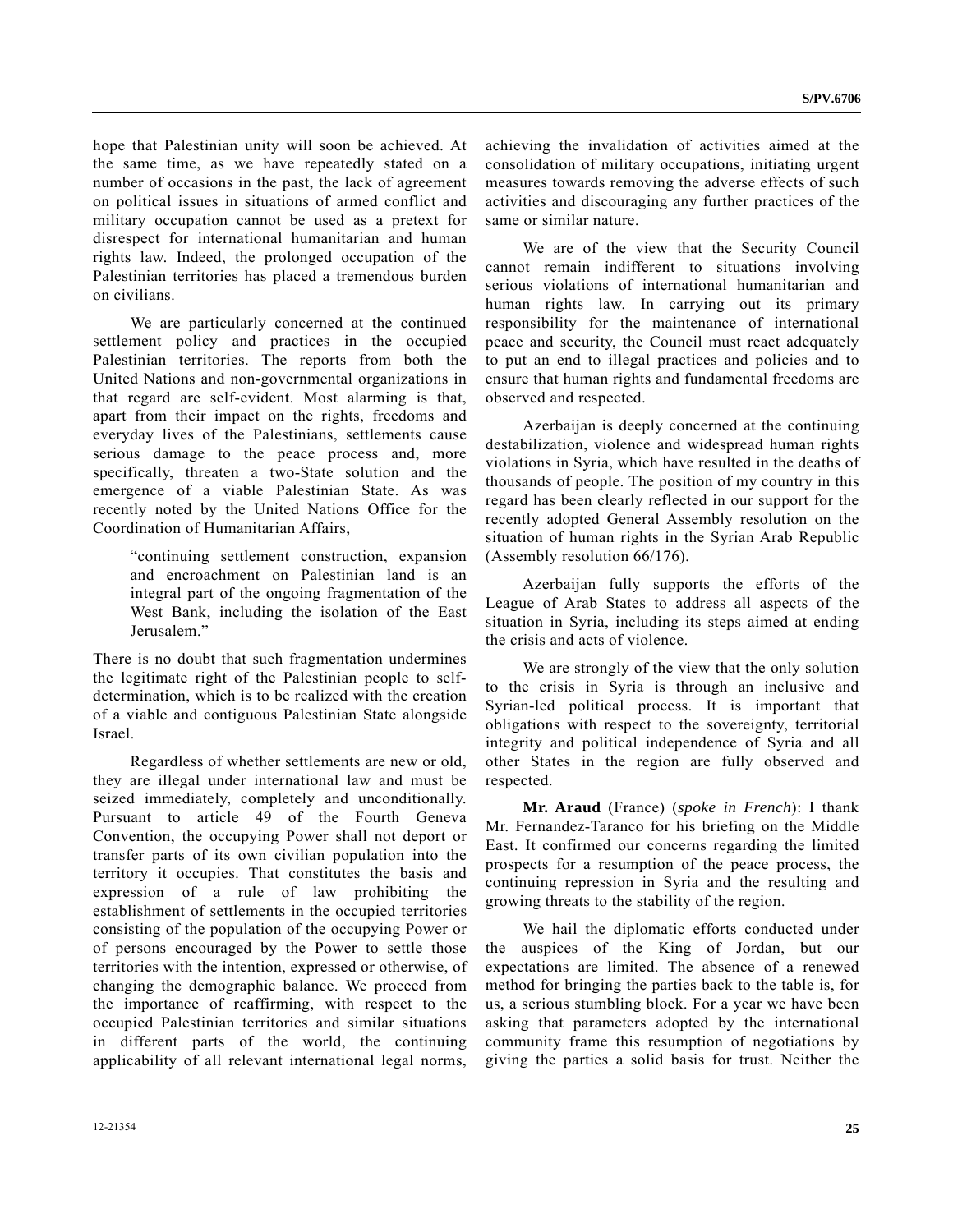Quartet nor the Council has been able to achieve this objective. These failures have demonstrated that the will of the parties is not enough.

 France believes that only a follow-up mechanism enlarged to include all stakeholders able to contribute to a definitive solution, including the United Nations and this Council, will enable the creation of the dynamic needed to resolve issues that touch on the foundations of Israeli and Palestinian national identity. That said, this is not to lift responsibilities from the parties themselves. It is to launch a call to all stakeholders, in this year laden with internal constraints, to make possible the emergence of conditions that will allow a credible resumption of peace talks.

 The will of the parties is not enough, but it is essential. We were struck by the dangerous developments that characterized the situation on the ground in 2011, particularly the acceleration of Israeli settlement activity to a level not seen for a decade. Last 20 December, the four European members of this Council noted their concern regarding a systematic, premeditated and deliberate policy of illegal construction, contravening the vision of a two-State solution and in violation of international law and the resolutions of this Council. In the West Bank as well as in East Jerusalem, the Israeli authorities must immediately end this policy, which is a threat to the territorial and economic integrity of the future Palestinian State.

 Regarding the attempt to isolate East Jerusalem from the rest of the West Bank or the forced displacements of the Palestinian population in Area C, the changes in the demographic realities on the ground in violation of the Geneva Convention — as noted by my Azerbaijani colleague — must be condemned by the international community. We deplore that the Council has not been up to the task of issuing a judgment, of reasserting the principles at the heart of the two-State solution, when those principles are threatened.

 In Gaza, a radical change in policy is also required. Ms. Amos indicated this to the Council. In 2011, the blockade, far from having been lifted as called for in resolution 1860 (2009), instead became stronger with the closure of the Karni crossing. The dependence of the economy of Gaza on international aid has been reinforced, as has the control of Hamas over the destiny of the population.

 It is not a question of compromising the security of Israel, which continues to be the target of rocket attacks, which we condemn. However, measures must be undertaken quickly to lighten the weight of the blockade on the people, who are held hostage. The viability of the political process also depends on our support for the partners in the peace process, in preserving their legitimacy, given the hopes expressed by their populations.

 France is committed to supporting the Palestinian Authority and Palestinian President Mahmoud Abbas, in particular in the context of the Paris Conference, which contributed to efforts to build Palestinian institutions. But financial assistance, like the reforms implemented by Prime Minister Fayyad, come up against the lack of political perspectives. While President Abbas has revived efforts to foster Palestinian reconciliation, he must be supported be so that the principles of negotiation and peaceful settlement of conflict, endorsed by the Palestinian Liberation Organization, may prevail.

 I now to turn another topic of concern and indignation, and that is the situation in Syria. The repression led by the Syrian leaders against their people and the systematic and massive violations of human rights to suppress the legitimate aspirations of the Syrian people continue with complete impunity. More than 5,500 Syrians have lost their lives since last March in what now can be characterized as crimes against humanity.

 The Syrian regime is dragging its people into chaos, and the entire region is threatened: refugees flow into neighbouring countries, Lebanese sovereignty is repeatedly challenged, fears for the future of minorities and of fragile religious equilibriums are growing, and there are known violations of the arms embargo imposed on Iran, with arms flowing to Syria. It is unacceptable that certain countries, including some in this Council, continue to provide the very means by which violence is committed against the Syrian people.

 Given the silence of the Council, the Arab League has taken up the issue. It proposed an action plan to the Syrian regime last November and sent a monitoring mission to guarantee the implementation of the plan on the ground. This weekend, one month since the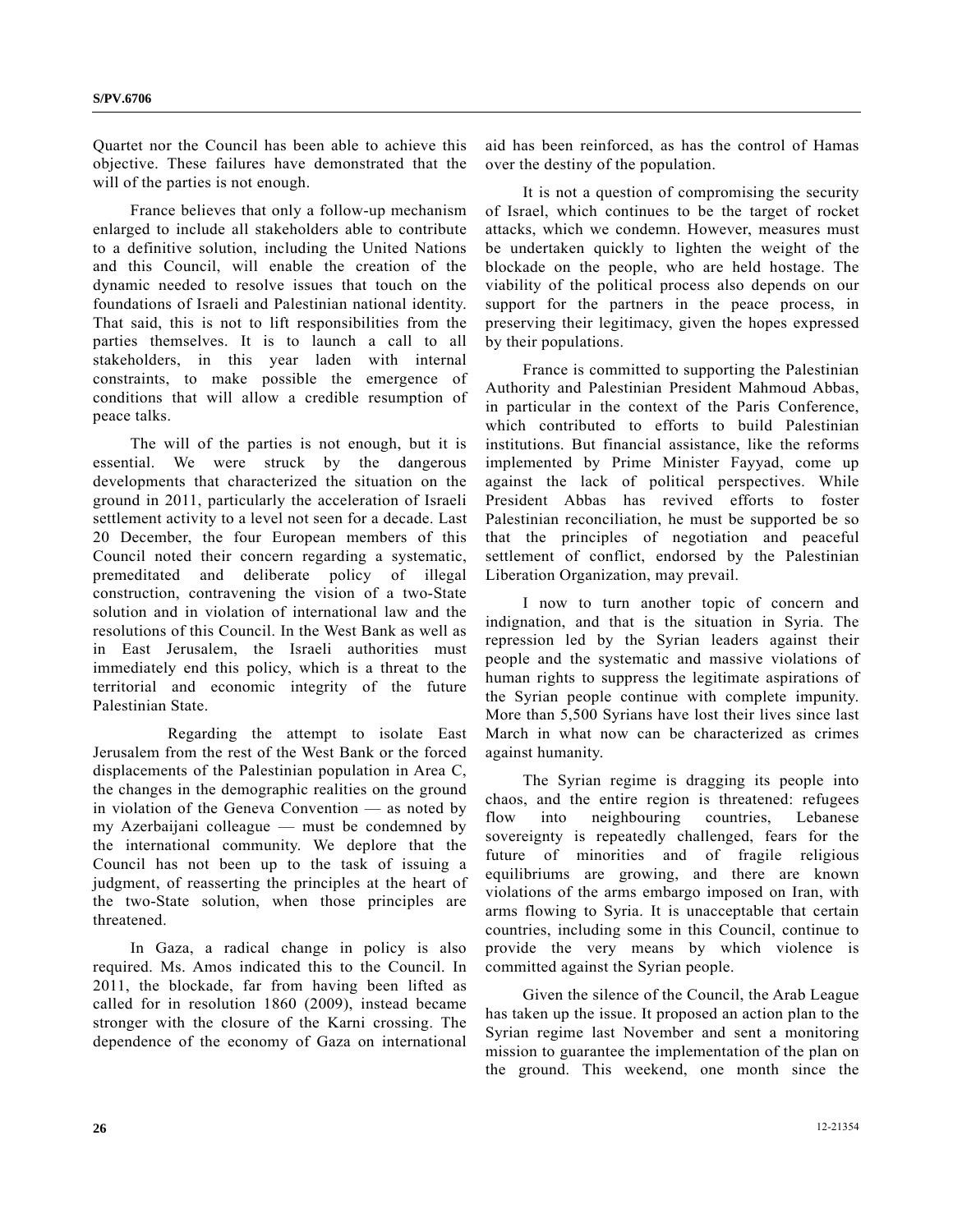mission's deployment, the Arab League could report only the failure of Damascus to uphold its obligations. None of the League's four requirements — cessation of violence, withdrawal of armed forces from cities, release of political prisoners and free access to the international media — has been met. The Arab League has drawn the inevitable conclusions and called for a peaceful political transition by which President Bashar Al-Assad would hand over power.

 We fully support the Arab League's plan for resolving the crisis. It is the only way likely to return stability to Syria and to preserve stability in the region. We welcome the Arab League's request that its Secretary-General, along with the Chair of the Interministerial Committee on Syria, be allowed to report to the Security Council on the situation. It is indeed crucial that the United Nations to provide all the necessary assistance to the regional organization concerned. It is still more necessary that the Security Council get past the blockages so as to underscore the legitimacy of this initiative by providing it unanimous support of the United Nations.

 The Council's ability to contribute to the resolution of these crises is also a matter of the credibility of its action at the regional level.

 Lebanon, to which the Secretary-General has just paid a visit, is a country threatened by the spectre of the civil war unleashed in Syria. In this context, we call on the Lebanese authorities to continue to work with all the component parts of Lebanese society. We hail their commitment to respect all their international obligations, including those pertaining to the Special Tribunal for Lebanon.

 In Egypt the people voted in elections that met the criteria for free democratic expression. The elections were an important step in the democratic transition, which must be continued. Power should be transferred to the elected civilian authorities. The rights of women and minorities, the rules of free democratic expression and the basic principle of rejecting all violence must all be upheld.

 In conclusion, I appeal for consistent action on the part of the Security Council. The Arab Spring has brought unprecedented upheaval to the Middle East. The Council must necessarily adapt its actions to the new reality. We now have a moral obligation to address the legitimate aspirations of the Palestinian people. That obligation underscores the absolute necessity for

the Council to respond unanimously to the crisis in Syria, which is threatening the entire region. While the Arab League and the Gulf Cooperation Council of Arab States are actively contributing to resolving the regional crises, it is a matter of the very legitimacy of the Security Council in the region for it to fully uphold its responsibilities to maintain international peace and security.

**The President**: I shall now make a statement in my capacity as the Deputy Minister of International Relations and Cooperation of the Republic of South Africa.

 South Africa expresses its appreciation to Assistant Secretary-General Oscar Fernandez-Taranco for his briefing to the Security Council. We thank the Permanent Observer of Palestine and the Permanent Representative of Israel for their statements.

 My delegation associates itself with the statements to be delivered later today by the representatives of Benin and Egypt, who will speak on behalf of the Group of African States and the Non-Aligned Movement, respectively.

 The historical celebrations that took place in South Africa on 8 January, marking the 100th anniversary of the African National Congress, the oldest modern liberation movement in Africa, were a stark reminder of the resilience of the human spirit. In 1994, after decades of struggle for liberation, South Africa emerged from the scourge of apartheid to become an equal among the nations of the world.

 The year 2012 marks 45 years since Israel first occupied Palestinian land. Drawing lessons from our own experience, we are certain that the Palestinians, with the assistance of the international community, will prevail in their quest for a viable State of their own. We should all play our part in fulfilling the aspirations of the Palestinian people, who have long yearned for freedom and who continue to endure the harshness of Israeli occupation.

 In that regard, South Africa remains convinced that Palestine meets all the criteria for United Nations membership as set out in the United Nations Charter and deserves to become a full Member of the Organization. In addition, we must work towards a solution that maintains Israel's right to exist and ensures long-term peace and stability for its people.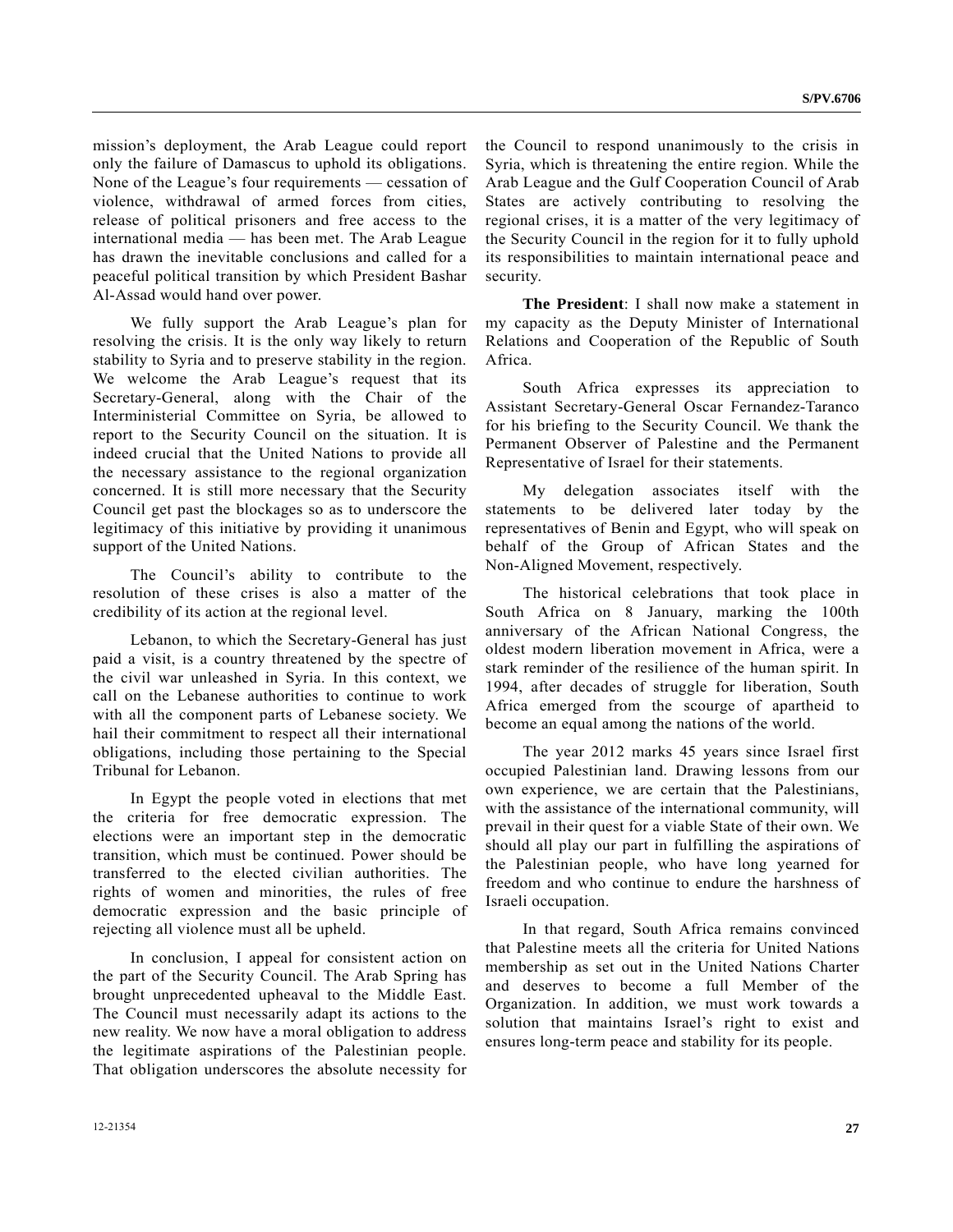We have come to the beginning of a new year, and yet peace between the Palestinians and the Israelis continues to be elusive. South Africa remains disappointed that since 23 September 2011, when the Quartet committed itself to assisting the parties to make progress in the peace process, tangible progress has yet to be registered.

 We appreciate the efforts of the Quartet over the past two months, in particular its facilitation of meetings with the parties, albeit separately. We also support the Quartet's appeal urging the parties to begin direct negotiations immediately and without preconditions and to submit proposals on borders and security. Palestine's submission of proposals on those issues is emblematic of its commitment to the prompt and peaceful resolution of the conflict with its neighbour. Conversely, Israel's failure to comply by omitting to submit proposals as required by the Quartet on the same issues is disappointing.

 My delegation further welcomes the efforts of Jordan in its attempt to restart direct peace talks. We can only hope that such discussions will yield positive results and culminate in an earnest beginning of direct negotiations between the parties.

 It is perhaps opportune that, as the international community, we ask ourselves some questions, namely, is it not time to assess the effectiveness of the Quartet model? And what more can the Security Council do to help the parties resume negotiations and find lasting peace?

 What is of concern is that, despite attempts to resuscitate the negotiations, the prospects for direct talks seem non-existent, as the Israeli Government continues its acts of aggression, such as ongoing illegal settlement construction, home demolitions, illegal excavations of religious sites and restricting the access and movement of the Palestinian people. It is worth noting that in the midst of attempts to reinvigorate the peace process, Israel has continued to issue tenders for new illegal settlements, including on 3 January, the same day that deliberations between the parties began in Jordan. Those illegal actions cast a shadow over the sincerity of Israel as a partner for peace, especially since settlements have led to the fragmentation of the West Bank and the isolation of Jerusalem from the rest of the occupied Palestinian territories, undermining the feasibility of a contiguous Palestinian State.

 Those are antagonistic acts that make the reality of a two-State solution, as called for by the international community, a distant dream, if not a pipe dream. It is the Security Council's responsibility to act against such actions, as they violate international law, including the resolutions of the Council. The last time that the Council attempted to take action on the settlements was in February 2011, and we failed to fulfil our responsibility, despite all of us agreeing that the settlements are indeed illegal.

 Another disturbing development is the escalation of settler violence in the occupied Palestinian territory. In that regard, the Office for the Coordination of Humanitarian Affairs (OCHA) recently reported that settler attacks against Palestinian civilians had increased by at least 50 per cent. Settler attacks on civilians, the desecration of Palestinian mosques and churches and the destruction of property, including the cutting down of olive trees, should be unequivocally condemned. It is vital for the Israeli Government, as the occupying Power, to prevent such acts of violence and take action against perpetrators. The failure of the Israeli Government to address violence perpetrated by settlers has led to a state of impunity that, according to OCHA, encourages further violence and undermines the physical security and livelihoods of Palestinians.

 We welcome the implementation of the second stage of the prisoner release agreement, which we hope will serve as a positive confidence-building measure. We reiterate that that is a positive step towards greater cooperation between Israel and Palestine that should be maintained and built upon. With regard to the remaining prisoners, we urge the Israeli Government to fulfil its obligations under international humanitarian law by ensuring their safety, allowing access to them by family members and respecting their basic human rights.

 South Africa has always maintained that the future of Palestine is significantly dependent on the unity of its people. The Arab Spring augurs well for the Palestinian struggle. In that regard, we encourage the Palestinians to take advantage of the new regional context and strive for greater unity among various political groupings. In particular, we urge Hamas and Fatah to implement the Cairo reconciliation agreement and collectively consolidate the gains of the Palestinian people. Having learned from our own experience, we believe that intra-Palestinian unity is essential for longterm reconciliation and sustainable peace in Palestine.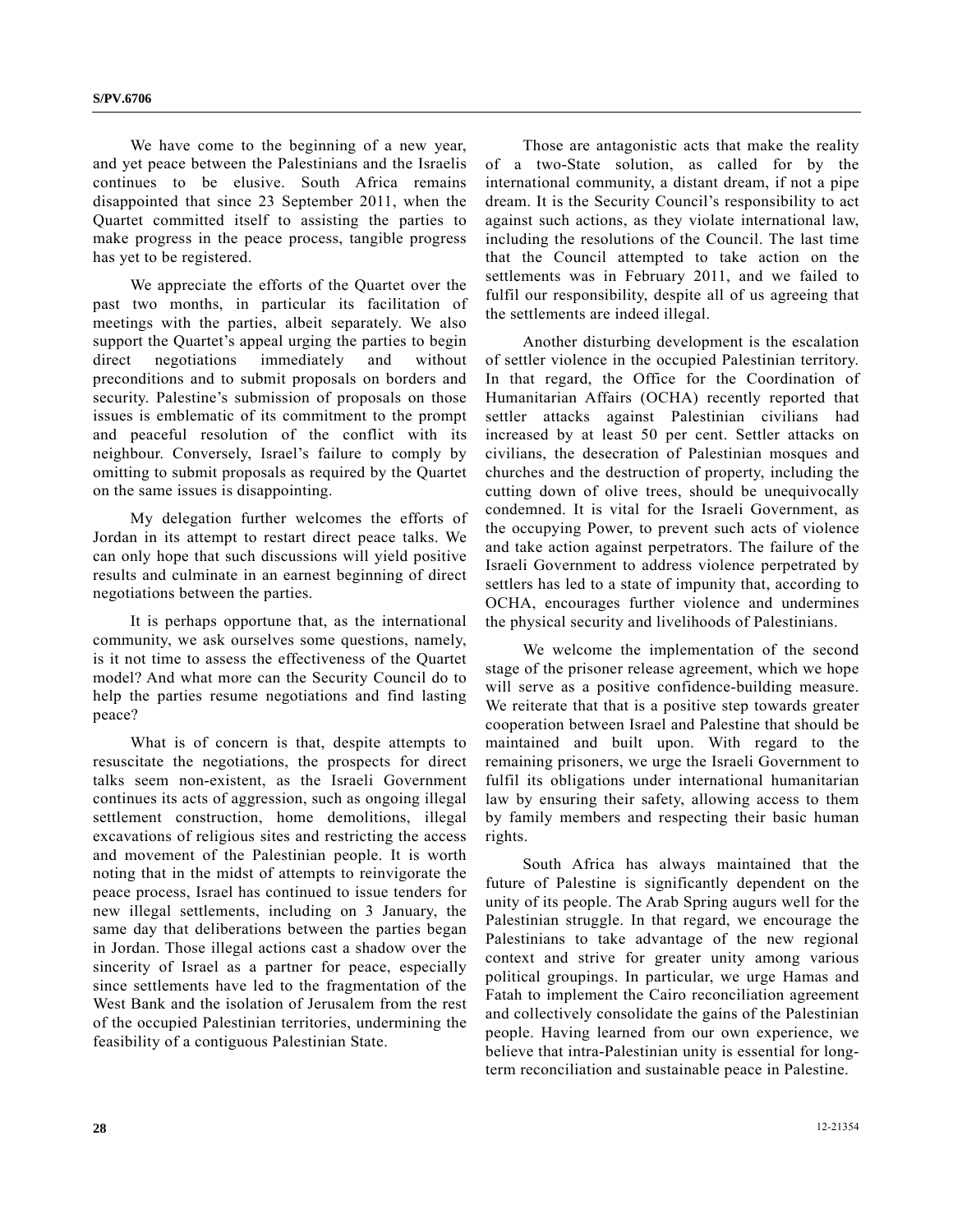With regard to the situation in Gaza, South Africa remains deeply concerned about Israel's continued blockade. We concur with the call made by the Under-Secretary-General for Humanitarian Affairs, Valerie Amos, after her visit to Gaza last year, for an end to the man-made and protracted humanitarian situation through the lifting of the blockade on Gaza. The blockade and the restrictions it imposes are in violation of international humanitarian law, including article 23 of the Fourth Geneva Convention, and contrary to the will of the international community, as expressed in various Security Council resolutions, including resolution 242 (1967), 338 (1973), 1515 (2003) and 1860 (2009). Violence and rocket attacks against Israel emanating from Gaza are also of concern and should be condemned. Those actions are indiscriminate and in no way advance the legitimate Palestinian cause.

 On Syria, South Africa has taken note of the outcome of the Arab League ministerial meeting on 22 January. We welcome the League's decision to extend its observer mission and the League's efforts at achieving a peaceful resolution of the situation. We remain deeply concerned about the ongoing violence by all sides, including the recent spate of car bombings and the resultant loss of life and injuries. South Africa emphasizes that the primary goal is for the violence to cease in Syria. We reiterate that any solution to the Syrian crisis should be Syrian-led, based on genuine national dialogue, devoid of any form of intimidation and free of interference from outside. My delegation has also taken note of the draft resolution submitted by the Russian Federation, and we will continue to participate constructively in the negotiations on the text.

 In conclusion, we believe that the current developments in the Arab world will undoubtedly have a bearing on the future of the Israeli-Palestinian conflict and the broader Arab-Israeli conflict. In our search for a solution to the Palestinian question, it is now more than ever clear that we should not lose sight of the broader regional question to which Palestine is inextricably linked. We therefore call on the Council and other stakeholders to accelerate efforts towards the holistic resolution of the Middle East crisis, including the Lebanese and the Syrian tracks.

 I now resume my functions as President of the Council.

 I wish to remind all speakers to limit their statements to not more than four minutes, in order to enable the Council to carry out its work expeditiously. Delegations with lengthy statements are kindly requested to circulate their texts in writing and to deliver a condensed version when speaking in the Chamber.

 I now give the floor to the representative of Egypt.

**Mr. Abdelaziz** (Egypt): I have the honour to address the Security Council today on behalf of the Non-Aligned Movement (NAM) at this critical juncture of the Council's efforts to address the situation in the Middle East. I should like to start by expressing the Movement's appreciation to you, Mr. President, for personally presiding over this meeting of the Security Council, as well as our thanks for the briefing given today by Assistant Secretary-General Oscar Fernandez-Taranco.

 The Non-Aligned Movement remains firmly convinced of the urgent need for the international community to renew its resolve to act collectively to uphold its long-standing commitment to the realization of the two-State solution to the Israeli-Palestinian conflict on the basis of international law and the wellestablished terms of reference of the peace process. The international consensus that we must reach is the independence of the State of Palestine, with East Jerusalem as its capital. Serious international action in a timely manner is immediately required, as the window of opportunity for actualizing the two-State solution on the basis of the 4 June 1967 borders is rapidly closing.

 It is regrettable that all serious efforts exerted to date by international and regional parties, including the latest initiatives by the Quartet in its 23 September 2011 statement (see SG/2178), and the time frame it set forth, which will end on 26 January 2012, as well as the valuable efforts by Jordan to revive negotiations between the two sides, have been unable to make the desired progress, due to Israel's refusal to respect and adhere to the well-known, clear parameters and the occupying Power's insistence to continue illegally and aggressively changing facts on the ground.

 Israel's actions are in total contradiction to the two-State solution and to its claim that it accepts the solution, accepts the Quartet statement and the road map and actually seeks to end the conflict. Quite the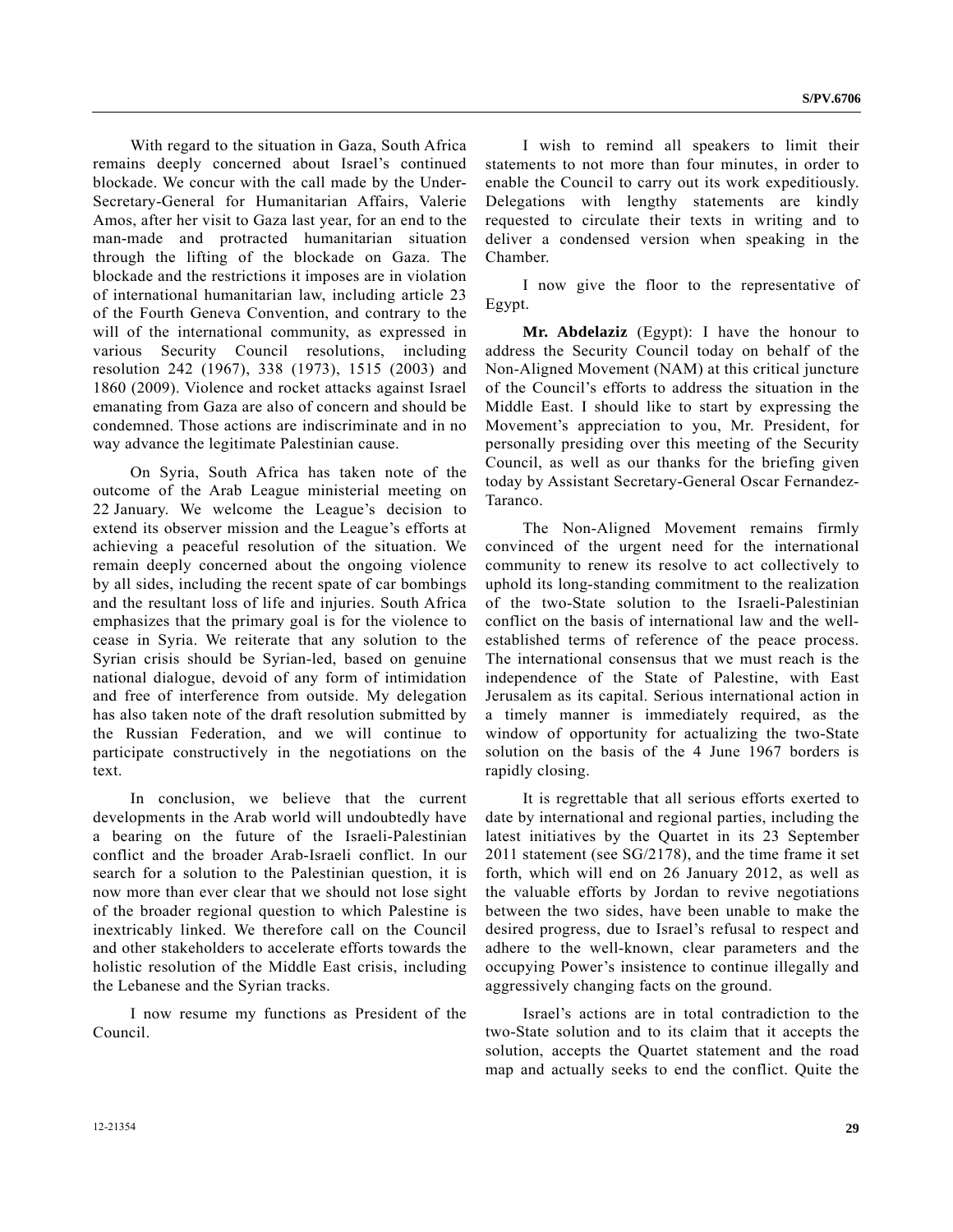opposite, Israel's illegal measures in the occupied Palestinian territory, including East Jerusalem, particularly its massive illegal settlement campaign, are entrenching its nearly 45 years of occupation and prolonging the conflict and injustice.

 In that regard, the Non-Aligned Movement recalls that the final status negotiations, which began with great hopes in September 2010 under the auspices of United States President Barack Obama, with the participation of the Quartet, Egypt and Jordan, which aimed at concluding an agreement within one year, collapsed just a few weeks later, due to Israel's refusal to renew its moratorium on settlement activities, cease its illegal settlement campaign and abide by the internationally endorsed parameters for negotiations, based on relevant United Nations resolutions, the Madrid principles, the Arab Peace Initiative and the road map.

 Even while claiming to cooperate with the Quartet, Israel has continued daily to violate its road map obligation to cease all settlement activities, including as regards natural growth, and to dismantle all settlement outposts. Israel's credibility as a peace partner consequently remains in serious doubt and, even more dangerously, the two-State formula — as the most viable solution at the core of a comprehensive peace settlement — is gravely threatened.

 The Non-Aligned Movement condemns Israel's continuing pursuit of illegal settlement activities in all its manifestations, along with the many other illegal policies and practices it continues to carry out in the occupied Palestinian territory, including East Jerusalem, and calls for their immediate and complete cessation. NAM stresses that all such unlawful attempts to alter the demographic composition, character and status of the occupied Palestinian territory, including East Jerusalem, remains rejected and unrecognized by the international community. We call on the Security Council to act for the implementation of its many resolutions in that regard and for serious efforts to hold Israel, the occupying Power, accountable for its violations of international law, including humanitarian and human rights law.

 In that connection, NAM calls for the immediate implementation of the recommendations made by Ms. Valerie Amos, Under-Secretary-General for Humanitarian Affairs and Emergency Relief Coordinator, in her recent briefing to the Security

Council on 18 January, regarding the humanitarian situation in the occupied Palestinian territory, and to address specifically the grave impact of Israel's settlement policies on the Palestinian people and their land. Israel's illegal colonization of the occupied land, its displacement of the Palestinian civilian population and its imposition of brutal forms of collective punishment continue to increase humanitarian suffering among the Palestinian people, deepen hopelessness and despair, fragment the territory and undermine its contiguity and integrity, and raise tensions and instability. It is a critical situation that must be a cause for serious concern for the Security Council, in line with its duty under the Charter for the maintenance of international peace and security.

 NAM believes that such illegal actions are not only undermining peace efforts and obstructing the resumption of credible, direct negotiations but, if they are not stopped and reversed immediately, they will actually make it physically impossible to realize the two-State solution on the basis of the 4 June 1967 borders. The announcements in recent months regarding the establishment of thousands more settlement units, particularly in and around occupied East Jerusalem, and the continued Israeli demolition of Palestinian homes and properties and devious attempts by the Israeli Government to legitimize its illegitimate settlement schemes require urgent reaction by the international community, and specifically by the Security Council, if the two-State solution to this conflict is to be salvaged. A strong message must be sent in rejection of the occupying Power's continued settlements, annexation and occupation and in favour of peace, security, respect of human rights and the rule of law. The future of both peoples and of the region as a whole is dependent on that message.

 The Non-Aligned Movement therefore reiterates its call for the Security Council to act and demand that Israel, the occupying Power, abide by its legal obligations, without exception. Empty pretexts and illogical justifications for illegal actions must not be tolerated. It is high time to end the impunity that has gone on for far too long, to the detriment of regional and global peace and security. That is why the Movement firmly believes that calls for compliance must be backed by credible action, consistent with the Council's Charter duties, and as a result of the clear conclusion that the occupying Power is deliberately obstructing the attainment of peace and security in our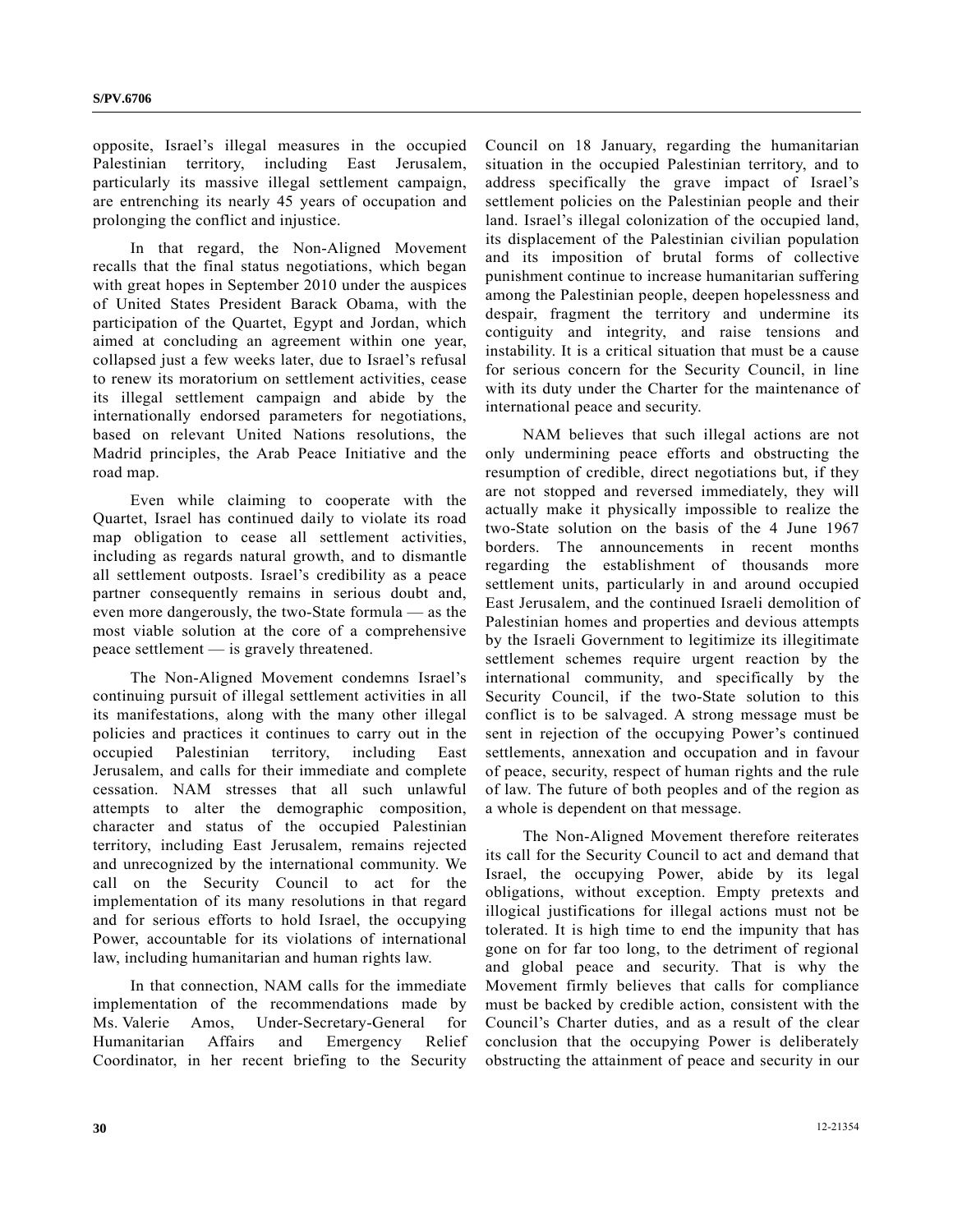region. Israel must be called upon and compelled to abide by all of its obligations under the Fourth Geneva Convention, relevant United Nations resolutions and the road map. That is the real key to advancing the resumption of direct negotiations and a peaceful settlement based on the two-State solution to the conflict.

 With regard to the critical humanitarian situation in the Gaza Strip, NAM emphasizes the need to compel Israel, the occupying Power, to lift fully its illegal blockade, in accordance with its obligations under international law, resolution 1860 (2009) and other relevant United Nations resolutions. Member States must remain firm in their demand that this unacceptable and unsustainable situation be brought to an end, as it continues to inflict deep suffering on the Palestinian people and to negatively impact international and regional efforts to promote peace.

 NAM also wishes to utilize this opportunity to express its support to the Palestinian reconciliation efforts, which continue to be shepherded by Egypt. We hope that Palestinian unity will soon be restored in the interest of the legitimate national aspirations of the Palestinian people. NAM looks forward to that achievement and to the holding of Palestinian legislative and presidential elections in the coming period.

 The members of the Movement share the global hope that comes with each new year. We are hopeful that this will finally be the year that brings peace and justice to the Palestinian people and that finally brings an end to the Israeli-Palestinian conflict in all aspects. We are convinced that achieving the two-State solution to this conflict requires respect for international law and United Nations resolutions. We insist that the Security Council has a leading role, which it must play, in this regard.

 The Security Council must demand that Israel respect its legal obligations. It must also assist the parties by setting forth clear parameters, as enshrined in its own resolutions, for peace negotiations that will actually bring to fruition the two-State solution on the basis of the 4 June 1967 borders, thereby achieving the independence of the State of Palestine, with East Jerusalem as its capital, living side by side in peace and security with Israel and all its neighbours.

 The larger United Nations membership also has a crucial role to play in upholding international law and United Nations resolutions and advancing a peaceful settlement to the conflict. In that regard, NAM continues to believe that concrete efforts by the high contracting parties to the Fourth Geneva Convention to ensure respect for the Convention in the occupied Palestinian territory, including East Jerusalem, would be a vital contribution. Accordingly, as mandated by the Movement, on 16 January, the Chair of the Coordinating Bureau addressed another letter to Switzerland, in its capacity as depositary of the Geneva Conventions, requesting the undertaking of measures, in conformity with relevant United Nations resolutions, to convene a conference of the high contracting parties for that purpose.

 At a time when the two-State solution is being severely weakened and should be strengthened, we recall the application submitted by Palestine on 23 September 2011 for admission to United Nations membership. We await Security Council action that recognizes the legitimate and historic rights of the Palestinian people and contributes to the peace effort. Indeed, we are at a critical juncture and must do all we can collectively to prevent further destabilization and continuation of this tragic and destructive conflict, and instead promote peace, justice and security.

 Turning now to Lebanon, the Non-Aligned Movement condemns Israel's ongoing violations of Lebanon's sovereignty and the recurrence of serious breaches of resolution 1701 (2006). The Movement calls on all concerned parties to implement fullу resolution 1701 (2006) in order to end the current fragility and to avoid the recurrence of hostilities.

 Concerning the occupied Syrian Golan, the Non-Aligned Movement reaffirms that all measures and actions taken, or to be taken, by Israel, the occupying Power, to alter the legal, physical and demographic status of the occupied Syrian Golan, as well as the Israeli measures to impose jurisdiction and administration there, are null, void and have no legal effect. The Non-Aligned Movement demands that Israel abide by resolution 497 (1981) and withdraw fully from the occupied Syrian Golan to the borders of 4 June 1967, in implementation of resolutions 242 (1967) and 338 (1973).

 Finally, in my national capacity, let me say that it was really regrettable that Ambassador Ron Prosor, Permanent Representative of Israel, whom I have known for many years and in different capacities,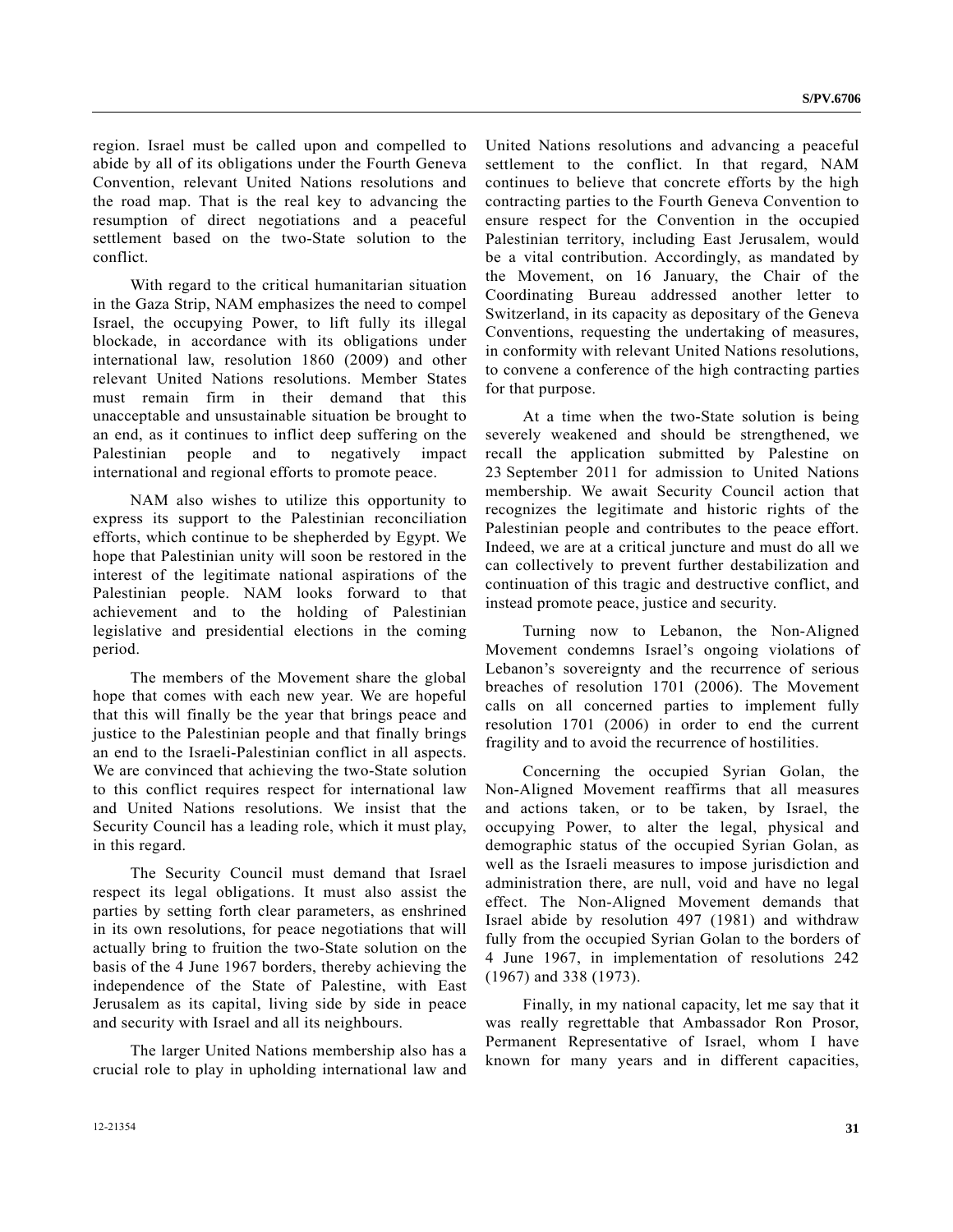chose to characterize the uprising by the Arab peoples, including in my country, Egypt, towards democracy, respect for human rights and fundamental freedoms as conflicts, and to more blatantly use the Arab uprising as a pretext to prolong the Israeli occupation of Palestinian occupied territory and other Arab occupied territories. To Ambassador Prosor, for whom I have a lot of respect, I say that the winds of freedom in my country and in many other Arab countries will only solidify our determination to achieve a comprehensive and just solution to the Israeli-Palestinian conflict but a solution that should be negotiated among equals. The slogan frequently heard from the Israeli delegation that Israel is the only democracy in the Middle East will not be sustained for long.

**The President**: I now give the floor to the representative of Lebanon.

**Mr. Salam** (Lebanon): Let me start by welcoming you, Mr. President. We are really honoured that you are presiding over this Council meeting. Allow me also to congratulate the new members that joined the Council as of the beginning of this year. I also wish to thank Mr. Fernandez-Taranco for his comprehensive briefing, as well as to stress the leading role that the United Nations should play in the resolution of the Middle East conflict. In that regard, we commend the recent visit of the Secretary-General to Lebanon — the first trip of his new term — during which he reaffirmed his commitment to Lebanon's sovereignty and security, to the aspirations of the Arab peoples and to peace and stability in the region.

 Lebanon associates itself with the statement made on behalf of the Non-Aligned Movement, as well as with the statements to be made on behalf of the Organization of Islamic Cooperation and the Arab Group.

 The Quartet statement of 23 September reiterated the obligations of both parties and called upon them to refrain from provocations (see SG/2178). Yet, in less than one week from that date, the Israeli authorities approved a plan to build 1,100 housing units in the settlement of Gilo on land originally expropriated mainly from the Palestinian village of Beit Jala. In less than one month, the same Israeli authorities approved a plan for the construction of 2,610 units in the settlement of Givat Hamatos on land illegally annexed from Beit Safafa and Bethlehem, further encircling and cutting East Jerusalem off from the rest of the West Bank.

 In the past four months, Israel has managed to expand its settlement activities at an unprecedented rate. In November 2011, the Israeli Government announced plans for the construction of 2,000 housing units in the settlements of Ma'ale Adumim and the Gush Etzion bloc. At the time, in another unilateral prejudgment of the outcome of any negotiation, the Israeli Prime Minister declared that those new areas "will, under any future agreement, remain part of Israel".

 Recently, this past December, the Israeli Government announced another 130 new units in the settlement of Gilo, as well as plans to construct a "tourist complex" in the Silwan neighbourhood of occupied East Jerusalem. This month, the Israeli Government issued three new tenders for the construction of yet another 300 settlement units in  $occupied$  East Jerusalem  $-$  in the settlements of Pisgat Ze'ev and Har Homa.

 According to the latest Human Rights Watch report, published just yesterday, as of 1 November the Israeli authorities had demolished 467 Palestinian homes and other buildings in the West Bank, including Jerusalem, displacing 869 people. That rate means that Israel will have forcibly displaced more Palestinians in 2011 than during any year since the United Nations started collecting cumulative figures. The Israelis have also uprooted and burned hundreds of olive and almond trees in Ramallah, Bethlehem and Hebron.

 In East Jerusalem, Israeli bulldozers demolished a Palestinian-owned structure in order to create a parking lot for settlers in the Silwan neighbourhood, and razed a playing field belonging to a Palestinian college for the purpose of establishing a so-called Israeli national security college in Al-Sawwanah. In addition, armed settlers have physically assaulted and injured Palestinian civilians, including many children, as documented by reports of the Office for the Coordination of Humanitarian Affairs (OCHA).

 OCHA reported that, during 2011, five Palestinians, including two children, were killed and over 1,000 Palestinians injured by Israeli settlers or security forces in incidents directly or indirectly related to settlements. This January, a settler shot and killed a 15-year-old boy near the Palestinian village of Safa. OCHA further reported that, in 2011, illegal Israeli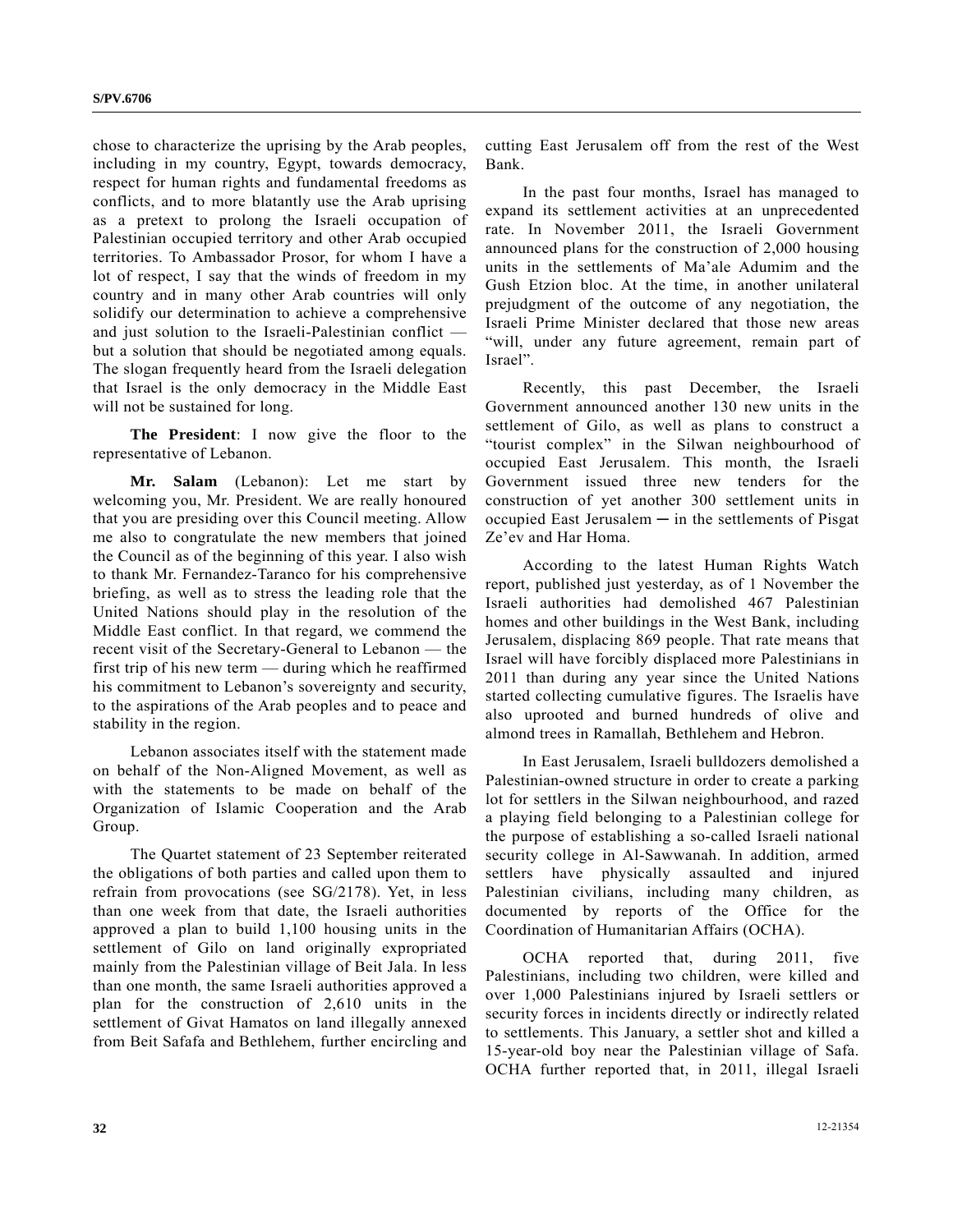settlers vandalized over 10,000 Palestinian olive trees, while Israeli occupation forces destroyed 90 water structures throughout the West Bank.

 OCHA also notes that 90 per cent of Israeli police investigations into incidents of settler violence during the past six years were closed without any indictment. In her last briefing to the Council, the United Nations Coordinator for Humanitarian Affairs, Ms. Valerie Amos, reported that settler violence in 2011 had increased by 40 per cent since 2010 and 165 per cent since 2009.

 That is the reality of Israeli settlement activities, which stands in complete violation of the principles and provisions of international law — the same principles and provisions that the Organization was established to protect and defend, as stated in its Charter. In resolution 446 (1979), the Security Council reaffirmed that the Fourth Geneva Convention applies to the Arab territories occupied by Israel since 1967. The said resolution also determined that:

 "[T]he policy and practices of Israel in establishing settlements in the Palestinian and other Arab territories occupied since 1967 have no legal validity and constitute a serious obstruction to achieving a comprehensive, just and lasting peace in the Middle East." (*resolution 446 (1979), para. 1*)

 The Council reached that conclusion decades ago, and dozens of General Assembly resolutions have reiterated that settlement activity in the Arab territories occupied in 1967 are illegal and illegitimate and constitute an obstacle to peace.

 Furthermore, the July 2004 advisory opinion of the International Court of Justice on the Wall also concluded that "the Israeli settlements in the occupied Palestinian territory (including East Jerusalem) have been established in breach of international law" (*A/ES-10/273, para. 120*).

 Here, do we need to also recall that the road map, put forward by the Quartet and endorsed by the Security Council in resolution 1515 (2003), requires Israel to freeze "all settlement activity (including natural growth)" (*S/2003/529, annex*). It also requires that Israel "immediately dismantle settlement outposts erected since March 2001" (*ibid*).

 Those are the principles and provisions of international law and the United Nations resolutions on settlements. However, they are the same principles and provisions that Israel has continued to ignore and challenge to the point where the number of settlers in East Jerusalem and the West Bank now exceeds 517,000.

 A lasting peace in our part of the world needs to be a comprehensive and just peace based on the principles of international law and the United Nations resolutions. Accordingly, it will also require that Israel withdraw fully from the occupied Syrian Golan to the line of 4 June 1967 and from the remaining occupied parts of southern Lebanon.

**The President**: I now give the floor to the representative of Brazil.

**Mrs. Viotti** (Brazil): It is a pleasure to see you, Mr. President, preside over this meeting today. Let me thank Assistant Secretary-General Oscar Fernandez-Taranco for his comprehensive briefing. I also thank the Permanent Representative of Israel and the Permanent Observer of Palestine for their statements.

 The briefing highlighted the many uncertainties and difficulties prevailing in the Middle East. In the midst of that scenario, the contacts entertained by Palestinian and Israeli representatives in Jordan offer a glimpse of hope, which must be nurtured. Brazil recognizes and praises the immense amount of political effort on the Palestinian side to participate in those talks and to present concrete proposals. We commend the Palestinian Authority for its concrete and appreciable efforts towards peace, which show vision, political resolve and the disposition to achieve peace through negotiations.

 The Palestinian gesture is yet to be met with equivalent boldness. We therefore urge Israel to engage in a constructive way. We strongly encourage Israel to promptly present meaningful proposals on borders and security, in accordance with the time frame set forth by the Quartet (see SG/2178).

 Israeli settlement activities are contrary to international law and the single most important obstacle to peace. The Israeli authorities themselves are being faced with security challenges emerging from the counterproductive environment that settlements produce. Settler violence against Palestinian citizens and their property is a clear expression of the silent, but undeniable violence contained in settlement construction itself.